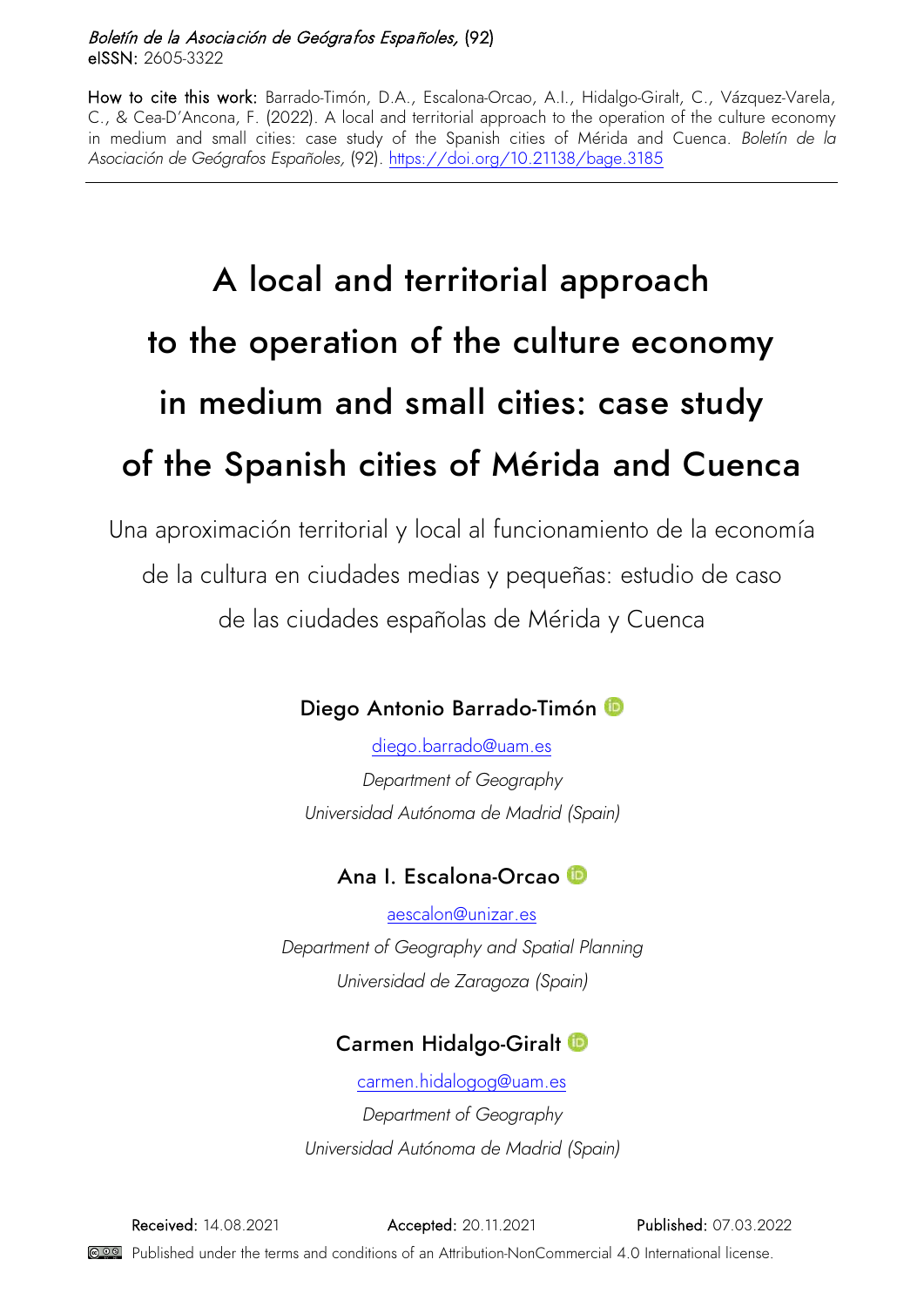#### Carmen Vázquez-Varela

[carmen.vazquez@uclm.es](mailto:carmen.vazquez@uclm.es)  *Department of Geography and Spatial Planning Universidad Castilla-La Mancha (Spain)*

#### Francisca Cea-D'Ancona

francisca.cea@uam.es *Department of Applied Economics Universidad Autónoma de Madrid (Spain)*

#### **Abstract**

The chief objective of this research is to analyze the weight that several factors linked to territory and/or urban society (such as proximity, heritage, image, or infrastructures) exert in the development and operation of cultural clusters in small and medium-sized cities. To this end, a local territorial approach combining quantitative and qualitative methods has been undertaken and applied to the Spanish cities of Mérida and Cuenca. The results from this case study show that many parameters observed in the international bibliography that form part of the idiosyncrasy of medium and small cities ('closeness', possibility of face-to-face contact, quality of life, low production costs) are considered by selected interviewees as essential to understanding the operation of their organizations and the urban cultural economic cluster as a whole. In general, these parameters appear in the international bibliography as contributing to the development of the cultural economy, but their importance in medium and small cities had been tested only rarely.

Key words: cultural clusters; cultural production; urban cultural economy; Geography of culture.

#### Resumen

El principal objetivo de la investigación es analizar el peso que algunos factores del territorio y la sociedad urbana, como la cercanía, el patrimonio, la imagen o las infraestructuras, tienen en el desarrollo y funcionamiento de los *clusters* culturales en las ciudades medias y pequeñas. A este fin se ha realizado una aproximación territorial a escala local con una combinación de métodos cuantitativos y cualitativos que se han aplicado a las ciudades españolas de Mérida y Cuenca, elegidas como estudio de caso. Los resultados demuestran que muchos de los parámetros frecuentemente considerados en la bibliografía internacional, y que forman parte de la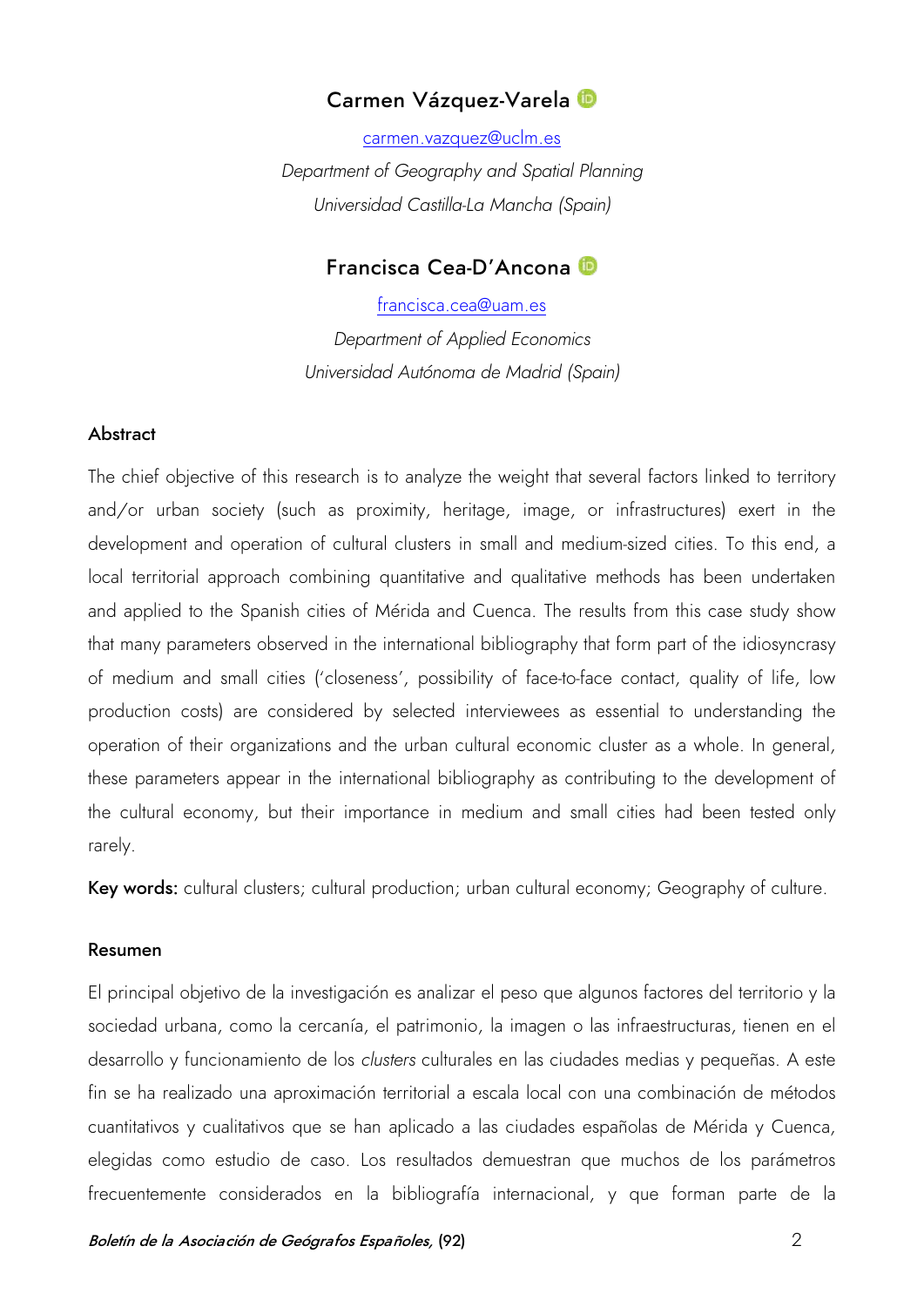idiosincrasia de las ciudades medias y pequeñas (cercanía, posibilidad de establecer contactos cara a cara, calidad de vida, bajos costes de producción), son considerados por los entrevistados como indispensables para entender el funcionamiento de sus organizaciones, así como del conjunto de *cluster* económico cultural urbano. De manera general, estos parámetros aparecen en la bibliografía internacional como coadyuvantes al desarrollo de la economía de la cultural, pero su importancia en las ciudades medias y pequeñas había sido testada en muy pocas ocasiones.

Palabras clave: *clusters* culturales; producción cultural; economía urbana de la cultura; Geografía de la cultura.

#### 1 Introduction

In 1976, cultural critic R. Williams pointed out that in the Social Sciences, 'culture' was among the most complex of concepts, and he distilled it through three principal meanings: the anthropological (as a way of life and production –material, immaterial, and symbolic– of a group of humans or a period of time); the evolutionary (as a process of intellectual, spiritual, and aesthetic development, whether of an individual or group); and the creative (as a set of intellectual and artistic practices, together with their material or immaterial results). In his extensive definition, several pages in length, only once does the term 'culture' appear in very weak relation with the economy, in reference to the culture of certain "social and economic groups" (Williams, 1976, p. 89). However, the decades since this seminal work have seen a progressive expansion of culture and 'the cultural' through the entire social sphere and particularly toward the economy, in aspects related to both production and consumption. Thus, it has been stated that a defining characteristic of current societies is "the conspicuous convergence that is occurring between the domain of the economic on the one hand and the domain of the cultural in the other" (Scott, 2001, p. 11).

This progressive inclusion of the cultural sphere into the economic sphere has promoted significant theoretical complexity when it comes to delimiting concepts such as creative or cultural activity, which are sometimes taken as synonyms (Galloway & Dunlop, 2007). In this context, the original approach of this research was to focus expressly on activities that have traditionally fallen into the cultural sphere, given that the demarcation between the two concepts would not only have theoretical significance but would also affect the consideration of public policies (Galloway & Dunlop, 2007). Nevertheless, strict separation when selecting companies has not been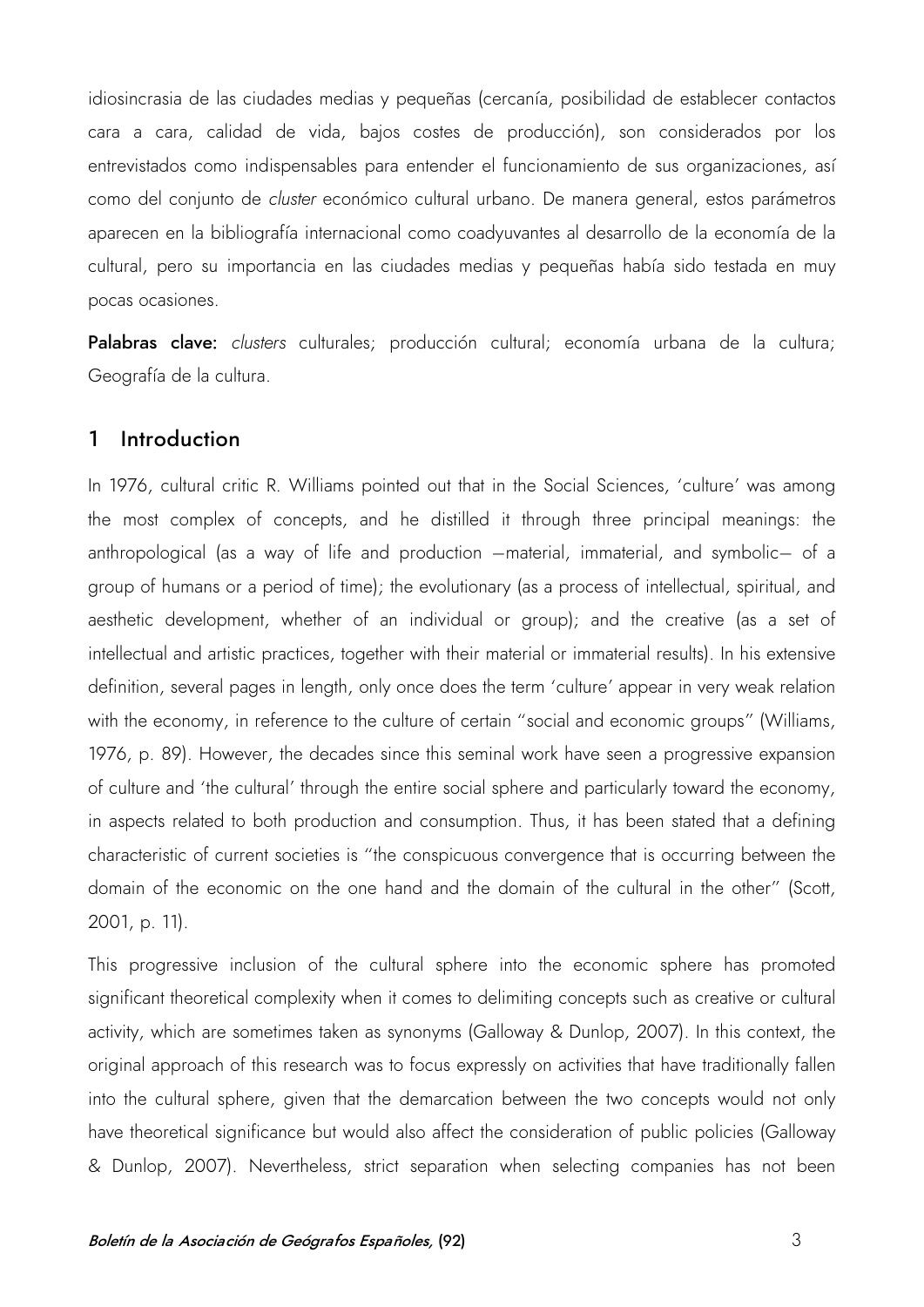possible, because the aforementioned conceptual ambiguity is partly transferred to statistical classifications; and it is not unusual for some companies to follow business models that straddle the cultural and the creative.

Cultural production –now also understood from an economic point of view– has historically been and continues to be concentrated in cities (Barrado-Timón, 2012; Montalto et al., 2019), as a prioritized and essential element for urban reproduction (Miles, 2007). This is true to the extent that there exists a sufficient critical mass of creators and consumers of culture, as well as a social structure that favors cultural production, dissemination, valuation, and consumption. In this context, the present work is aligned with recent studies that have sought to value the role and importance of cultural production in cities generally left out of theoretical analyses and interpretations (Bell & Jayne, 2006b; Kresl & Ietri, 2016; Lorentzen & van Heur, 2013b). To this end, we undertake a theoretical approach to the role of cultural production in the city and the urban economy, with a focus on the case of medium and small cities in Spain, in line with previous work (Barrado-Timón et al., 2020).

As regards the results section the first part of this analysis quantitatively assesses the importance of cultural production in medium and small Spanish cities, as well as the main factors that determine the relative situation of each. Next, two medium-sized Spanish cities –Mérida and Cuenca, both with a strong and significant heritage and cultural profile– are presented as examples by which to deepen our examination of the territorial processes at work in the culture economy of small cities. The results of applied fieldwork (described in the methodology section), including in-depth interviews with businesspeople and political and social agents, serve to illustrate qualitatively the relations between cultural production and the city from a territorial, social, cultural, and economic perspective.

Through this double empirical approach, our aim has been to delve into the spatial circumstances of cultural production, reflecting on the impact of territorial relations (location, infrastructures, demographic size, power, etc.) as well as heritage, cultural identity, and urban image on the operation of particular economic organizations and on the development of clusters of cultural production. We seek in this way to contribute to understanding of the patterns of localization and distribution of cultural production in the urban system and, particularly, in medium and small cities.

Our chief objective is to go a step beyond studies that take a fundamentally quantitative approach to the weight of the culture economy within urban systems by also considering the socio-spatial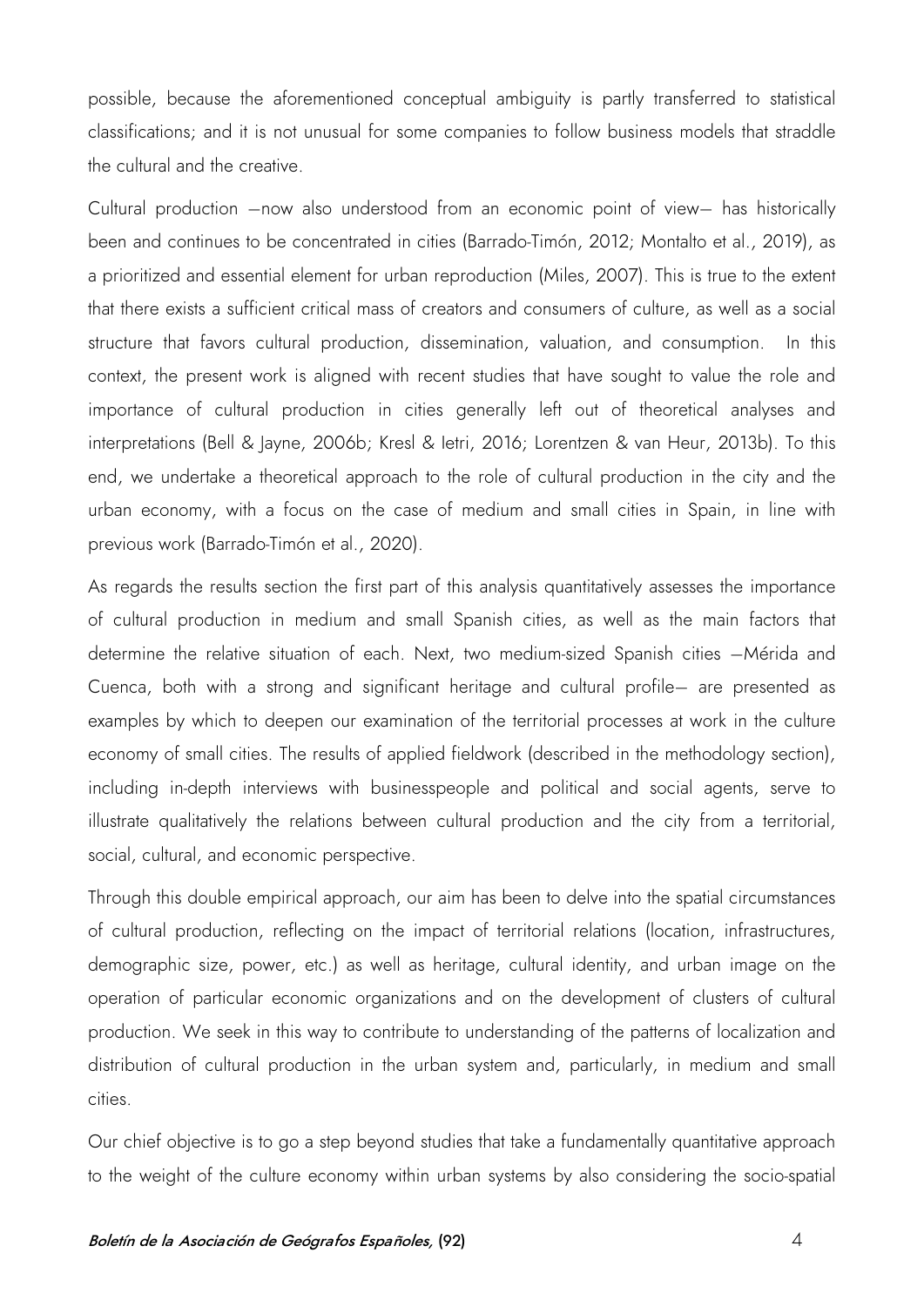aspects that explain the operation of an urban cultural cluster. Interest in this approach arose when it was detected in a prior work that, while many studies had looked at the distribution and/or concentration of cultural production in Spain, local-scale approximations of the territorial patterns that explain such processes were scarce (Barrado-Timón et al., 2020). Thus, the question that has guided this research as well as the present text might be summed up as follows: What socio-spatial processes, on a local scale, explain the role of a small or medium city as an area for cultural production?

#### 2 State of the art

As the current bibliography demonstrates, cultural production has shown a clear trend toward spatial concentration, particularly in certain urban settings (Barrado-Timón et al., 2020; Lazzeretti et al., 2008, 2009; Lazzeroni, 2013; Lorentzen & Frederiksen, 2008; Lorentzen & van Heur, 2013a; Meijers et al., 2017; Montalto et al., 2019; Scott, 2001; Storper & Venables, 2004). Moreover, one bit of unanimity has prevailed (at least until fairly recently) in that both theorizations had an interpretive bias that favored large cities, and especially the large centers of globalization (Bell & Jayne, 2006a; Brennan-Horley, 2013; Erickcek & Garrett-Petts, 2002; Evans & Foord, 2006; Lazzeroni, 2013; Lorentzen & van Heur, 2013a; Selada, 2011; Tomaz, 2012; Waitt, 2006). The negative result of this bias went beyond scientific neglect of a significant part of the urban system; in terms of planning and development, small and medium cities have been forced to use theories and models designed for large metropolitan cities (Evans & Foord, 2006; Jayne et al., 2010; Tomaz, 2012), often frustrating the successful implementation of sustainable strategies for culture-led development (van Heur, 2013).

Nonetheless, in recent years, academic interest has grown in the cultural economies of urban models other than the dominant globalized ones, whether due to the demographic weight of marginalized cities or from a geographical, economic, political, or cultural point of view (Montalto et al., 2019). From this interest have emerged a significant number of monographs and joint publications that seek to adapt existing theories or to produce new ones for these previously overlooked urban models (Barrado-Timón et al., 2020; Bell & Jayne, 2016; Escalona-Orcao et al., 2015, 2021a, 2021b; Freestone & Gibson, 2006; Kresl & Ietri, 2016; Lorentzen & van Heur, 2013b; Richards & Duif, 2018).

This new scientific interest has confirmed success stories of cultural production in medium and small cities (Denis-Jacob, 2012; Erickcek & McKinney, 2006; Escalona et al., 2016; Evans & Foord, 2006) and has launched the express consideration of specific territorial factors of this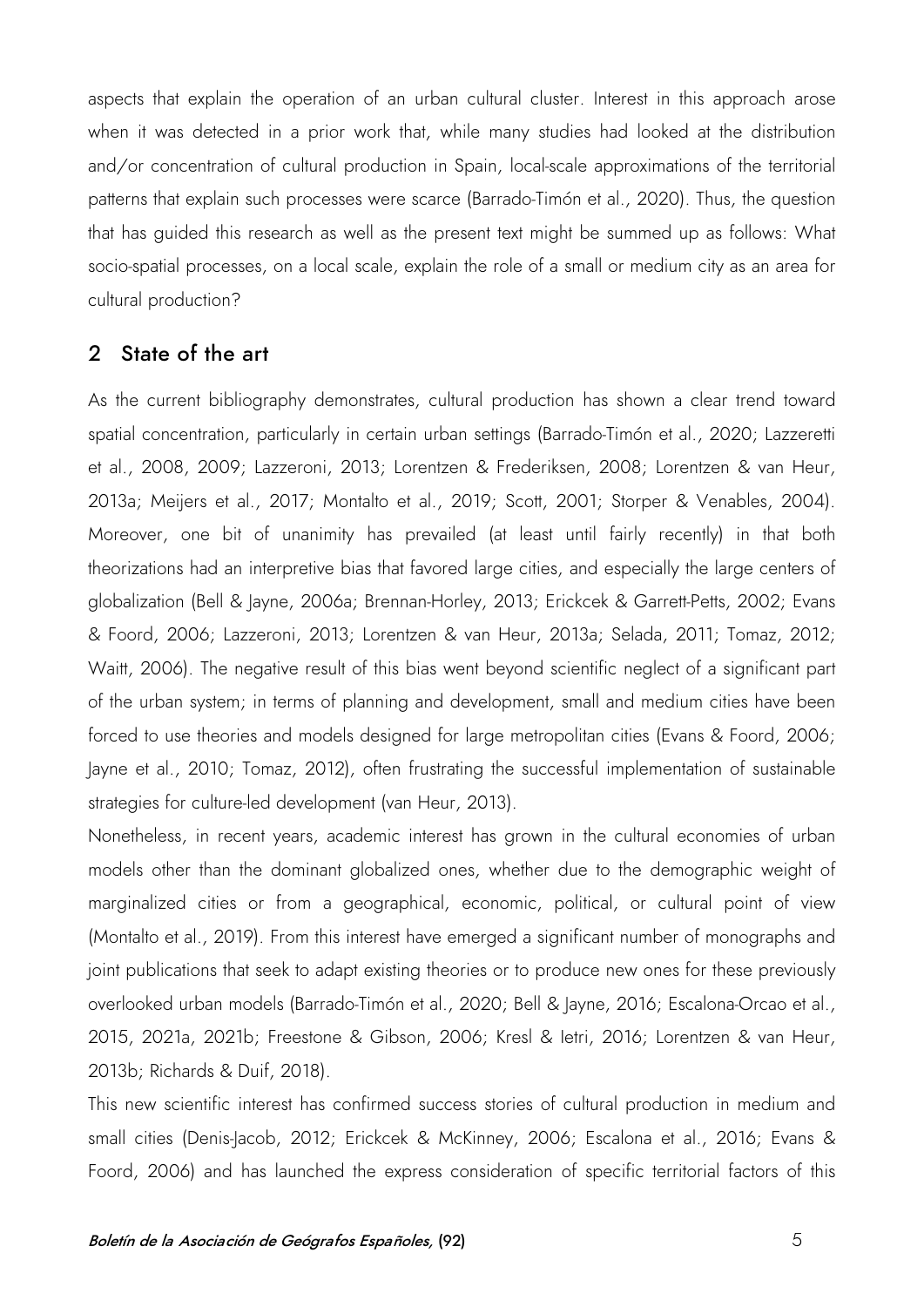urban model, highlighting its potential competitive advantages (higher quality of life, better access to services, cultural and natural amenities, heritage, lower production and living costs, comparatively higher levels of cultural vibrancy) (Erickcek & McKinney, 2006; Montalto et al., 2019; Selada, 2011) as well as some factors that may stall development (isolation, reduced markets, 'cultural smallness') (Bell & Jayne, 2009). The following pages reflect on the territorial characteristics of medium and small cities and their possible positive and negative impacts on the development of the culture economy.

# 2.1 Territory and economy of culture: expectations and the role of small and medium cities in the international and Spanish literature

As Storper and Venables (2004) once noted, if certain economic sectors continue to assume the significant costs that concentration may entail, despite progressive reductions in transport costs and the increasing ease with which ideas can be instantly transmitted, then these sectors must have strong reasons to congregate and interact with each other locally. This is particularly significant in a sector like cultural production, whose often 'immaterial' production has apparently a high inherent potential for 'aspatiality'.

However, in reality, the relationship in the culture economy between a territory and the way production is organized (both in each individual organizations and as a whole) is a very intense one. Explanations include a productive structure composed of many highly mobile, specialized, interdependent companies, which increase their individual and joint efficiency through proximity and interrelation (Scott, 2001) via face-to-face contact and trusted networks (Storper & Venables, 2004). This further allows them to maintain flexibility, overcoming problems that arise from the randomness of organization (Porter, 1990) and reduced transaction costs between them, all the while maintaining optimal access to public services (Hansen & Winther, 2013; Montalto et al., 2019). Ultimately, it is assumed that the innovation and creativity required by the culture economy depend on relational and informational density based on the establishment of these direct contacts and networks of trust, largely derived from the personal knowledge of both professionals and organizations (Hansen & Winther, 2013; Storper & Venables, 2004).

This intimate relationship established between cultural production and territory means that, in certain sectors, the latter becomes the true brand around which the goods and services produced within a certain space compete (Power & Scott, 2004). That is, there is a synergy and a symbolic connection which supposes that the values of a given space (cultural, patrimonial, historical, natural, scenic, productive, etc.) permeate the cultural products and services generated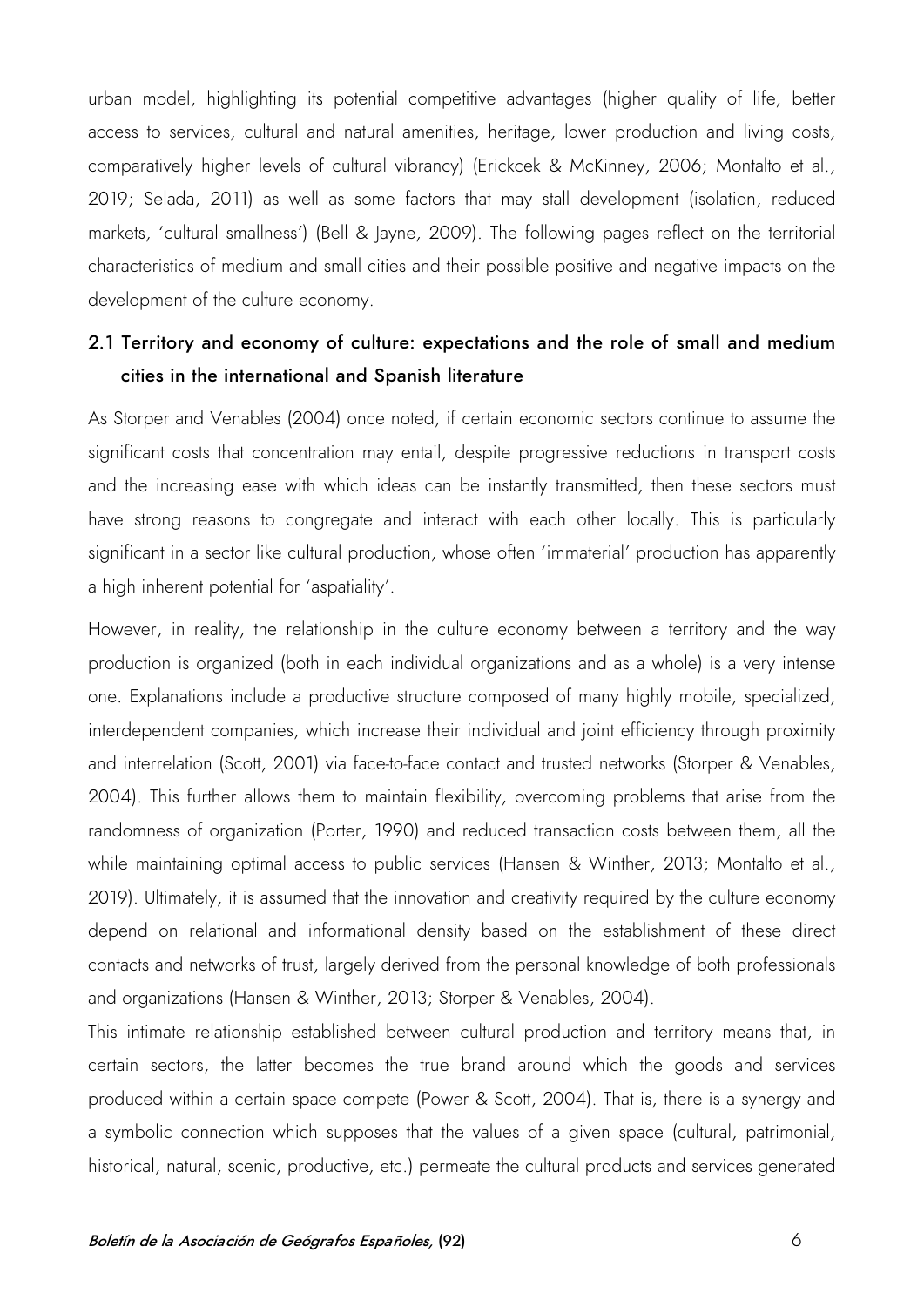inside it, thereby conferring symbolic value. Moreover, given that many services must be consumed in the same place and time where and when they are produced – typical of many subsectors of the culture economy – then places of cultural production also tend to be places of intense cultural consumption (Scott, 2001; Smidt-Jensen et al., 2009), again enhancing the trend toward concentration and confluence with other economic sectors, particularly those of leisure and tourism.

In the face of general theories that, as mentioned, give preference to the analysis of large global cities, growing attention to other urban models suggests that it is possible in some cases to overcome handicaps of smaller size and isolation (Montalto et al., 2019) and to develop cultural production centers with the capacity to transcend their smaller demographic, economic, or symbolic weight. Indeed, certain advantages of medium and small cities in some crucial aspects have been the subject of quantitative analyses carried out by both the European Commission and the Joint Research Center (European Commission, 1019; Montalto et al., 2017) in the Cultural and Creative City Monitor (CCCM). Similar analysis is found in an equivalent effort by Cultura y Territorio research group (Escalona-Orcao et al., 2021b) focused on all Spanish cities with between 50,000 and 100,000 inhabitants. While large metropolitan areas may have clear advantages in those aspects most directly related to the creative economy, cities of smaller demographic scale may still compete in an acceptable way in terms of cultural vibrancy and in certain resources linked to the endowment of cultural and natural heritage (Escalona-Orcao et al., 2019; Escalona-Orcao et al., 2021a; Montalto et al., 2019).

Among the most cited amenities that appear to offer certain comparative advantages to small and medium-sized cities are their inherited or endogenous resources, mainly cultural and natural amenities (Bell & Jayne, 2009; Denis-Jacob, 2012; Dubinsky & Garrett-Petts, 2002; Erickcek & McKinney, 2006; Hall, 2000; Hansen & Winther, 2013; Knox & Mayer, 2013; Montalto et al., 2019). This inherited patrimonial endowment, often specified in non-modifiable elements such as the specific location or weight (cultural, economic, political, etc.) enjoyed by the city in the past, is also the most often mentioned factor in the case of medium and small Spanish cities (Barrado-Timón et al., 2018; Barrado-Timón et al., 2020; Escalona-Orcao et al., 2021b; Boal & Herrero, 2017; Escalona-Orcao, 2017; García García et al., 2012; Guerrero & Navarro, 2012; Michelini & Méndez, 2012).

Apart from the existence of a certain inherited capital, which might be found in any city regardless of its size, the international bibliography also mentions a series of factors that can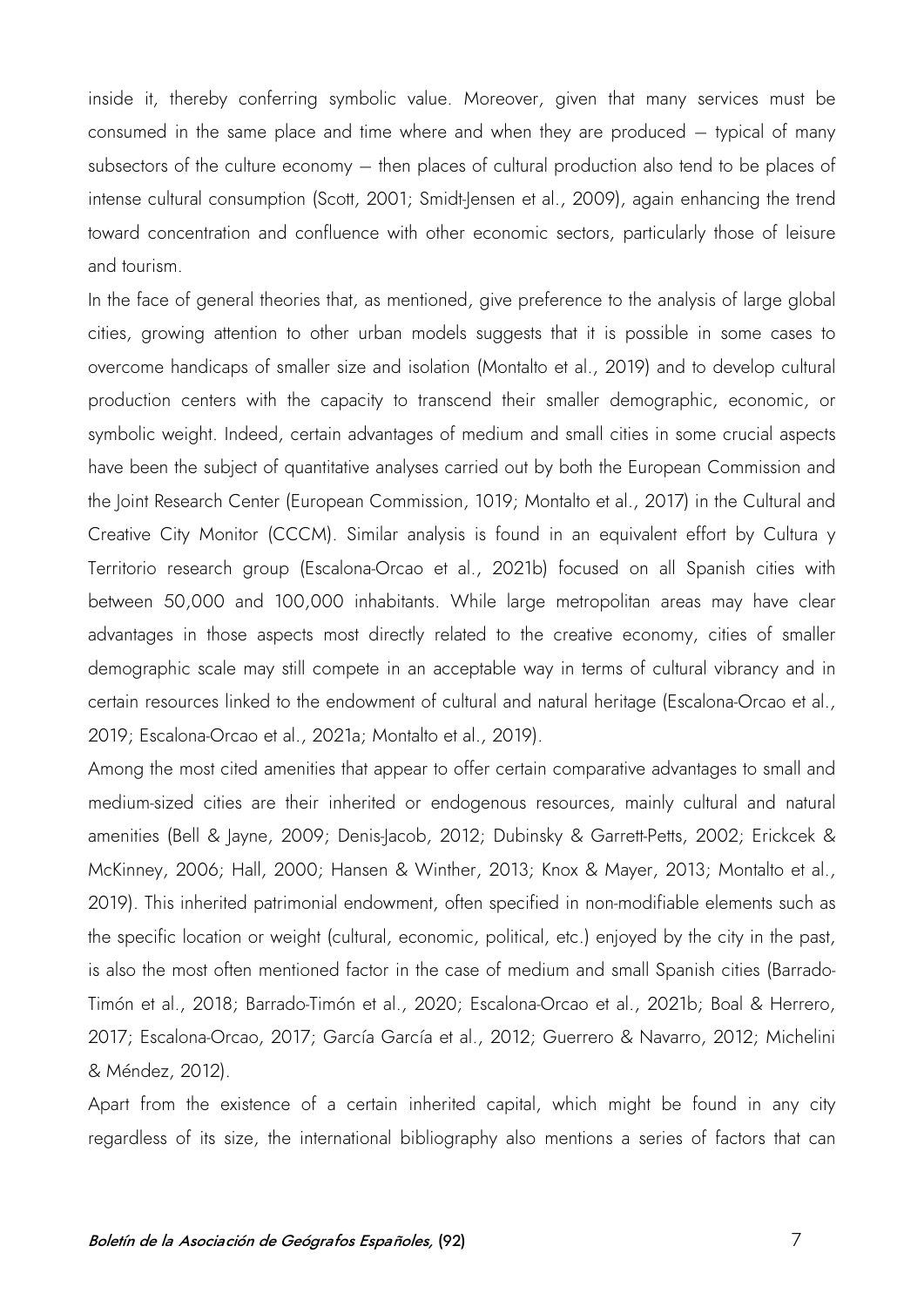favor the economy of culture and that depend, in principle, on characteristics inherent to medium and small cities.

Among these aspects, some of which will be the specific object of investigation in this text, are greater habitability and sustainability, which can be specified in terms of: quality of life and livability (layne et al., 2010; Knox et al., 2013; Lorentzen & van Heur, 2013a; Montalto et al., 2019; Selada, 2011; Waitt, 2006); lower costs of production and living, especially with regard to housing (Denis-Jacob, 2012; Lorentzen & van Heur, 2013a); better access to educational institutions (Bell & Jayne, 2006b; Jayne et al., 2010; Kresl & Ietri, 2016; Montalto et al., 2019; Selada, 2011) as well as cultural (layne et al., 2010) and transportation systems or accessibility (Montalto et al., 2019); and the degree of social cohesion (Jayne et al., 2010). To this should be added aspects related to governance, and the capacity of institutions in these small cities to promote certain projects and discourses (Meijers & Burger, 2017), along with political decisions related to a given city's status as a regional or provincial capital (Denis-Jacob, 2012; Petrov, 2007).

Regarding the Spanish bibliography (apart from that already indicated for the international), specific references can be found to: the potential of medium and small cities to generate or retain cultural economic activity based on aspects including the existence of advanced public services, or of companies able to attract certain cultural sectors (Barrado-Timón, 2013; Prada-Trigo & Méndez, 2010; Plaza, 1999); the effect of capital-city status on a regional scale, insofar as Spain operates on a model of significant political and institutional decentralization (Barrado-Timón et al., 2018, 2020; Escalona-Orcao et al., 2021b; Barrado-Timón & Vázquez-Varela, 2014; Boal & Herrero, 2017; Caravaca Barroso et al., 2013; Gámir, 2005; García García et al., 2012; Guerrero & Navarro, 2012; Méndez et al., 2012; Michelini & Méndez, 2012); and the intra-metropolitan dispersion of certain sectors, particularly the audiovisual sector (Barrado-Timón et al., 2018; Barrado-Timón et al., 2020; Gámir, 2005; Méndez et al., 2012; Michelini & Méndez, 2012). On top of the above-mentioned factors, which may well explain the success or failure of certain medium and small cities, both the size (demographic, economic, political, etc.) and the situation (in more or less isolated areas of low density, and proximity or distance to dynamic metropolitan areas) are considered major explanatory factors of greater or lesser potential for developing a strong cultural economy (Denis-Jacob, 2012; Jayne et al., 2010; Waitt & Gibson, 2009).

According to some authors a difference can be drawn between quantitative size and what might be qualified as 'smallness', linked to an ability to transcend a presumed position in a given urban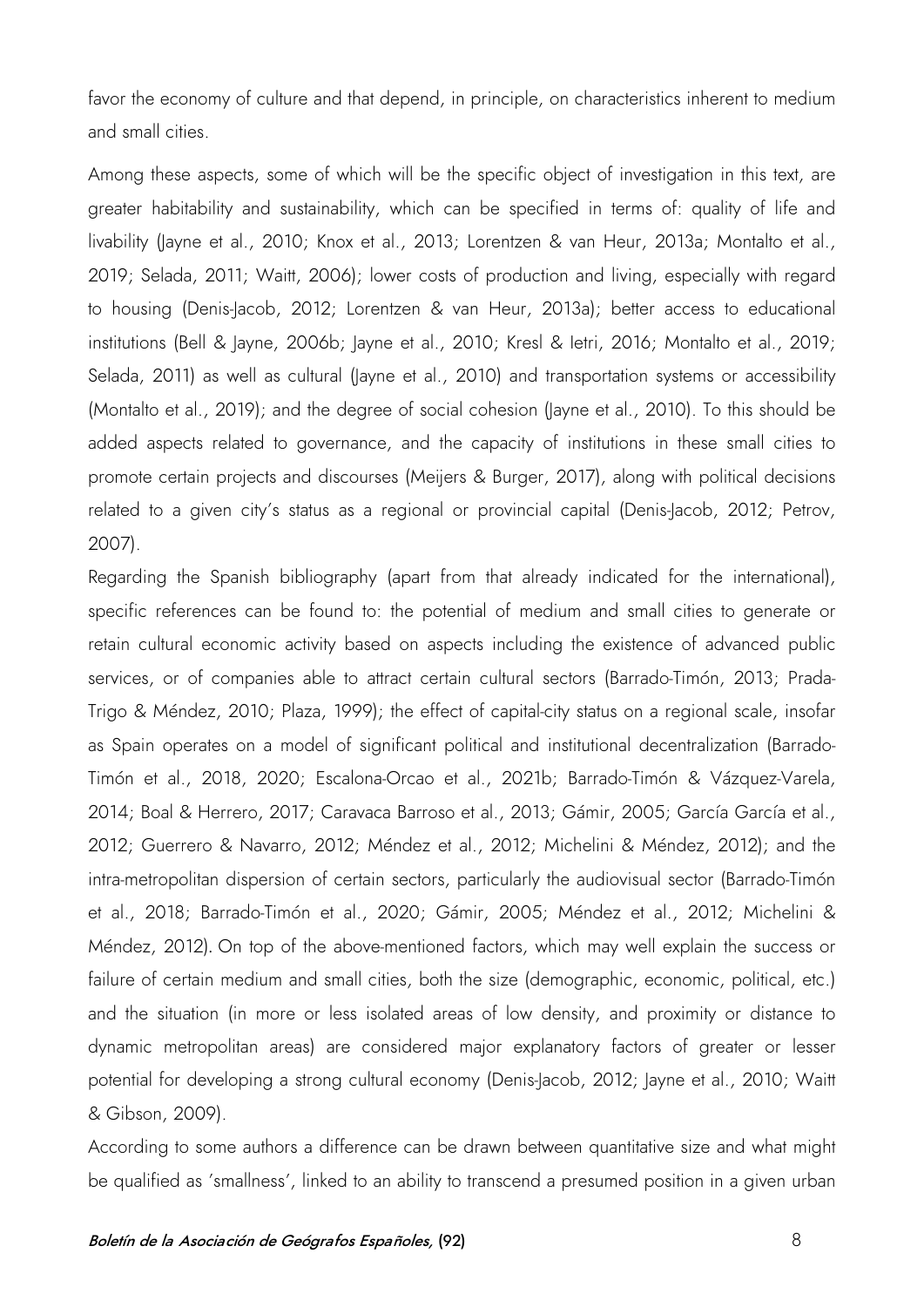system (Bell & Jayne, 2006b, 2009; Lorentzen & van Heur, 2013a; Miles, 2005), thereby overcoming the negative traits of traditionalism and conservatism to which they are supposedly bound (Bell & Jayne, 2009; Jayne et al., 2006). In this way, success may lie precisely in the use of what Bell and Jayne describe as 'localness' or 'third-tierness' (Bell & Jayne, 2006) to project specific identities that permit the development of differentiated strategies (Lorentzen & van Heur, 2013a).This in turn connects with Scott (2001) when he suggests that the best strategy to be followed by non-metropolitan urban models would be based on specialization and differentiation in very specific sectors (niche markets); also possible would be strategies based more on cultural consumption than production (Peck, 2005).

# 2.2 The territorial approach to the local cultural economy: synergies between production, territory, and heritage

As mentioned earlier, a prior review of the literature found a lack of local-scale approaches investigating relations between territory and the culture economy in medium and small cities, particularly in Spain (Barrado-Timón et al., 2020). Despite this gap, some studies indicate the possibility of integrating cultural assets with other components of local systems in order to promote not only an economy of cultural consumption, but a set of production activities around culture, and this has been regarded as feasible for small cities as well (European Commission, 2019; Lazzeroni et al., 2013; Montalto et al., 2019). Lazzeroni et al. (2013) propose analysis of the weights of heritage and identity as engines in a city's cultural economic development, where it is "the place itself, with its own cultural heritage, which becomes the object of the cultural economy and the pivot on which development policies can be defined" (Lazzeroni et al., 2013, p. 454).

However, the methodology followed by Lazzeroni et al. (2013) to assess the potential of a medium or small city as headquarters and engine of a culture economy gives enormous weight to aspects of heritage and identity such as monuments, artworks, landscapes, museums, and the general atmosphere. While such elements undeniably play roles in the development of the culture economy, both as resources for cultural production and as symbolic and 'brand' image enhancers of the goods and services produced in a given territory, other elements not linked to heritage and culture are likewise essential to the operation of individual companies and to a relatively powerful cultural production system. That is to say, Lazzeroni et al. (2013) focus their main attention on what the specialized literature has referred to as 'soft' factors for the location of creative activity, leaving most 'hard' factors out of their analysis.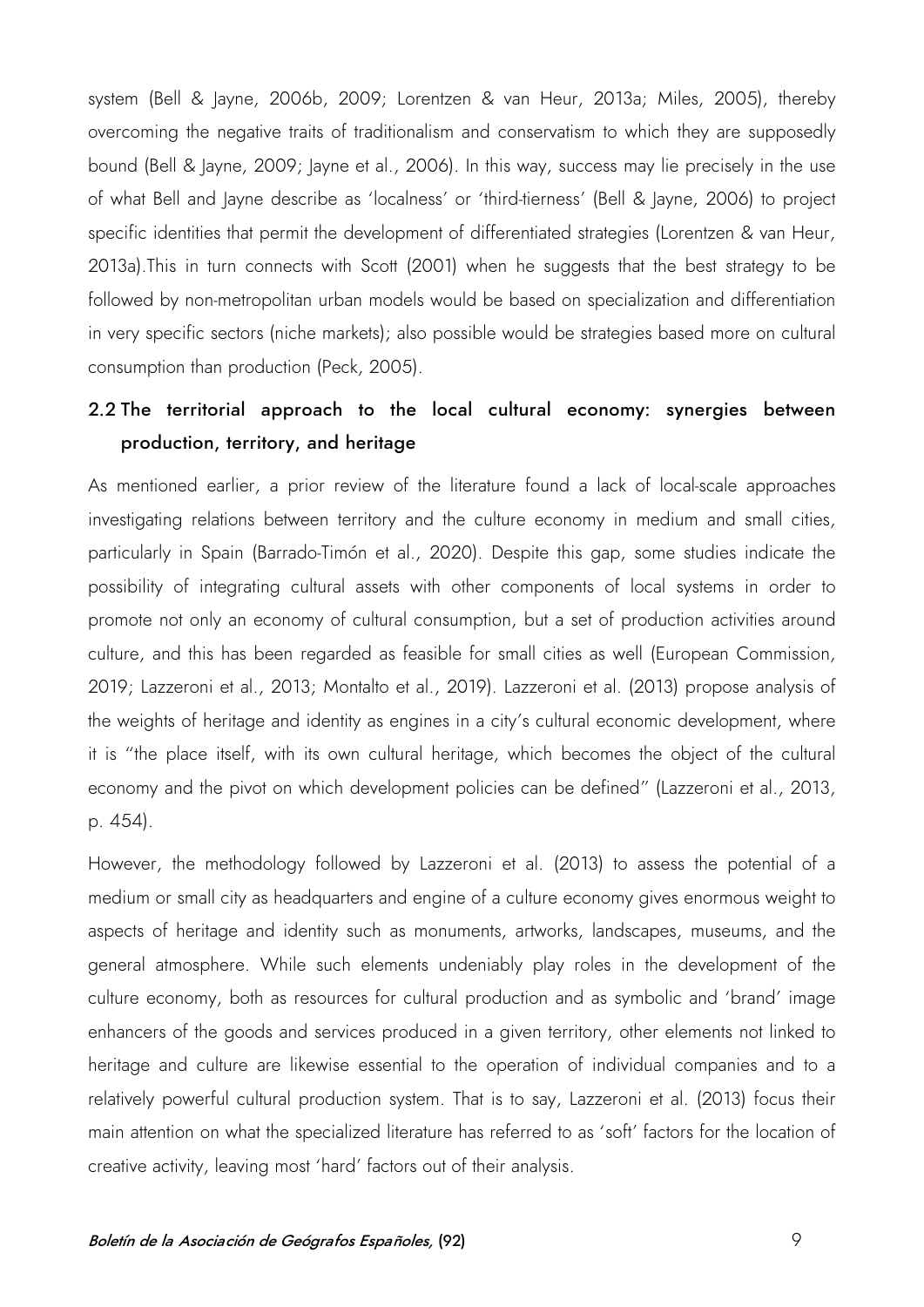Thus, the territorial approach proposed by Lazzeroni et al. (2013) (a model to be used here, as explained in the methodological section) can incorporate the analysis of other idiosyncratic aspects deemed typical of medium and small cities as described in the literature, and these can further be configured as elements of attraction or rejection of economic activity linked to culture. In general, this is specified in the consideration of elements of a socio-spatial nature that derive from the 'closeness' that medium and small cities enjoy. This would include factors like the importance of face-to-face contacts, or the establishment of trust networks among economic and social actors, which can lead to advantages like reductions of informal costs via direct (not necessarily contractual) collaboration. Other possible advantages of medium and small cities include: direct involvement with political and cultural institutions (and consequent easy access to information, grants, projects, etc.); adequate interrelation of small and highly specialized companies collaborating at different stages of the production process; or the existence of a welltrained workforce employed on a regular basis, thus facilitating their inclusion at specific moments in the production process. Finally, also noteworthy are all those general elements essential to any economic activity, such as a solid productive structure, in terms of the both the overall economic system and the quality of infrastructures (general urban infrastructures as well as the private spaces required by certain sectors).

The proposal is to pay attention to a series of characteristics typical of medium and small cities to assess their impact on the vitality of the urban cultural economy, and this implies transcendence of the strict division between 'hard' factors (classic localization factors such as accessibility, infrastructures, a qualified workforce, salary structure, costs, etc.) and 'soft' factors (those that can affect attraction of the creative class, such as the environment, proximity, quality of life, the cultural scene, etc.), as observed in much of the scientific literature (Escalona-Orcao, 2018; Méndez et al., 2012; Murphy & Redmond, 2009; Pareja-Eastaway, 2009). In the economy of urban culture, traditional or 'hard' location factors are still considered essential, as in the availability of capital, the location of other companies with a potential knock-on effect for the economy as a whole, and the availability of qualified labor or quality research (Wu, 2005). Nevertheless, as pointed out by Musterd et al. (2007), there is also a certain consensus that additional characteristics can make a city eminently creative, as in differentiation based on that city's particular culture and history, a sense of authenticity, or the small scale of operation in relationships (Musterd et al., 2007). As Lazzeroni et al. (2007) suggest, some of these characteristics appear to be especially significant in medium and small cities, such as optimal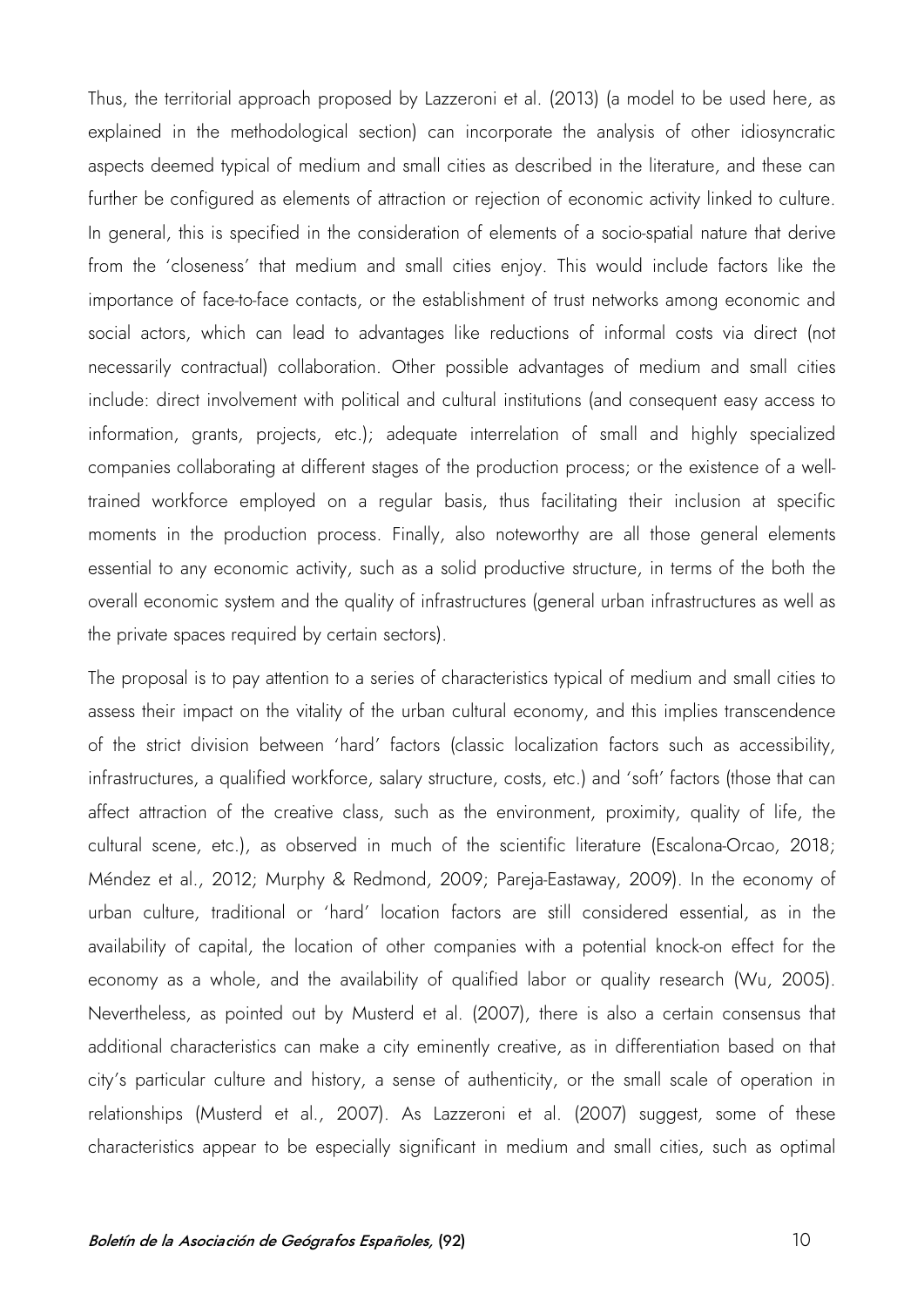habitability (Lewis & Donald, 2010) or a relatively compact cultural identity and the uniqueness and differentiation that this permits (Storper, 1997).

Therefore, although the elements to be analyzed in this approach have indeed been treated on a regular basis and are considered important for the cultural ecosystems of medium and small cities (as noted in the previous section), the combination of several ('hard' and 'soft' together) in order to qualitatively assess the weights attributed to them by economic agents in the cultural economy of this urban model would represent a novel contribution to the scientific literature.

## 3 Materials and method

As indicated in the Introduction, the interest of this research is to reflect on the weights that economic, social, and political agents attribute to elements of the city in which they are situated to explain their potential in the culture economy. In short, and following in part the model of Lazzeroni et al. (2013), this is about claiming a 'territorial approach' that expressly focuses on the local scale and its circumstances. Here the analysis opens that focus somewhat; as mentioned above, without underestimating the weight of heritage and urban image as defining elements in a culture economy, we broaden our scope to include other intrinsic urban aspects such as demography, location, qualification and training of the workforce, the rest of the economic system, tourism, and/or political management. In short, we seek to explore the role of the city itself as a resource in the culture economy.

In order to advance the research, both this section and the Results section have been divided into two very distinct parts. The first part is quantitative in nature, presenting the weight of the culture economy in the Spanish urban system of medium and small cities. This first phase is also operational to the second, as it seeks to characterize the two cities to be used as case studies.

The quantitative phase has been made possible by a tool developed by the Cultura y Territorio research team from the University of Zaragoza and the Autonomous University of Madrid. This instrument (called Spanish Cultural and Creative City Monitor or SCCCM $^1$  $^1$ ) examines indicators for Spanish cities of between 50,000 and 100,000 inhabitants. It is an adaptation of the aforementioned Cultural and Creative City Monitor CCCM<sup>[2](#page-10-1)</sup> developed by the European Commission and the Joint Research Centre. The CCCM empirically analyzes the role of culture as an urban economic resource, in order to promote its development. In its most recent edition

<span id="page-10-0"></span><sup>1</sup> See more here:<http://culturayterritorio.com/cultural-and-creative-cities-monitor/>

<span id="page-10-1"></span><sup>2</sup> See more here:<https://publications.jrc.ec.europa.eu/repository/handle/JRC117336>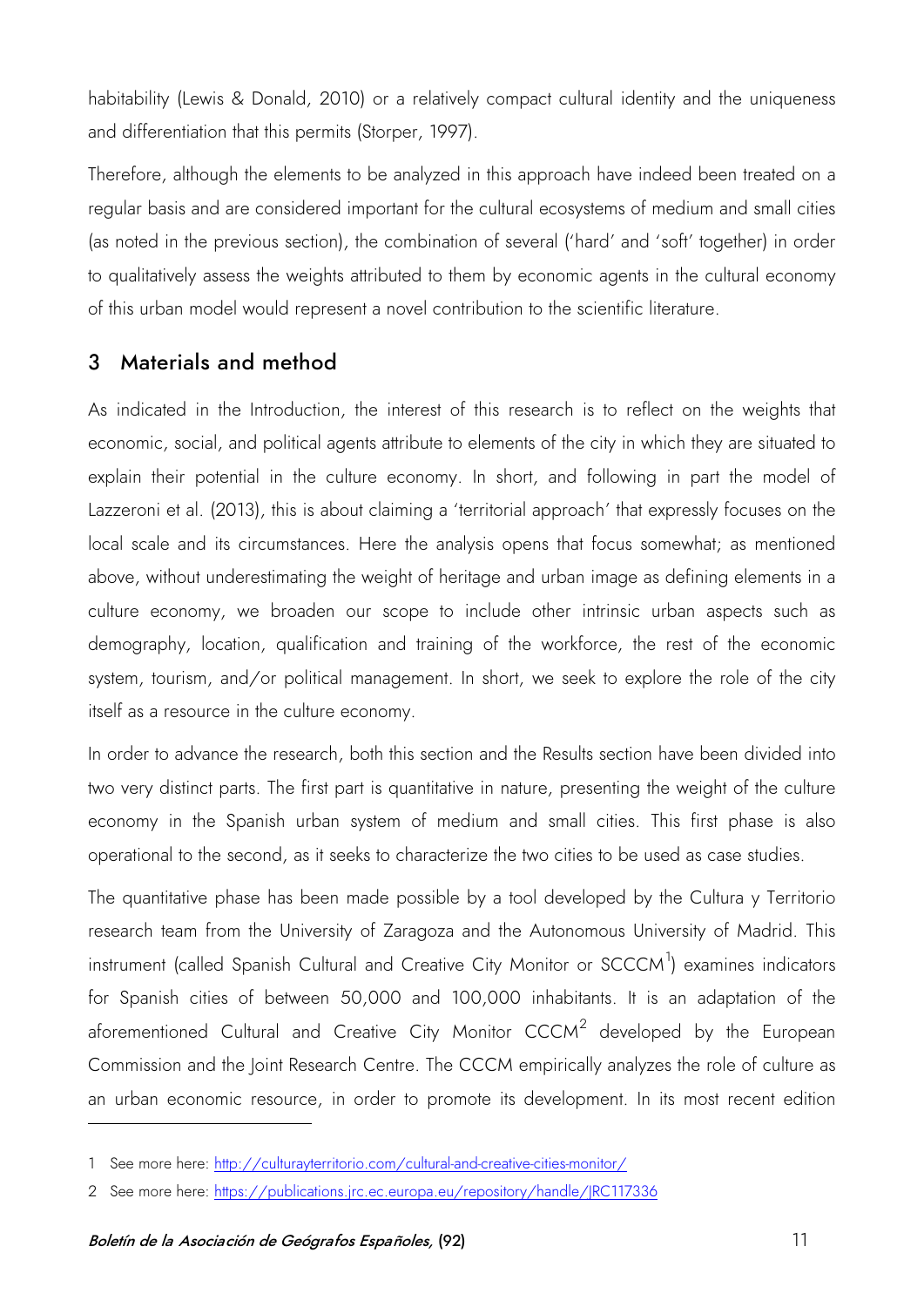(2019), it covers a total of 190 cities with more than 50,000 inhabitants from 30 European countries (the European Union plus Norway and Switzerland), selected for having organized at least two cultural initiatives of international scale and for being included in the Urban Audit database. This tool constructs a composite indicator called the  $C3 - a$  product of the weighted integration of three sub-indices or areas ('cultural vibrancy'; 'creative economy'; 'enabling environment') developed through nine expressive dimensions ('cultural venues and facilities'; 'cultural participation and attractiveness'; 'creative and knowledge-based jobs'; 'intellectual property and innovation'; 'new jobs in creative sectors'; 'human capital and education'; 'openness, tolerance, and trust'; 'local and international connections'; and 'quality of governance') and 29 more detailed indicators.

Of the 13 Spanish cities analyzed in the CCCM, only Santiago de Compostela has fewer than 100,000 inhabitants; therefore, this instrument is not very useful for in-depth analysis of the culture economy at the smaller urban scale in Spain. To address this problem, the Cultura y Territorio research group has developed with 2019 data an adaptation of the instrument for the 81 Spanish cities of between 50,000 and 100,000 inhabitants, distinguishing between those of intra-metropolitan or extra-metropolitan location. Decisions taken during the process of adapting the CCCM to the SCCCM, and the model ultimately developed, can be consulted at the webpage of the group, $^3$  $^3$  as well as in Escalona-Orcao et al. (2021b).

The second phase of the paper is focused on the two case studies and presents a qualitative approach. A total of 19 in-depth interviews were conducted in the Spanish cities of Mérida and Cuenca, and qualitative opinions were requested of interviewees on the weights that the abovementioned urban factors exert in the culture economy of each locality and in its particular organization. The selection of companies to interview was made from a database and business listing that permits searches by city and by activity sector (SABI, or the Iberian Balance Sheet Analysis System) and from the business directory of the economics periodical *Expansión*. Next, contact was attempted with the selected companies in order to obtain the widest possible sample. Regrettably, contact proved impossible with a significant number of companies appearing in these directories, whether due to insufficient data or because they had vanished (given the small business size and high mortality common to the sector). Undoubtedly, problems experienced by such companies in medium and small Spanish cities thanks to the pandemic and consequent

<span id="page-11-0"></span><sup>3</sup> See more here:<http://culturayterritorio.com/cultural-and-creative-cities-monitor/>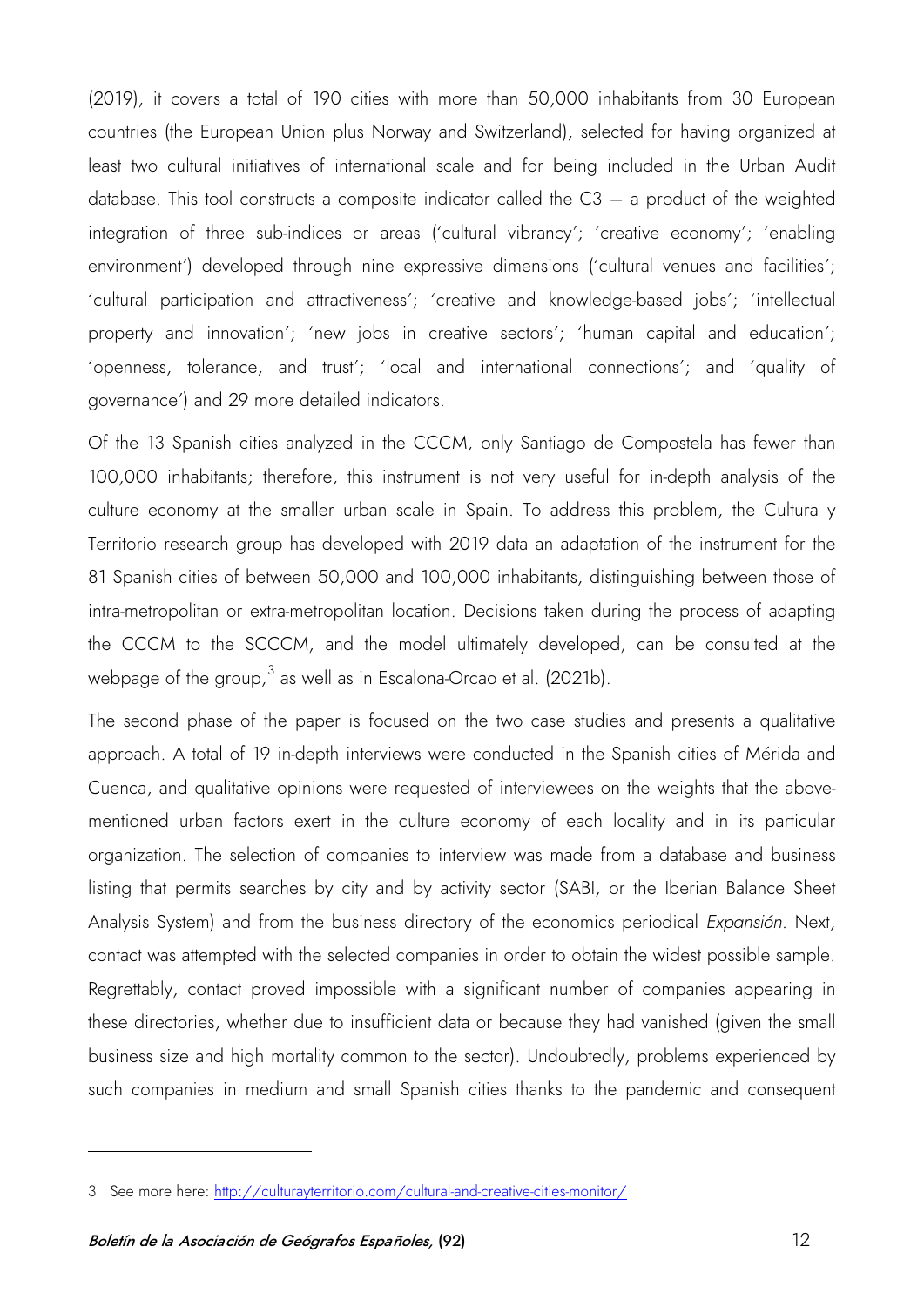restrictions on cultural activities, whether for reasons of suspended activity or outright closure, have further frustrated the collection of a larger sample (Escalona-Orcao et al., 2021).

Although the small size of the sample might be considered a weakness of the research, the number of interviews ultimately carried out does approach a saturation point for the cities analyzed, given the depth with which the proposed topics were discussed. Indeed, at a certain point in the analysis it became difficult to add new codes or perspectives to these topics (Fusch & Ness, 2015; Guest et al., 2006), and so a clear image of the guidelines and processes under study was in fact obtained, with each new interview adding only slight variations of interpretation (Mejía, 2000).

Qualitative analysis of this information was developed using a deductive methodology aimed at assessing the weights that certain urban characteristics exert within the cultural economy of the selected cities, as noted in the bibliographic review. From the responses obtained, we proceeded to code by urban themes/characteristics and by their positive or negative assessment, thus establishing relationships between them.

The interviews, listed in Table 1, were conducted during the summer of 2020 in the city of Mérida and during the first semester of 2021 in Cuenca, based on a standard questionnaire for both cities. Of all those carried out, 13 were with cultural entrepreneurs (six in Mérida and seven in Cuenca), and six were with political and cultural managers (three in each city). The codes appearing in the table, used in this text for reference, indicate the city ('M' for Mérida, 'C' for Cuenca), the relationship of the interviewee to the culture economy ('E' for entrepreneur, 'I' for an institutional agent, manager, or politician), and a number for order. In the results section, qualitative comments by the interviewees are reproduced with inverted commas ('), along with the interview code.

Mérida and Cuenca were chosen as case studies based on similarities and differences that can prove significant when examining urban patterns of the culture economy. In terms of similarities, which are of great interest for appreciating general trends at this scale of urban model, both are cities that can be classified as demographically small within the Spanish urban system (Mérida has 59,548 inhabitants and Cuenca 54,621, according to 2020 data from the National Institute of Statistics).

Both are located in demographic environments of low density and with lower development vis-àvis the country as a whole. Mérida (in the province of Badajoz) is capital of the autonomous community of Extremadura, while Cuenca is the capital of the province that shares its name in the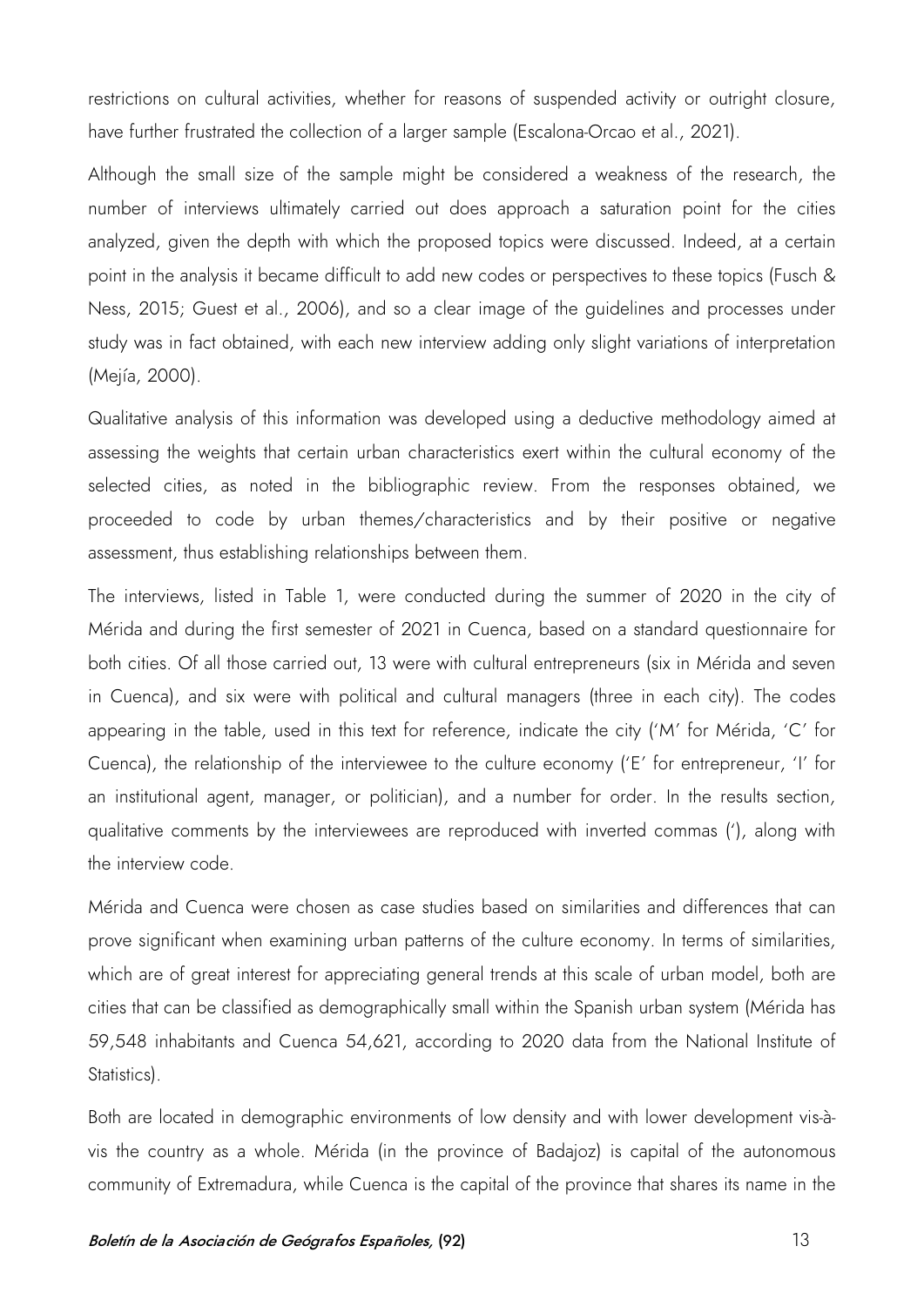autonomous community of Castilla La Mancha (Figure 1 shows the locations of these and all cities analyzed in the SCCCM). From the point of view of income, according to data from the Living Conditions Survey of the National Institute of Statistics, compared to an average of €11,680 per person annually for Spain as a whole in 2018, Mérida registered an average income of €10,541 (above the  $\epsilon$ 8,503 average for the autonomous community of Extremadura) while Cuenca averaged €12,278 (above the €9,533 average for the autonomous community of Castilla La Mancha). Meanwhile, the average income for the city that led the ranking that year (Pozuelo de Alarcón, in the metropolitan area of Madrid) was above €28,000.

| <b>CODE</b>     | <b>OCCUPATION</b>           | <b>SECTOR</b>        | <b>CITY</b> | <b>SCOPE OF</b><br><b>RESPONSIBILITIES</b> |
|-----------------|-----------------------------|----------------------|-------------|--------------------------------------------|
| ME <sub>1</sub> | Businesswoman               | Representation       | Mérida      |                                            |
| ME <sub>2</sub> | Businessman                 | Theater              | Mérida      |                                            |
| ME <sub>3</sub> | Businesswoman               | Audiovisual          | Mérida      |                                            |
| ME 4            | Businessman                 | Theater              | Mérida      |                                            |
| ME <sub>5</sub> | Businesswoman               | Theater              | Mérida      |                                            |
| ME 6            | Businessman                 | Audiovisual          | Mérida      |                                            |
| CE <sub>1</sub> | Businessman                 | Audiovisual          | Cuenca      |                                            |
| CE <sub>2</sub> | Businessman                 | Music                | Cuenca      |                                            |
| CE <sub>3</sub> | Businesswoman               | Heritage/archeology  | Cuenca      |                                            |
| CE 4            | Businessman                 | Audiovisual/music    | Cuenca      |                                            |
| CE <sub>5</sub> | Businessman                 | Content/Design       | Cuenca      |                                            |
| CE <sub>6</sub> | Businessman                 | Heritage/audiovisual | Cuenca      |                                            |
| CE <sub>7</sub> | <b>Businessman</b>          | Audiovisual/Design   | Cuenca      |                                            |
| MI              | Politician                  | Culture              | Mérida      | Local                                      |
| MI <sub>2</sub> | Manager<br>professional     | Culture              | Mérida      | Local                                      |
| $Ml$ 3          | Manager                     | Culture              | Mérida      | Provincial                                 |
| Cl <sub>1</sub> | Politician/<br>professional | Culture              | Cuenca      | Local/provincial                           |
| CI <sub>2</sub> | Politician/<br>manager      | Urbanism/culture     | Cuenca      | Local                                      |
| CI <sub>3</sub> | Manager                     | Culture              | Cuenca      | Local                                      |

Table 1. Interviews conducted

Source: authors' own elaboration

Similarities are also evident from a cultural point of view, and in terms of image and urban projection toward larger (national or even international) scales. Both Mérida and Cuenca were classified as World Heritage Cities by UNESCO in the 1990s, and both are part of the Spanish network of cities with that designation. This assures them a measure of symbolic projection and makes them destinations for cultural tourism, so that the interweaving of the purely cultural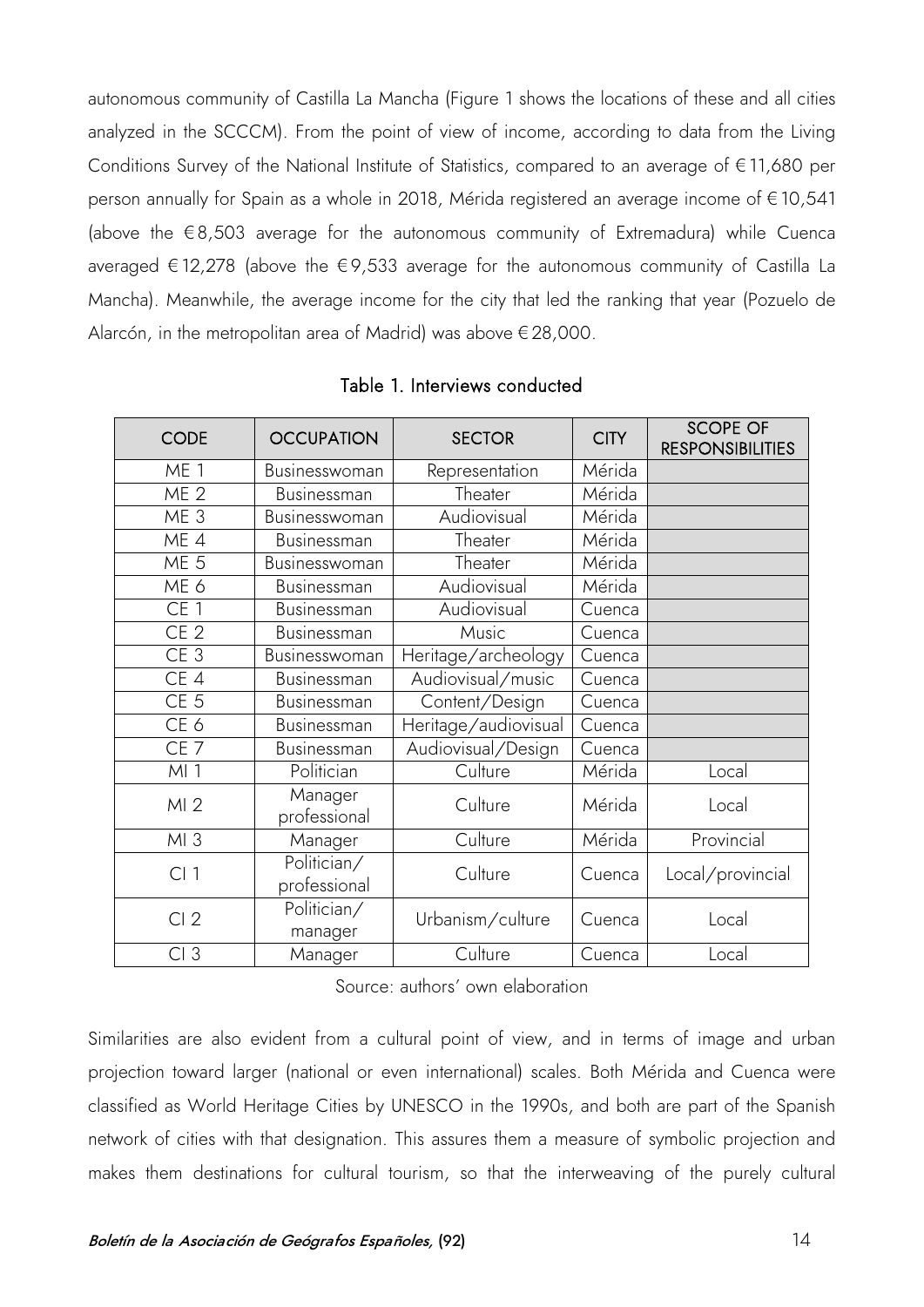economy with tourism is an element to be borne in mind, at least in those sectors most directly linked to exploitation of heritage.

Nevertheless, the heritage referents of the two cities are very different, and this can also mean differences in the cities' use and projection. Although much of its current heritage dates from the 16th to 18th centuries, Cuenca is known for its medieval urban complex situated high above the contemporary city, offering spectacular landscapes and views but also problems of accessibility and isolation from current urban dynamics. For its part, Mérida represents a benchmark for ancient Roman cities on the Iberian Peninsula, with a large number of very impressive and wellpreserved archeological spaces spread throughout the city (notably the ensemble formed by the theater and amphitheater); apart from these remains, however, heritage attractions are few.

As for differences, a very significant one arises in relation to the roles that these cities perform in the current administrative division of Spain. Cuenca is the capital of its province, the product of a 19th-century division that still carries great administrative and economic importance but no real political or symbolic weight. On the other hand, Mérida –in the province of Badajoz, whose capital city of the same name has a population nearly triple that of Mérida– had no special status until the Constitution of 1978, when it was named capital of the autonomous community of Extremadura, thus granting it a very important political, administrative, and symbolic rank.

In terms of location and accessibility, Cuenca enjoys considerable favor. The two cities are located in two of the lowest-income regions in Spain, both with declining demographic and economic environments. However, Cuenca is mid-way between two of the country's most developed metropolitan areas (Madrid and Valencia), connected to both by highway as well as high-speed train. Mérida, meanwhile, is relatively far from poles like Madrid or Seville; although connected by motorway with these two metropolitan areas, its poor rail connection has proven a great deficit for both the city and the region.

Finally, these two case-study cities differ greatly in terms of contemporary cultural artistic production. Cuenca enjoys an important relationship with abstract art, thanks to certain avantgarde artists in the 1960s (grouped under the name of 'El Paso') who chose to center their work there, endowing the small city with an enormous artistic vitality that soon served to promote the revitalization of its semi-abandoned historic center. The result was the inauguration in 1966 of a museum of abstract art (Museo de Arte Abstracto Español de Cuenca) located within the city's emblematic 'casas colgadas' ('hanging houses'). Today this museum is accompanied by many other artistic institutions opened across recent decades.

#### Boletín de la Asociación de Geógrafos Españoles, (92) 15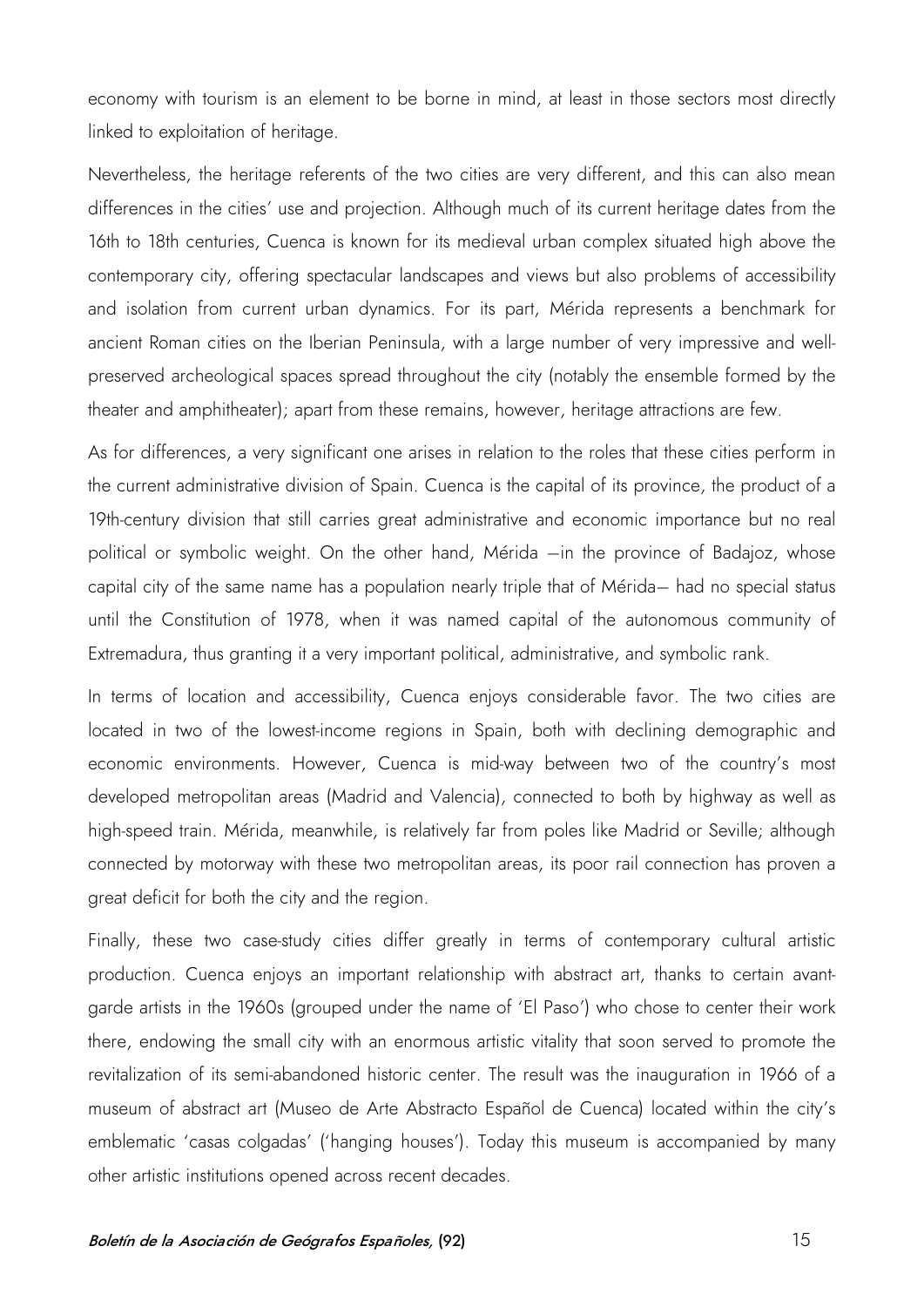Mérida is host of the International Classical Theater Festival, in operation almost without interruption since the 1930s in the 'ruins' of its Roman theater. This activity gives the city (at least in summer months) a symbolic importance well above others with more powerful cultural economies. In fact, until the restrictions imposed by the 2020 pandemic, this festival has often appeared near the top of national rankings of cultural events, as in the 2019 Observatory of Culture, which placed it at number  $18.^4$  $18.^4$  This aspect carries quantitative weight beyond the image and economy of Mérida, determining to a certain extent the city's cultural ecosystem, which is focused on the theatrical arts.

### 4 Results

As noted in the methodological section, before delving into the selected cases we first offer a general analysis of the cultural economy sector in medium and small cities in Spain. A detailed quantitative analysis has already appeared in other works by this research group, and these are noted in the bibliography, should any reader care to consult them. This article contains a brief summary of their findings in order to establish the place that Mérida and Cuenca occupy in terms of the economy of culture among the overall set of medium and small Spanish cities. In any case, the interest in these cases does not lie in the size of their cultural economies (where both obtain intermediate rank among the 81 medium and small cities in Spain, as will be shown); rather, the chief interest lies in the differences and similarities between these cities and their cultural economies, which give insight on the weights that urban and social characteristics may have in the development of this sector.

# 4.1 The economy of culture in medium and small Spanish cities: positions of Mérida and Cuenca

Given the dimensions and objective of this text, we do not enter into detailed analysis of the behavior of the economy of culture in the set of medium and small cities in Spain. For a deeper consideration of these aspects, a number of quantitave and qualitative works previously published by the same research group may be consulted (Barrado-Timón et al., 2018; Barrado-Timón et al., 2020; Escalona-Orcao et al., 2019; Escalona-Orcao et al., 2021a; Escalona-Orcao et al., 2021b). In these analyses, which employ the SCCCM instrument described in the methodological section, an indicator of the weight of the cultural economy in each medium and

<span id="page-15-0"></span><sup>4</sup> https://www.lafabrica.com/wp-images/Observatorio-de-la-Cultura Lo-Mejor-de-la-Cultura-en-Espan%CC%83a-[2019-2.pdf](https://www.lafabrica.com/wp-images/Observatorio-de-la-Cultura_Lo-Mejor-de-la-Cultura-en-Espan%CC%83a-2019-2.pdf)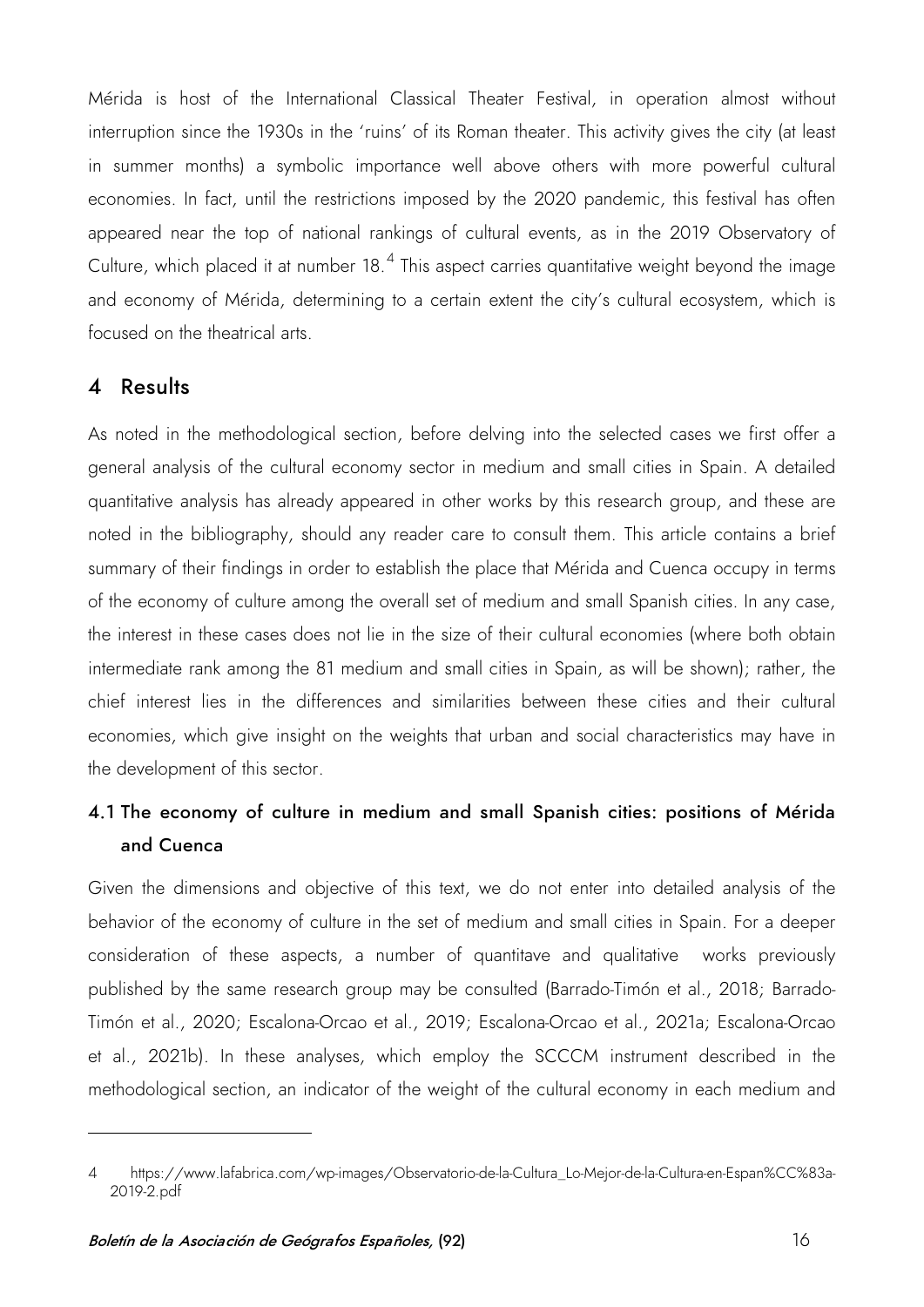small city (C3 index) is defined through the combined values of three sub-indices: 'cultural vibrancy' (supply of local culture and the demand it generates); 'creative economy' (the weight of cultural and creative sectors in the urban economy, and how they favor innovative capacity); and 'enabling environment' (resources both tangible and intangible that help cities to sustain cultural development and attract talent).





Source: Escalona-Orcao et al. (2021b), with permission

From the analysis carried out, and as shown in Figure 1, a series of interesting conclusions can be derived as regards the cultural economy in medium and small Spanish cities. The main conclusion is that the top places in the ranking are mostly occupied by metropolitan cities (or cities close to large metropolitan areas and well-connected by highway and high-speed train, as in the cases of Toledo and Segovia with respect to Madrid, or Girona with respect to Barcelona); and especially present are those with the highest incomes and the highest levels of quality of life. Among the top 20 positions, several are high-income municipalities in the metropolitan areas of Madrid and Barcelona (Pozuelo de Alarcón, Las Rozas, San Cugat del Vallés, San Sebastián de los Reyes, Boadilla); outside this pattern are some coastal tourism cities, middle-income metropolitan cities of an industrial nature, and Santiago de Compostela (Galicia), one of the foremost heritage and cultural cities in the country.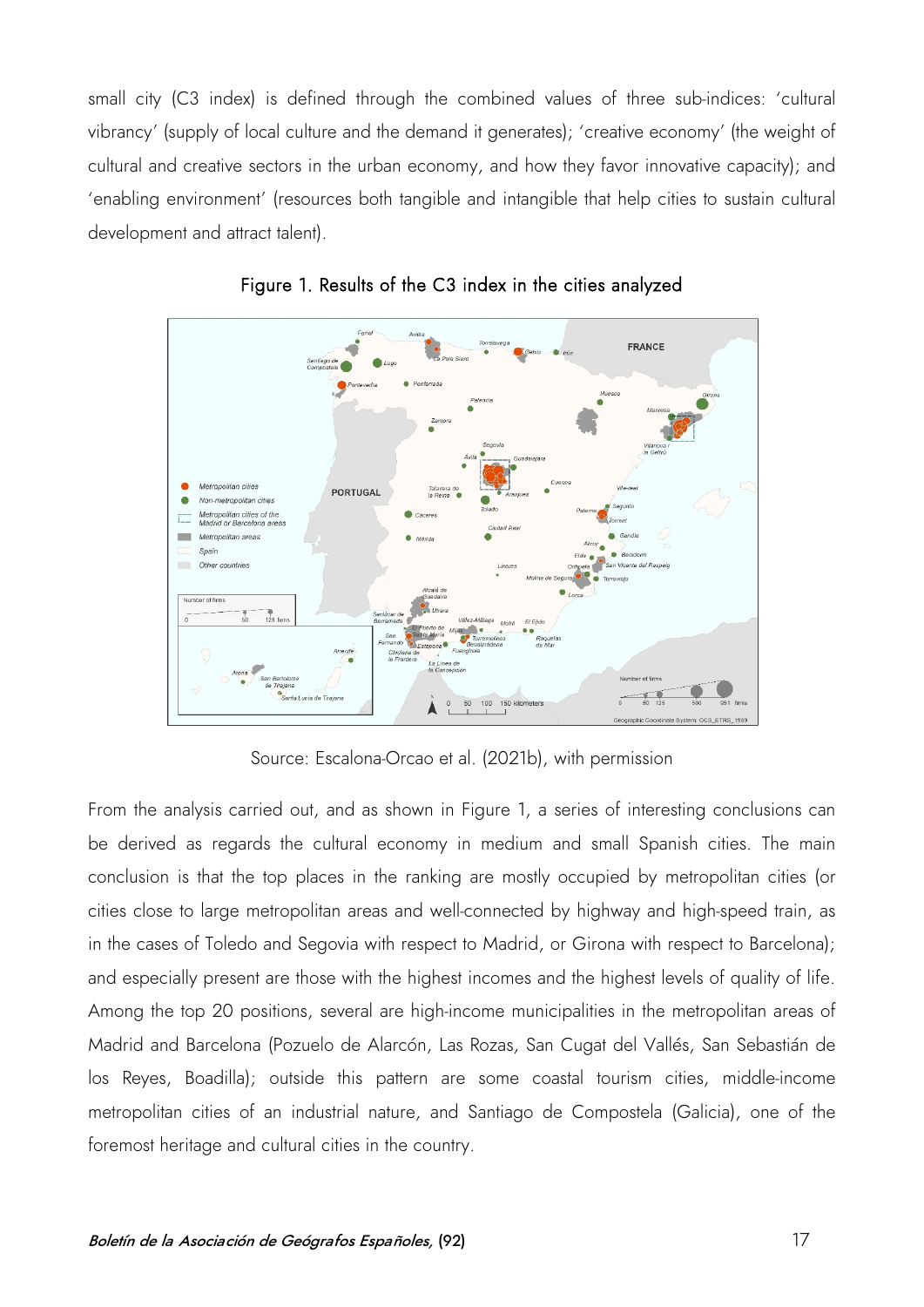Regarding the cities on which we focus particular analysis, Mérida and Cuenca are ranked 22nd and 33rd, respectively, among the 81 cities considered. Mérida obtained a final score (C3 index) of 36.10, while Cuenca obtained a score of 32.52. Both cities are located above the C3 average of 29.54 points.

In any case, despite the similarities between the two cities noted in the methodology section and the relatively similar importance of their cultural economies, significant differences are evident. Cuenca is well above the average for the 81 cities in terms of 'cultural vibrancy' and the dimensions that comprise it ('places and facilities of cultural interest' and 'cultural attraction and participation'). On the other hand, it scores well below the average in the other two sub-indices, 'creative economy' and 'enabling environment'.

Mérida shows a different trajectory (although it scores similar to Cuenca in 'enabling environment'); it also differs to a certain degree from the group to which it might be said to belong – small, inland cities in areas of lower development and with a high heritage and touristic component. It scores somewhat below average in 'cultural vibrancy'; however, it is above the average in 'creative economy', being something of an exception in this sense among small cities outside large metropolitan areas. Mérida's high score here may be attributable to the fact that is the capital of an autonomous region and therefore host to important institutions and public companies based on cultural and creative jobs, such as the audiovisual sector (Barrado-Timón et al., 2018).

To complete this characterization, we refer to the cluster analysis carried out by the research team that developed the SCCCM; this analysis is aimed at classifying the cultural and creative ecology of the entire set of 81 cities. Mérida is included within the group of cities defined as exhibiting a 'principally creative economy'. This group also includes metropolitan nucleus cities with high income levels (San Cugat del Valles, in Barcelona) and coastal tourism cities (San Bartolomé de Tirajana, in the Canary Islands), but its main exemplar among cities of high heritage content is Santiago de Compostela. One characteristic of this group is the importance of the audiovisual sector, mainly due to the political decision to locate the headquarters of regional public television in capitals of the respective autonomous regions (Mérida, Santiago) or in Paterna, the metropolitan headquarters of Valencia's regional television. As for Cuenca, the cluster analysis places it within the group of cities exhibiting 'principally cultural vitality', along with other small and medium provincial capitals with high heritage content (Toledo, Cáceres, Huesca) and certain coastal tourism centers (Escalona-Orcao et al., 2019).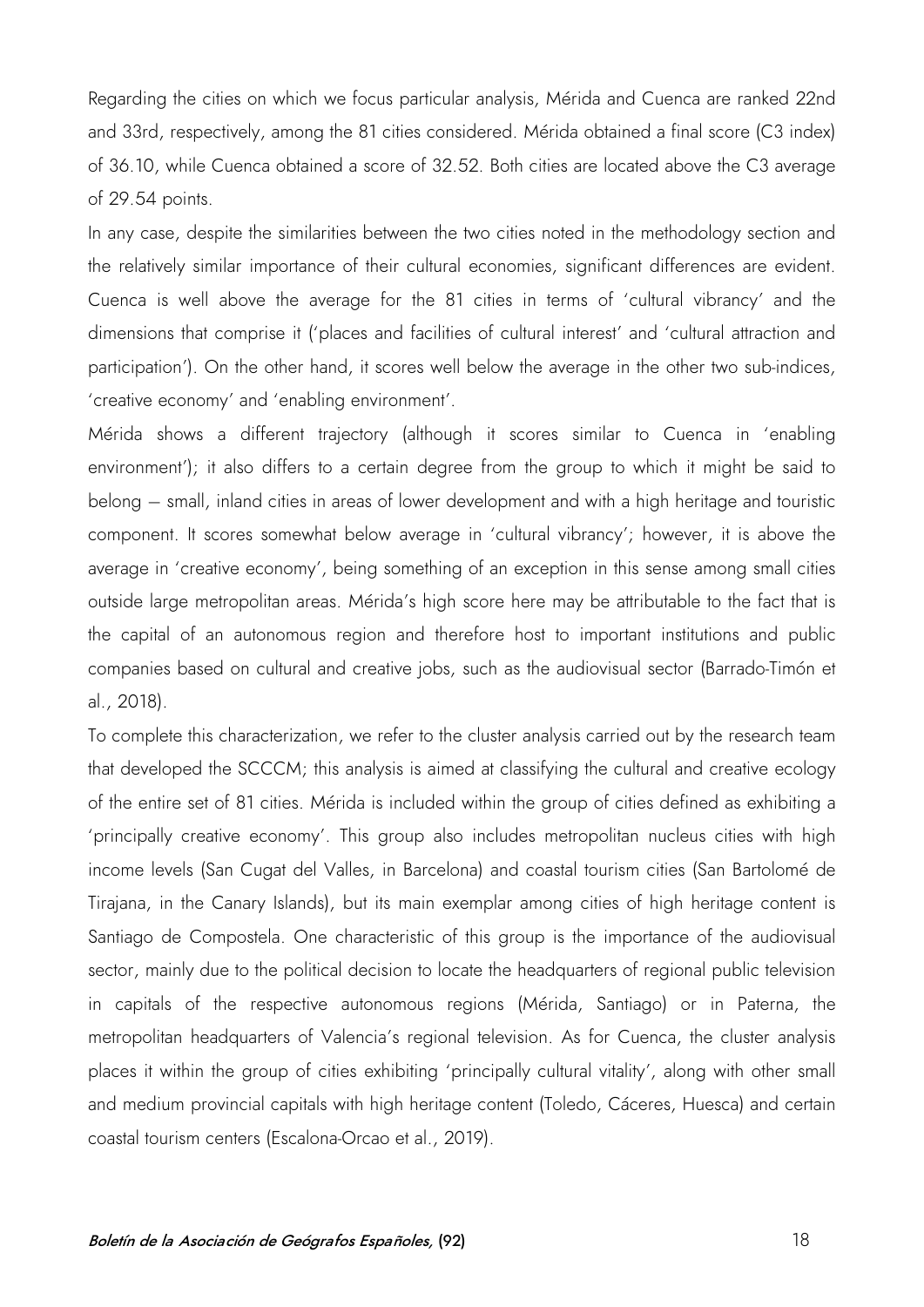Apart from the mere ranking of cities presented above, from statistical analyses carried out by researchers from University of Zaragoza enrolled in the Cultura y Territorio research team (Escalona-Orcao et al., 2019; Escalona-Orcao et al., 2021b), some interesting conclusions are derived around the impact that the three sub-indices have on the development of a city's culture economy. In the first place, the 'creative economy' sub-index best predicts the final weight of the urban cultural economy (C3 index) (Figure 2, D2), meaning that the cities which obtain higher scores in this sub-index (high-income metropolitan areas) are also the cities ranked in the highest positions of the final synthetic index. On the other hand, the score obtained in terms of 'cultural vibrancy' (where scores are higher for the urban model here observed) is less clearly related to the final result in the C3 index (Figure 2, D1). As already noted, this explains the poor results of many of the heritage cities located in areas of low population density and far from the main zones of economic development, as is the case with the cities under analysis.

## Figure 2. Relationship between the C3 index and the scores of the sub-indices that compose it (D1 'cultural vibrancy', D2 'creative economy', D3 'enabling environment')



Source: Escalona-Orcao et al. (2021b), with permission

In any case, most interesting in this characterization of the urban culture economy is that the subindices 'creative economy' (Figure 2, D2) and 'cultural vibrancy' (Figure 2, D1) do not reinforce one another in this set of cities (Escalona-Orcao et al., 2019). That is, there is no direct and immediate relationship between a city's heritage, cultural interest, and cultural sector and the weight of its culture economy, understood as jobs and patents based on knowledge, heritage,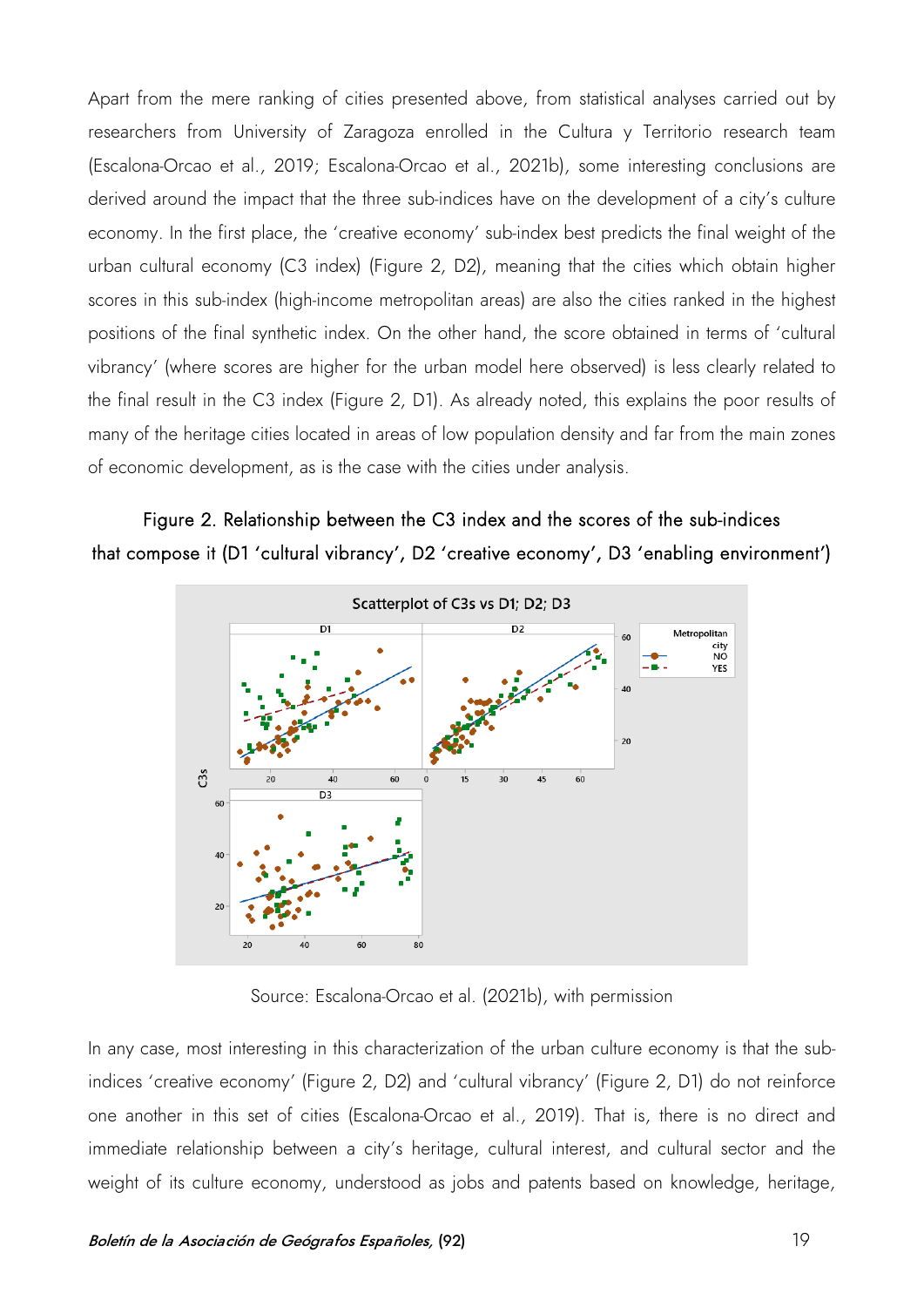the arts, etc. These aspects, tested in the aforementioned studies, were to be discussed with interviewees in order to assess whether their perceptions confirmed the quantitative analyses.

## 4.2 Territory, society, heritage, and urban image as factors contributing to the development of the culture economy in Mérida and Cuenca

The ongoing lack of knowledge about the composition and dynamics of cultural and creative ecosystems has at times been highlighted (Communian & England, 2020; Gong & Hassink, 2017). This lack extends in the case of Spain and for intermediate urban scales to the individual trajectories of each city in relation to the culture economy; and this is even more evident for the socio-spatial aspects that contribute to the development of this sector. Indeed, although aspects including proximity and face-to-face contact, mutual trust, heritage, the urban image, or quality of life have all been cited as factors that can theoretically favor smaller urban scales, the reality is that few empirical investigations have sought to examine this.

This section will therefore focus on assessing the importance that purely spatial and social factors which characterize medium and small cities may have in the operation of cultural companies and clusters. To do so, we start from the opinions of those managers and economic and cultural agents referenced above (whose comments are reproduced with inverted commas). Emphasis will be placed on the relative weight of those territorial characteristics most directly related to the urban model with which we are concerned (medium and small cities), in order to consider its relative advantages or disadvantages compared to the larger urban spaces most often analyzed. Our analysis will be carried out by distinguishing between the characteristics of small and medium-sized cities that can be categorized as 'hard' or 'soft' location factors, in accordance with the method proposed as being 'state of the art' earlier in this article.

Among the more classic or 'hard' localization factors the element that interviewees considered most favorable was labor costs, especially in the case of Mérida, which is consistent with part of the international bibliography (Denis-Jacob, 2012; Lorentzen & van Heur, 2013a). This is a factor directly related to this urban model (lower production costs in smaller cities and in those with lower levels of development), allowing them to compete against localized companies in larger cities. What is produced, in certain circumstances, is a positive synergy between low costs of living and production – an aspect that can be seen as determinative of relative success in the culture economy of certain urban models: 'wage costs are lower than in the rest of the country, but as the standard of living is also lower, this is positive' (ME 4); 'not labor costs, because living in Cuenca is cheap' (CE 2); 'as an advantage, clearly the low costs –Cuenca is a comfortable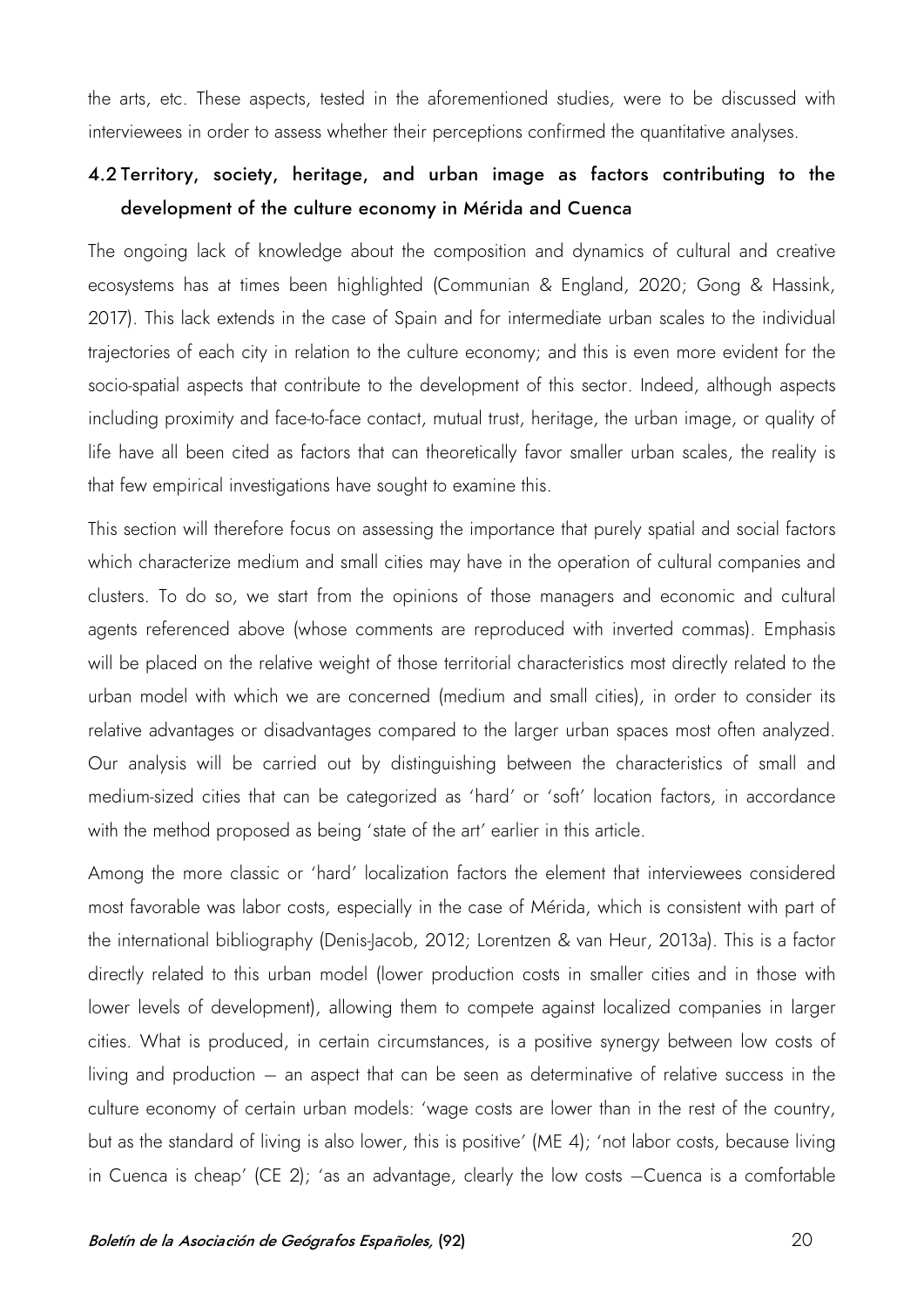and cheap city in which to live and develop an economic activity' (CE 5). In any case, there is no unanimity in this regard, as some interviewees consider that, at least in their sectors, there is a clear awareness of what a professional should charge, and workers are paid well within the regional context: 'labor costs are adequate (...) I know that there's a good distinction here between the professional and the amateur, and we don't have that salary problem where we have to lower costs in order to compete' (ME 2).

Labor costs are directly related to the availability of well-qualified workers for the different sectors and phases of a production process. In the two cities analyzed, the situation seems to be more favorable in Mérida than in Cuenca ('as for a disadvantage of the city, the difficulty in finding qualified labor' – CE 5). No generally positive or negative situation appears to prevail in either city, but rather differences according to the sector and the phase of the production process. Thus, in Mérida a negative situation has been revealed in the case of audiovisual production ('in this sector, finding qualified labor nearby is sometimes difficult'  $-$  ME 6; 'for more complex projects, we have to go outside' – ME 3), and a very positive situation in the theatrical sector at the level of interpretation ('there are highly trained people in Mérida' – ME 4), but less so from the technical point of view ('the companies compete more for the technicians than for the actors'– ME 2; 'the actors are trained, but not the lighting technicians or sound engineers' – ME 2). In fact, in what could be considered a problem derived from the demographic and economic levels of these cities, an emigration is underway of those professionals most in demand, toward cities of greater economic centrality: 'terrible, and always worse and worse, because Madrid is taking the good technicians. There are some very good ones, but they take them' – ME 2).

Among the 'hard' factors that are considered negative, continuously cited are those derived from: deficiencies of infrastructure (clearly transport, in the case of Mérida); isolation and scarce population, which implies small markets ('Cuenca has a small population, and very few dedicate themselves to music, which means few potential clients' – CE 2); as well as strong competition from companies located in more dynamic and less remote areas ('places close to large cities like Madrid or Valencia... we have to compete with companies there' - CE 2).As in the Spanish examples, the international bibliography (Denis-Jacob, 2012; Jayne et al., 2010; Waitt & Gibson, 2009) cites isolation, low densities, and direct competition from large metropolitan areas (whether near or far) as among the problems that frustrate the development of powerful cultural clusters in this urban model.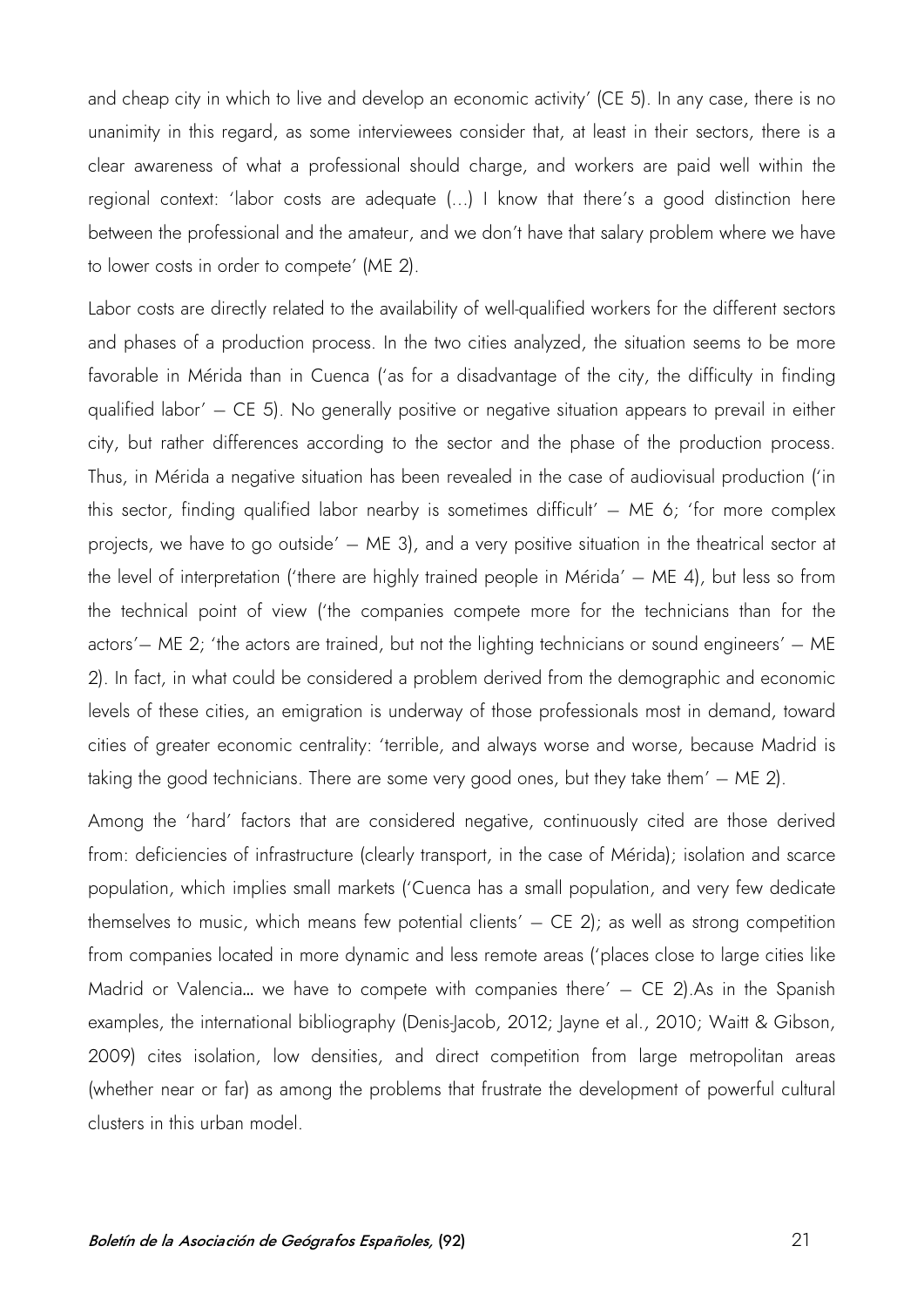Another interesting topic with a smaller number of references concerns negative opinions possibly related to 'cultural smallness' (Bell & Jayne, 2009; Jayne et al., 2010), which is to say the lack of dynamism sometimes attributed to places of small population, compared to the supposed incessant vitality of big cities and urban nuclei more directly connected with the principal flows of globalization. To a large extent, this 'cultural smallness' is a product of business dependence, according to the interviewees ('there's little business here, a rural area that doesn't invest in these types of activities' – ME 3; 'all cultural companies have great dependence on the public administration; if it didn't exist, we wouldn't exist' – ME 6), largely due to the weak dynamism of the urban and regional economic systems ('in Extremadura, it's rare to find a private company in this sector that has nothing to do with the regional government' – ME 6) and of the city itself ('the whole city goes hand-in-hand with the administration' – CE 1). This relationship between a not especially powerful or dynamic economic system and the culture economy is also recognized by cultural managers and programmers ('There are no large companies to ask for sponsorships – all cultural managers end up going to the same entities to ask for aid'  $-$  CE 3).

The strongest relationship between the cultural sector and the rest of the urban economy is observed in tourism, with two main effects. First, there are attempts to convert the tourist into a consumer of culture, thereby establishing positive synergies between the two sectors ('expectations are being generated, since they're betting on a program that can also attract tourists' – ME 1; 'the very choice of season in which the festival is held – the summer, when tourism drops – explains that with this activity an attempt is being made to move the city a bit (...) and support the fabric of the tourism business' – CE 3). Second, cultural production is used for urban promotion, including in terms of tourism ('culture achieves its greatest value when promoting the city' – CE 1; 'we promote Mérida because we take it to every corner of Spain' – ME 4). It is also perceived that the current, highly standardized models of consumption of cultural tourism do not facilitate the integration of new cultural offerings into mass urban tourism: 'since everything is absorbed by heritage (...) I don't know what influence the city's other cultural aspects might have' (ME 2).

Regarding the 'soft' factors of location, the first discussed with the interviewees was the weight (in the operation of their organizations, and of cultural clusters in general) they would ascribe to geographical proximity ('closeness') and ease of face-to-face contact with other economic and institutional agents, in line with what the international bibliography finds (Hansen & Winther, 2013; Scott, 2001; Storper & Venables, 2004). According to the answers offered, for businesspeople in Mérida, proximity is an element of enormous importance, while those in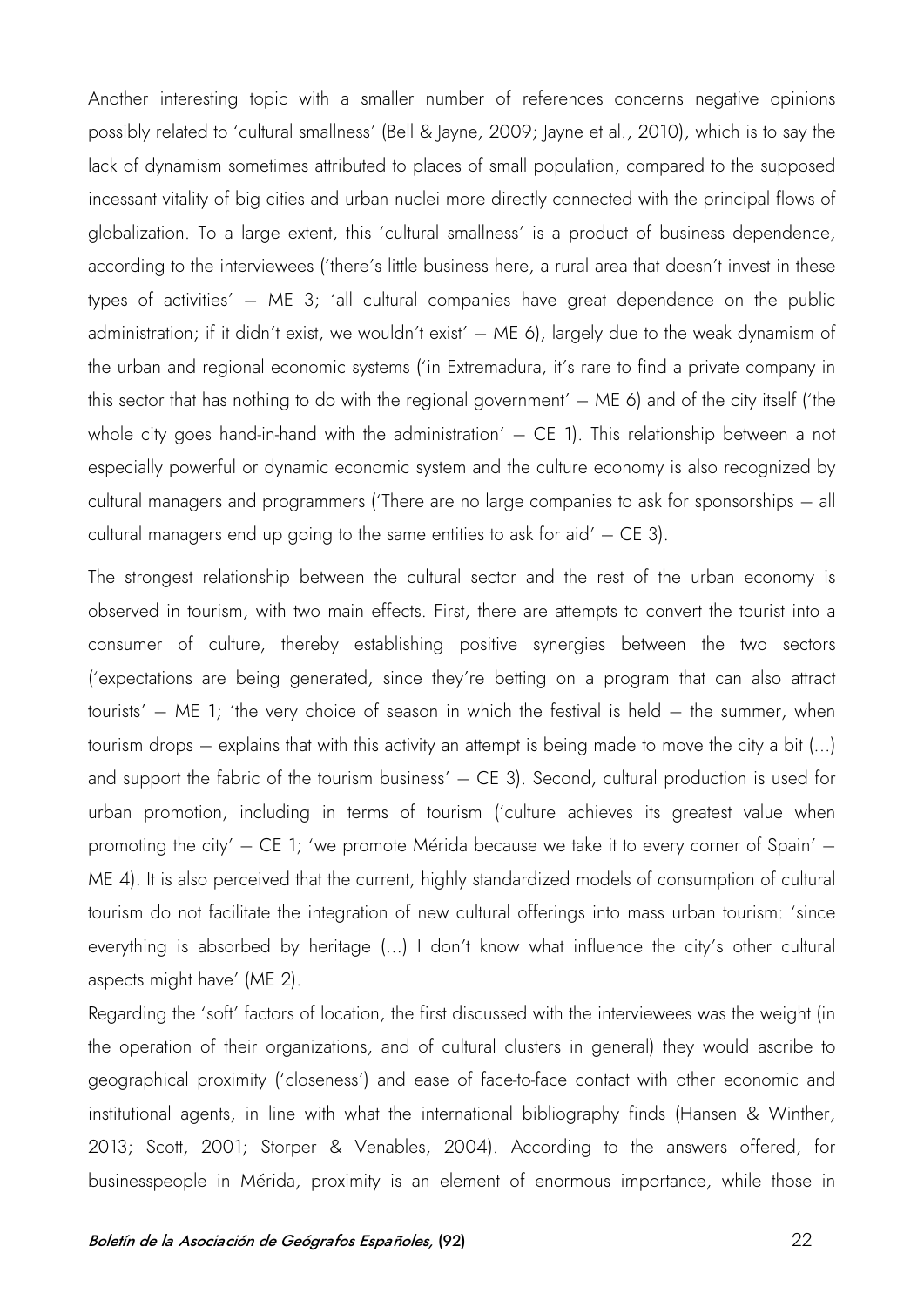Cuenca consider proximity a neutral factor in relation to their production strategies, although some actors in this city do define it as a 'determining factor for business' (CE 5).

More significant are the reasons specified in qualitative opinions for which productive importance is attributed (or not) to the territorial and social proximity that medium and small cities allow. In the first place, interviewees highlight the importance of geographical proximity for ease of contact with other key agents in the productive chain, thus reinforcing the position of sectors in which (according to analysis of the 'hard' factors) sufficient qualified labor was indeed present in the city. According to the literature, this facilitates contractual relationships and lowers transaction costs while maintaining the spontaneity and agility of a system based on small organizations (Porter, 1990).

Here we find arguments to the effect that 'geographic proximity is very important for contracting and cooperation relationships' (ME 3) 'between companies here' (ME 4). The economic relations among companies are forged mainly at a local and regional scale ('most are from Cuenca, although there are some from other regions'  $-$  CE 6; 'my contacts go beyond the city to all the companies in Extremadura' – ME 4). There are even agents for whom the city is the only scale at which they build productive relationships ('they are all from Cuenca, they are less than five kilometers away' – CE 5; 'what most prevails are personal  $(...)$  face-to-face contacts' – ME 1; 'the subcontractors are 100% local, but because it's our philosophy, we subcontract the technicians and the equipment we need in Mérida' – ME 5; 'all those that I subcontract are from Cuenca, while those who subcontract me are mainly companies from Madrid and Valencia' – CE 7).

In fact, at least in the case of Mérida, with a cultural ecosystem very focused on theater (largely thanks to the International Classical Theater Festival), and with businesspeople and producers closely related to one another (even working as actors in productions of other companies), the importance of face-to-face contacts, as indicted by Storper and Venables (2004) and others, reaches such a point that many are established informally. Thus, while in Cuenca a clear majority of responses are inclined toward formal contractual relationships, in Mérida the opposite is true, and not only between theatrical agents but between different sub-sectors ('cooperation is informal, yes, we've done that a  $\text{lot}' - \text{ME } 6$ ).

The reality is that the operation of these small cultural ecosystems in some sectors and cities (like the theater sector in Mérida) seems to depend on the two parameters attributed to them in the bibliography, made possible thanks to proximity: small companies that can adapt to quantitative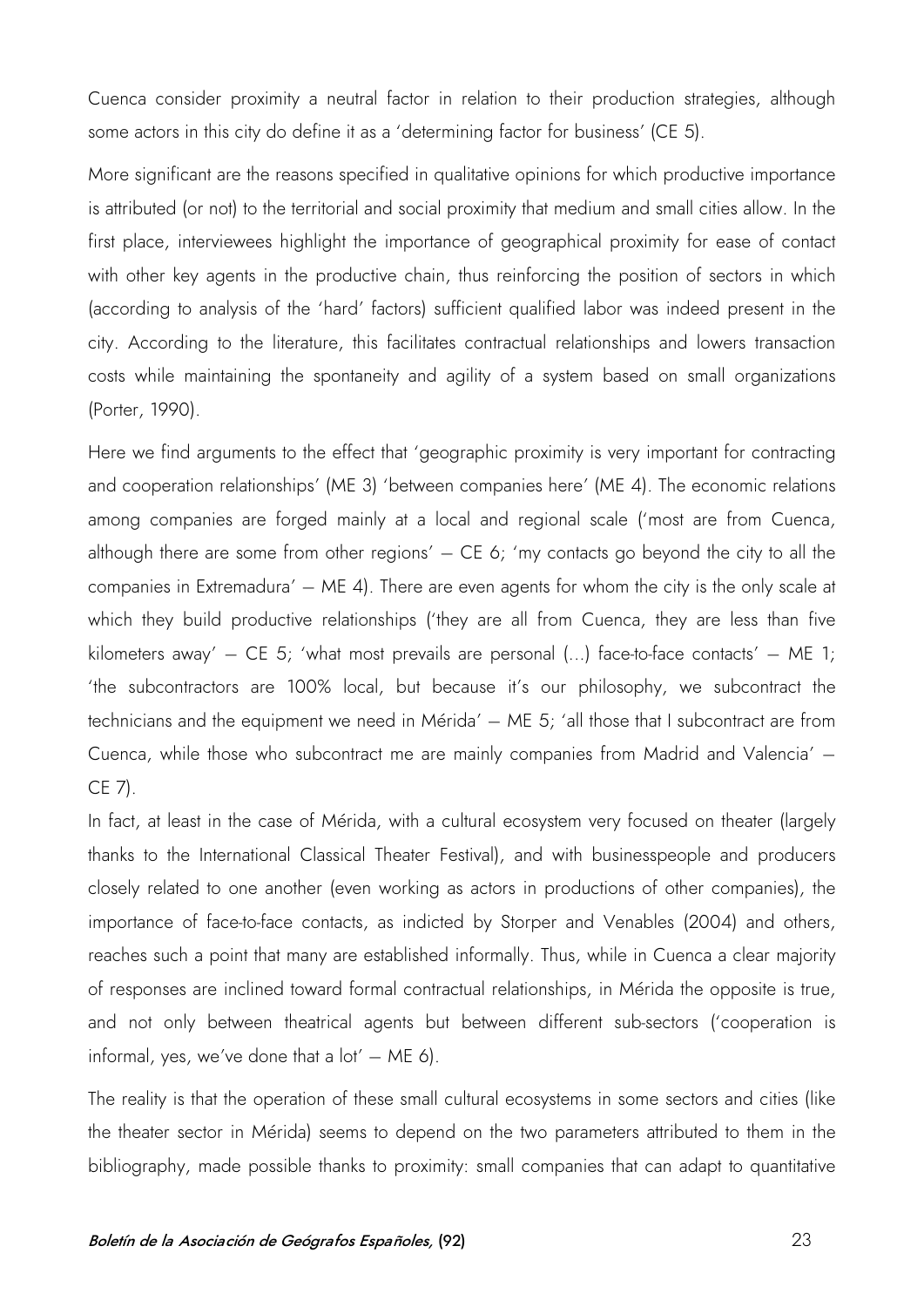and qualitative changes in hiring, and close and proven contacts that assist the mounting of productions (Hansen & Winther, 2013; Porter, 1990; Storper & Venables, 2004) ('basically, they're hired through kinship, because they already know you, or they've seen something that you've done, or because someone has told them about you' – ME 5). Thus, it is noted that 'companies here can be very small, with 15 or 20 people in their catalog of actors and actresses, and in the end, they end up mounting all the plays with those people' (MI 1).

As indicated in the bibliography, these informal alliances 'derived from face-to-face contact' (ME 5) seem to allow in these cities stable flows of information that facilitate the improvement of the productive system: 'you find out many things –what others do, the projects they do– these close contacts are extremely important' (ME 3). This informality seems to operate at the level of mutual support and provision of services and technical elements between companies, as well as in the transfer of information; however, once a project is accepted, the contracting and other economic relations are formalized: 'we jointly present ourselves to funding competitions, and if we win, we formalize the UTE' (temporary union of companies) (ME 3).

The second reason given by the interviewees to explain the advantages of small size and proximity, especially in the case of Mérida (an autonomous capital), is 'being closer to public administration' (ME 4), which implies that 'all people are known – I have personal contact with the director of cultural promotion, and with other people, so I have better contacts than if I did not live here' (ME 4). What seems clear is that this would not be possible in another population center within Extremadura, or even if Mérida were a larger city – as is the case in other regional capitals like Madrid, Barcelona, Valencia, or Seville. Again, it should be noted that Spain is a highly decentralized state from the political and administrative points of view, so that in each autonomous capital resides a government and administration with a great deal of power and responsibility; and considering the companies we are dealing with here, this is also significant in essential aspects such as economic aid in regions (like Extremadura) that are subsidized by the European Union. The importance of regional capital status is reinforced when this responsibility has fallen on small cities such as Mérida or Santiago de Compostela (capital of Galicia), clearly enhancing the economic significance of urban size and proximity. It is interesting that, compared to other aspects analyzed, physical proximity to a powerful administration equipped with budgets for cultural activity does not appear to be a clear decisive factor in the international bibliography.

The economic relationship between cultural companies and public administration is established on many occasions via subsidies ('yes, we benefit from many subsidies from the regional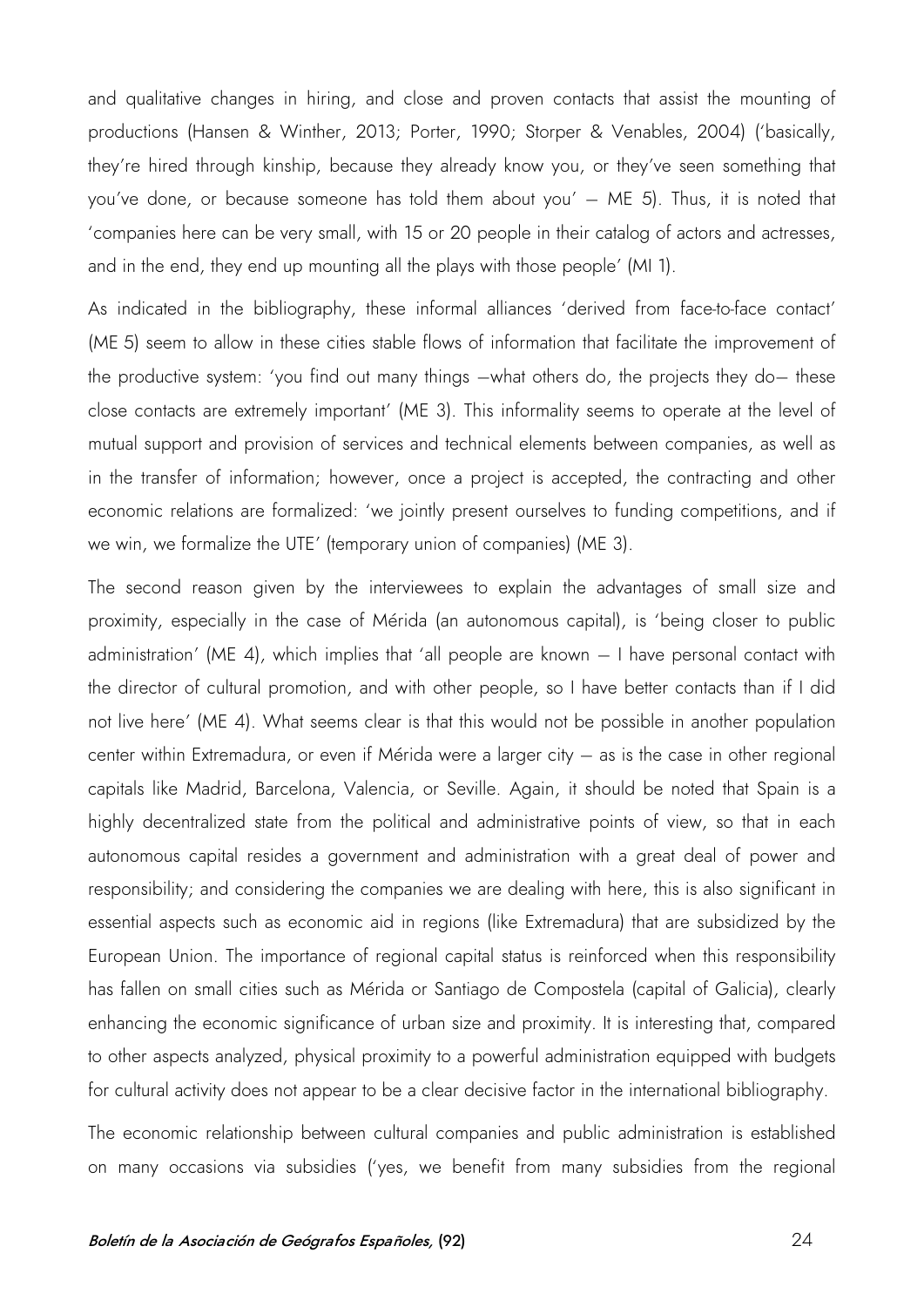government' – ME 3; 'yes, there is aid for productions, and also for tours' – ME 4); in the cases analyzed, also especially underlined is the importance of the regional administration as a final or intermediate client (subsidizing cultural activities within the city's programming, which hires companies directly). Many of the interviewees stated that the different levels of administration are their most important and even their sole clients ('all public institutions – private business for us is a very low percentage of turnover'  $-$  ME 6; 'almost all of our clients are public sector'  $-$  ME 3; 'our main market is public institutions' – CE 1; 'my most important clients are public institutions, by far' – CE 5) or else one among numerous clients ('both public institutions and private companies' – CE 6); but none indicated that their markets were exclusively private.

The energizing role of public administration in the culture economy is fundamentally one of hiring creators and producers, then making products available to citizens as a public service ('When I came to the council, the basic function of the institution was to finance activities, not to promote them; they had been financing a series of activities in a traditional way, while management depended on other entities' – CI 1). This function is recognized as essential by cultural companies, yet their final assessment sometimes carries a clear negative tone, in line with poor assessment of the urban economic system as a whole (economic 'smallness') when considering the 'hard' factors of location.

Apart from the closeness and mutual knowledge derived from small demographic size, the interviewees were asked to reflect on the impact that certain urban variables had on the operation of their organizations, starting with the importance attributed to cultural infrastructures and to the urban culture on offer; that is, what in the quantitative section was termed 'cultural vibrancy'. The relationship established between spaces for cultural consumption and the culture economy is nearly absolute, either because the former serve as production sites for some of the companies interviewed (in the case of theaters or cultural centers), or because it is generally understood (in the case of cultural activities or environment) that, the greater the sensitivity toward culture, the better the social conditions for the economic activities they develop: 'the great tradition of Mérida and the city's own social climate... there's a predisposition to collaboration, thanks to a taste for culture' (ME 5).

It should be noted that the best valued cultural facilities by far are the museums, and both Cuenca and Mérida feature some very important ones that furthermore clearly connect with the cultural images that these cities project. Especially noteworthy are the Museum of Spanish Abstract Art in Cuenca, linked to the revitalization of the city in the second half of the 20th century, and the National Museum of Roman Art in Mérida, an outstanding referent in Spain both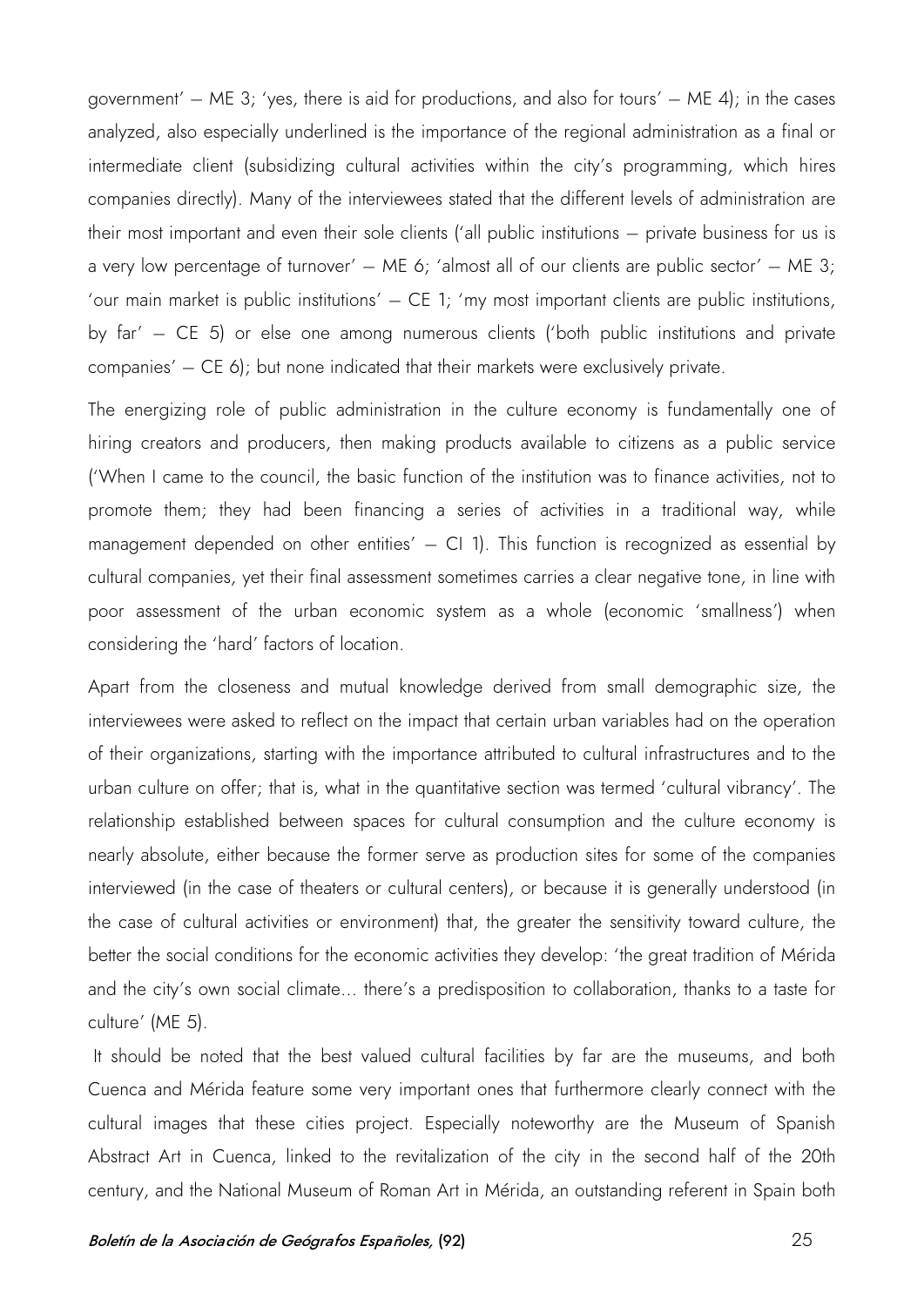for its collection and its architecture. The impact that museums have been having on urban revitalization strategies via cultural consumption since the end of the 20th century has long been analyzed and debated (Gómez, 1998; Gómez & González, 2001; Plaza, 1999; Plaza, 2000). More complex a topic is the possible role museums can play in promoting the cultural production of a given city. Such a connection was perceived as possible by the interviewees when assessing their role in the construction of an urban image that also serves as a brand for their cultural productions.

As a conclusion to these case studies, we can indicate a series of qualitative combinations of 'hard' and 'soft' factors that help to explain the favorable position of Mérida over Cuenca in creative economy observed in the quantitative approach. Mérida has managed to take better advantage of its own characteristics as a small and medium city than Cuenca, building a stronger connection between its heritage-based image, its 'cultural brand', and certain sub-sectors of its cultural economy.

In the first place, Mérida's cultural specializations (especially in the case of theater) connect better with the symbolic identity that the city transmits, and with certain of its cultural landmarks, notably the National Museum of Roman Art and the Classical Theater Festival. This symbolic connection in turn favors the creation of a conducive cultural environment and, consequently, both tradition and specialized labor. Thus, we find statements such as 'Mérida helps with exterior commercial management; the city sells itself, even abroad, and for theater people it's a reference' (ME 1); also, 'the city generates projection for my company; the Festival generates a lot of projection' (ME 4). In fact, this positive link also has an internal aspect, in the high regard that the inhabitants show for the work done by these companies and their personnel ('it never happens anymore that you say you're an actor and people ask 'and what else do you do?' – ME 2), and in the end this entails a kind of image-fusion between society and the cultural sub-sector: 'The theater is part of the city's DNA' (ME 5).

To the contrary, while Cuenca is a city with equally important cultural and heritage attributes, the image it conveys is less compact and less linked to its current cultural and creative productions. As also indicated in the bibliography, this would confirm that cultural heritage is not in itself a factor that necessarily enhances cultural production; rather, it is the transmitted image of that heritage (its symbolic and transcendental capacity, and its connection with certain cultural sectors) that can generate a synergistic relationship that enhances the economy of culture.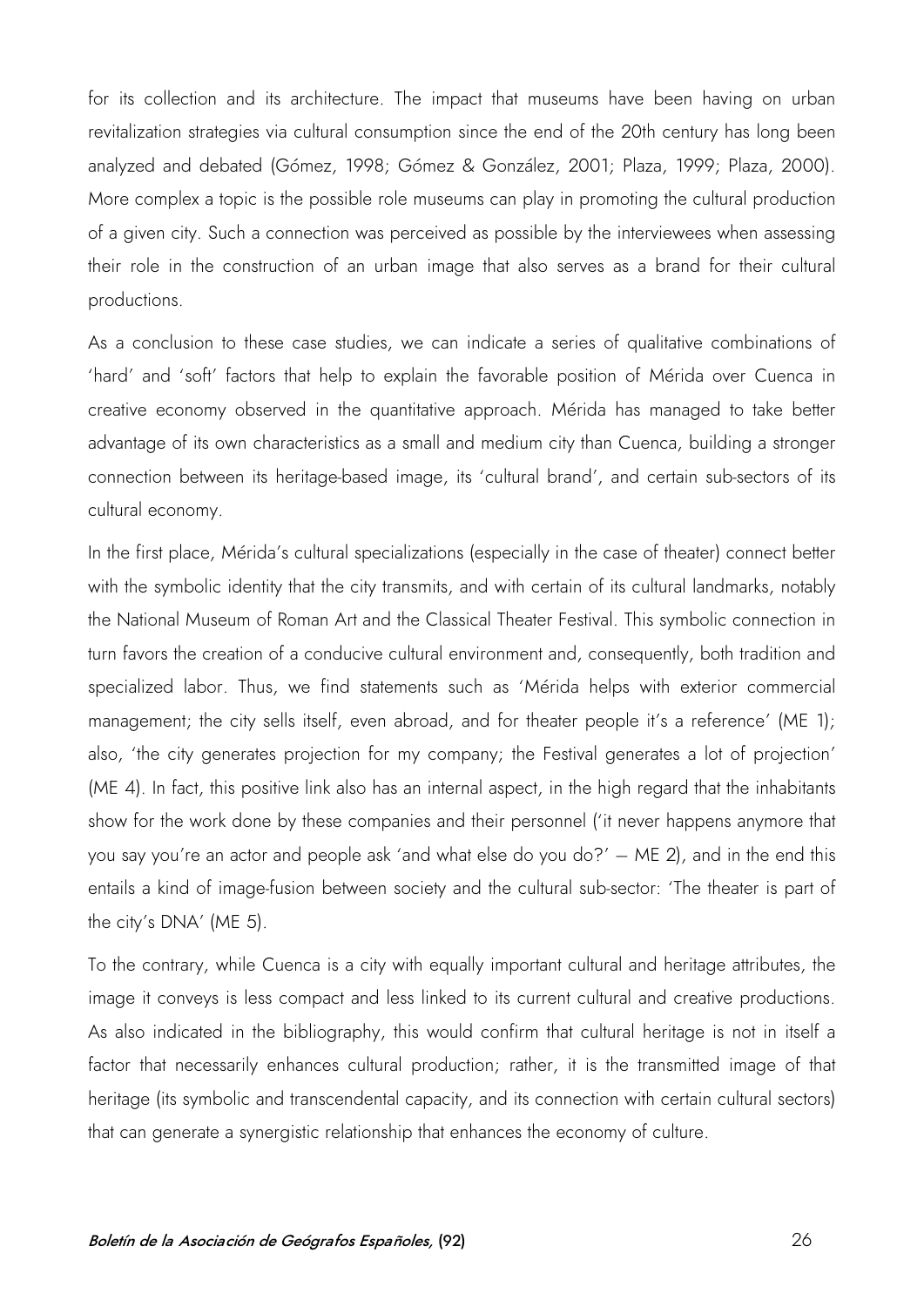This stronger connection between cultural production and the symbolic image of Mérida, as exemplified in the theater, also allows the city to take better advantage of the 'closeness' and face-to-face contacts that favor the dissemination of ideas, insofar as this is a sector with a very complex production chain that depends on the confluence of many small companies working together with freelance artists and technicians. On the other hand, in those sectors where linkages are simpler and depend on relatively segregated business units, 'closeness' loses importance and cannot compensate for the negative aspects derived from isolation.

The importance of proximity to a powerful public administration, such as a regional capital city in Spain, cannot be overlooked. In this sense, Mérida (or, for example, Santiago de Compostela) has a clear advantage over cities of similar size without this rank; and this status can confer favor in sectors highly dependent on public procurement, such as audiovisual production.

#### 5 Discussion and conclusion

In the international bibliography, there appears to be no clear consensus on the weight that the combination of 'hard' and 'soft' factors has in the location of creative activities (in the opinion of managers and/or workers), although studies tend to focus on cities of greater demographic significance and international projection (Murphy & Redmond, 2009; Pareja-Eastaway, 2009) than those considered in this work. Nor has it been possible to categorically prove the weight that 'soft' factors may have in attracting or enhancing creative activity in areas of low demographic density, such as the small extra-metropolitan cities in Spain (Escalona-Orcao et al., 2018).

Our analysis of Mérida and Cuenca does seem to confirm the importance of certain territorial aspects considered essential to the success of a cultural ecosystem; but no clear preponderance is evident for either of the two categories ('hard' and 'soft' factors). Rather, certain combinations of these are more likely to foster relatively virtuous circles that can enhance cultural economic development. As already noted, these qualitative advantages do not seem to work at the urban scale so much as at a particular city/sector scale, so they may prove neutral or even negative for a different productive sector in the same city. Thus, not all the cultural sub-sectors of a city appear to be capable of overcoming the drawbacks of the 'smallness' of the place where they are located, or of taking comparative advantage of the same, or of transcending the local to compete at a broader scale.

It seems clear that both 'closeness' and trust (Scott, 2001; Storper & Venables, 2004) are significant to many interviewees, insofar as these allow the exchange of information, as well as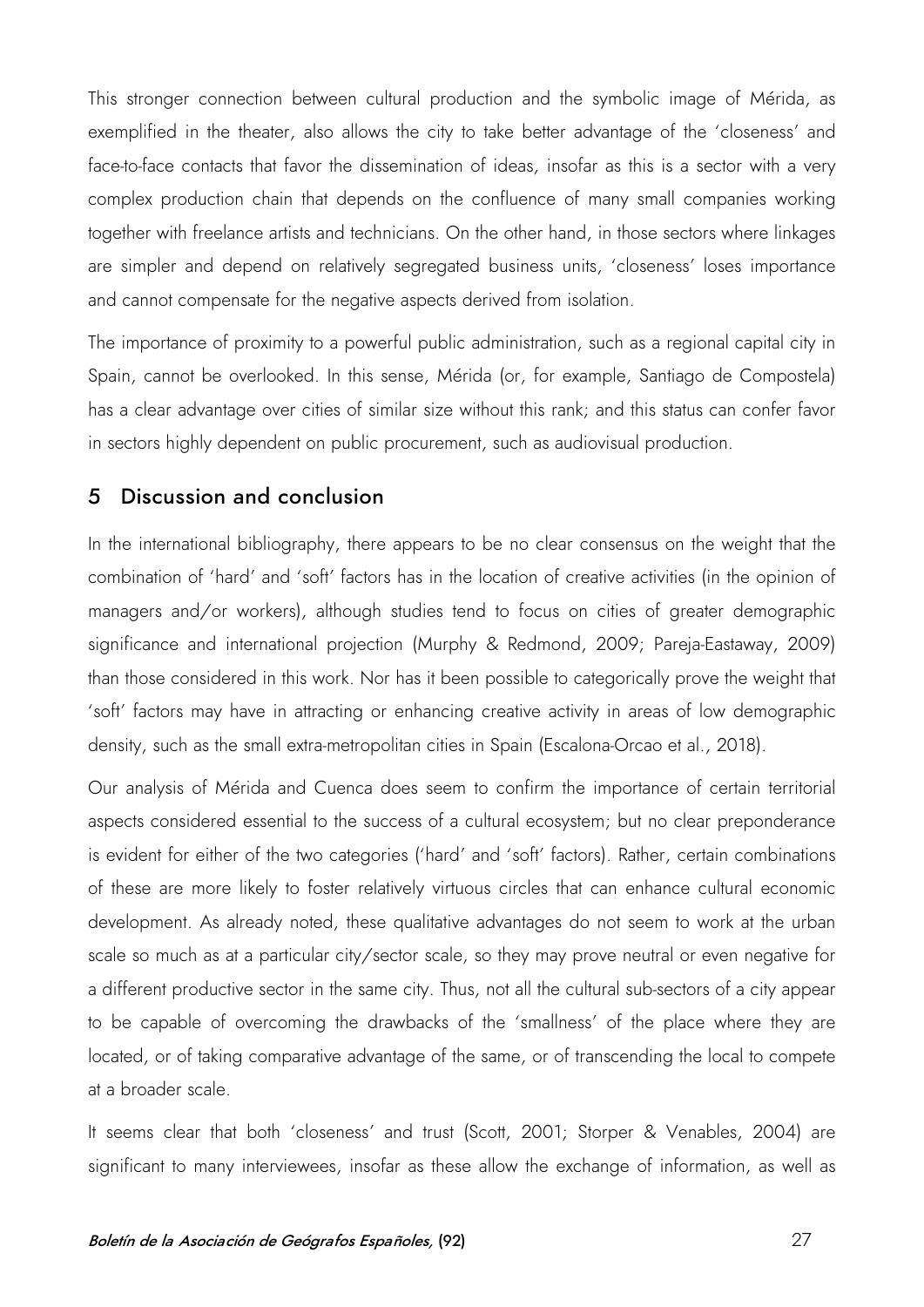services and benefits. In fact, in some sectors there is a complete overlap based on personal familiarity among very small companies, so that to a large extent they end up sharing costs, risks, and benefits while maintaining great flexibility. Interestingly, the interviewees did not usually specify the advantages of this easy interaction in economic terms (i.e. in reduced production costs) but rather in access to information and collaboration among companies (as in the provision of services or equipment) and workers.

Nevertheless, the closeness presented by small size does seem to have positive effects when combined with other 'hard' factors like the availability of a sufficiently qualified workforce. Again, this positive combination of 'hard' and 'soft' factors does not operate for the cultural economy of a city as a whole but for certain sectors with complex production structures and chains of small business units and/or self-employed workers. In this case, the urban environment, knowledge, and trust are all essential to achieving a density that favors the creation and transmission of ideas and information, facilitating optimal combinations among production units.

The other 'hard' factor which in combination with 'closeness' can build positive synergies is proximity to public administration. However, the capacity of public administration to promote a culture economy is not homogeneous either, as sectors of the culture economy and levels of administration are both varied. Discovery of which administrative processes and levels are most important to urban cultural ecosystems remains a pending task, as does examination of which sectors or phases of production might benefit most.

Another aspect of interest to our research has been the importance attributed to 'smallness' by the agents interviewed, in both positive and negative terms, as regards the operation of their organizations and urban cultural ecosystems. Reference is made in the international bibliography to factors such as the better quality of life in medium and small cities (layne et al., 2010; Knox, 2013; Lorentzen & van Heur, 2013a; Montalto et al., 2019; Selada, 2011; Dubinsky & Garrett-Petts, 2002), or the lower costs of living and production (Denis-Jacob, 2012; Lorentzen & van Heur, 2013a); at the same time, these aspects have not been not so clearly valued in bibliographies focused on Spain (Barrado-Timón et al., 2020). However, a large proportion of interviewees in this case do indicate the lower costs of production and living in medium and small cities as positive factors, along with greater social cohesion. In other words, the cultural producers interviewed for this research do clearly suggest that the smaller urban model offers advantages that are not present in larger cities. Nevertheless, these advantages are not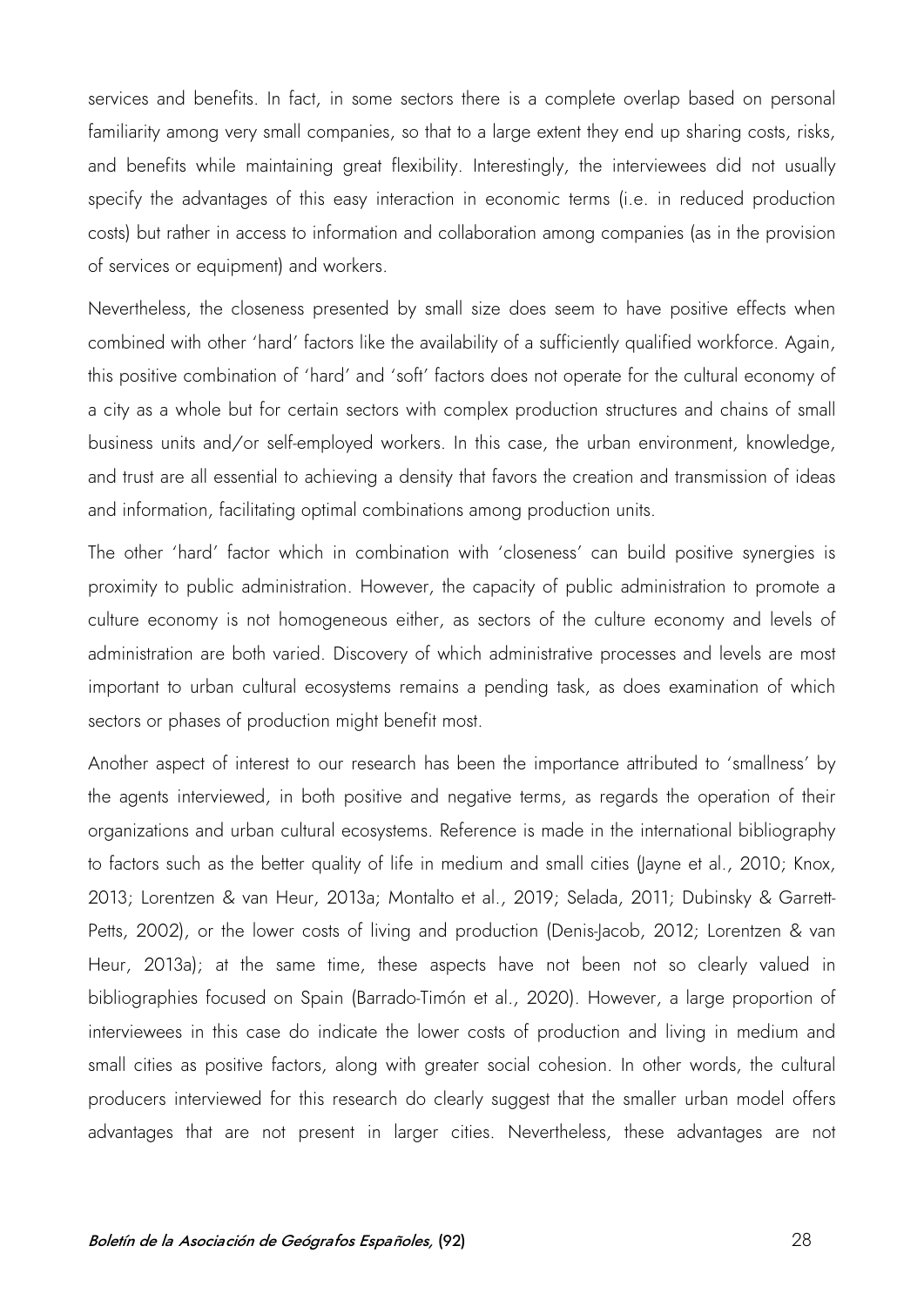characterized as significant if not combined with other 'hard' factors and may vary depending on the productive sector.

However, this 'smallness' is also reflected in a negative way, especially in reference to a lowpowered economic system offering few possibilities to connect with and boost the cultural economy. Therefore, the positive aspects of smallness in terms of quality of life are diluted when a city lacks a powerful economic system that connects with its cultural economy. This seems to favor very dynamic medium-sized metropolitan cities by combining 'liveability' and economic dynamism due to the 'borrowed size' effect (Alonso, 1973; Burger et al., 2015), as has been found for the audiovisual sector in the wider metropolitan area of Madrid (Barrado-Timón et al., 2018, 2020). Such a factor can harm cities like those under study, where smallness is combined with isolation in regions of little dynamism, sometimes with a certain 'agglomeration shadow' effect (Burger et al., 2015) from large metropolitan to which they may be fairly well connected, as in Cuenca. As noted with the positive perception of 'smallness', this negative perception was not appreciable in the national bibliography on Spain; confirmation of these aspects in other cities and with greater quantitative evidence would be a matter for further research.

In any case, positive and negative perceptions of 'smallness' are neither univocal nor unidirectional. According to the available sample, variable interrelations with other urban factors and with the cultural sector here observed do matter considerably. Therefore, we cannot comfortably affirm that aspects such as urban size or the regional environment have a particular impact on urban cultural sectors; for such conclusions to be drawn, it would be necessary to examine the complex relationships between particular urban spaces and certain productive chains more deeply.

An interesting aspect observed in results from the earlier quantitative approach is the scant statistical relationship found between the aspects integrated under the banner of 'cultural vibrancy' ('cultural venues and facilities'; 'cultural participation and attractiveness') and those of the 'creative economy' ('creative and knowledge-based jobs'; 'intellectual property and innovation'; 'new jobs in creative sectors'). Also notable is the very reduced weight that this 'cultural vibrancy' exerts in the behavior of a city's culture economy and in the development of potential cultural clusters (Escalona-Orcao et al., 2021b). At minimum, we find no direct and mechanical relationship between the two aspects. This appears to run somewhat counter to the importance ascribed by the literature to certain cultural amenities and inherited elements as basic resources that help explain the development of a strong culture economy (Bell & Jayne, 2009;

#### Boletín de la Asociación de Geógrafos Españoles, (92) 29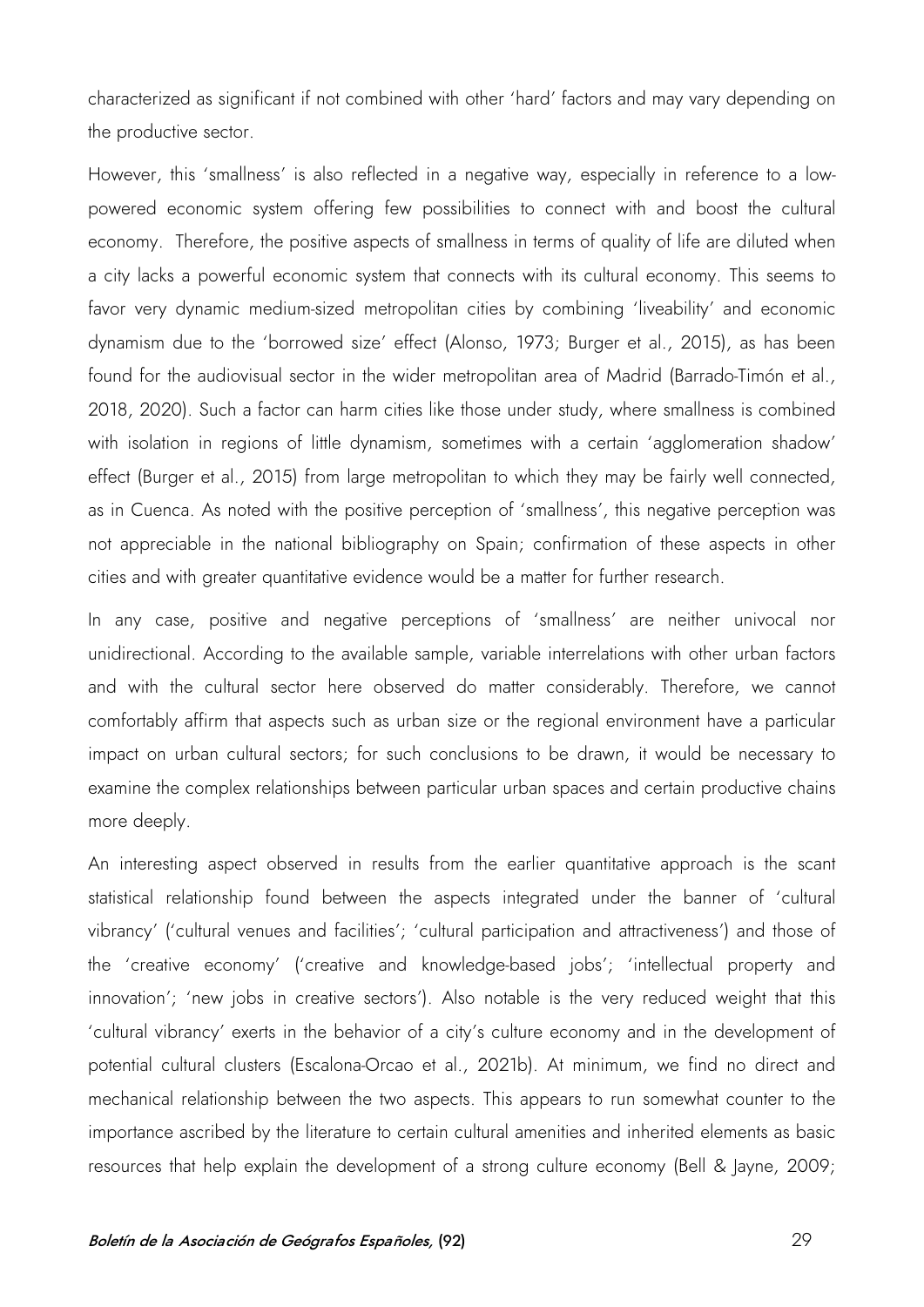Denis-Jacob, 2012; Dubinsky & Garrett-Petts, 2002; Erickcek & McKinney, 2006; Hall, 2000; Hansen & Winther, 2013; Knox & Mayer, 2013; Montalto et al., 2019).

The results obtained in the qualitative research appear to indicate that for our interviewees, the existence of a rich heritage is not necessarily synonymous with success in the economy of cultural production but (at best) in the economy of cultural consumption, by way of leisure and tourism. In fact, several interviewees raised doubts about connecting cultural production with the tourist economies of their respective cities –a link sometimes taken for granted in the literature. This seems to be the case in many Spanish cities of small or medium size and with high heritage content: although they are important tourist cities (Hidalgo-Giralt et al., 2020) that obtain good results in terms of 'cultural vibrancy', they have not succeeded in making the leap to a strong economy of cultural production. Thus, while places of cultural production are often places of intense cultural consumption (O'Dell & Billing, 2005; Scott, 2001; Smidt-Jensen, 2009), the inverse relationship does not necessarily occur (where places of intense cultural consumption are automatically places of cultural production).

As indicated in other works, it is not the inherited patrimony but rather the cultural identity and sense of 'authenticity' that can be built with that heritage which can connected with and form the basis for a powerful cultural economy (Lazzeroni et al., 2013; Musterd et al., 2007). More clearly essential for the promotion of the cultural sector is a city's capacity for symbolic transcendence by way of discourses and images created over time, as well as its capacity to project itself beyond its own urban limits (Lorentzen & van Heur, 2013a).

This idea connects with Scott's (2001) concept of 'niche markets', given that urban symbolism will be effective only when constructed from a right assessment of the urban reality, and when it connects well with the cultural sub-sectors to be promoted; or with the notion of exploiting a city's small size, which allows a more compact cultural identity (Storper, 1997) for taking advantage of what Bell and Jayne (2006) described as "localness" or "third-ness". Thus, one conclusion may be that there are generic urban discourses (such as those generally based on wealth of heritage) with little capacity for differentiation or penetration, and these are unlikely to drive a given ecosystem toward broader cultural markets. Others, meanwhile, being more concrete and connected to their particular urban reality, will always be more powerful in the promotion of a certain cultural sub-sector, linking that sector with the image of the city as a promotional 'brand'.

Although heritage can generally represent a positive differentiating factor for companies based in a particular city, truly exceptional synergies occur when there is a direct connection between the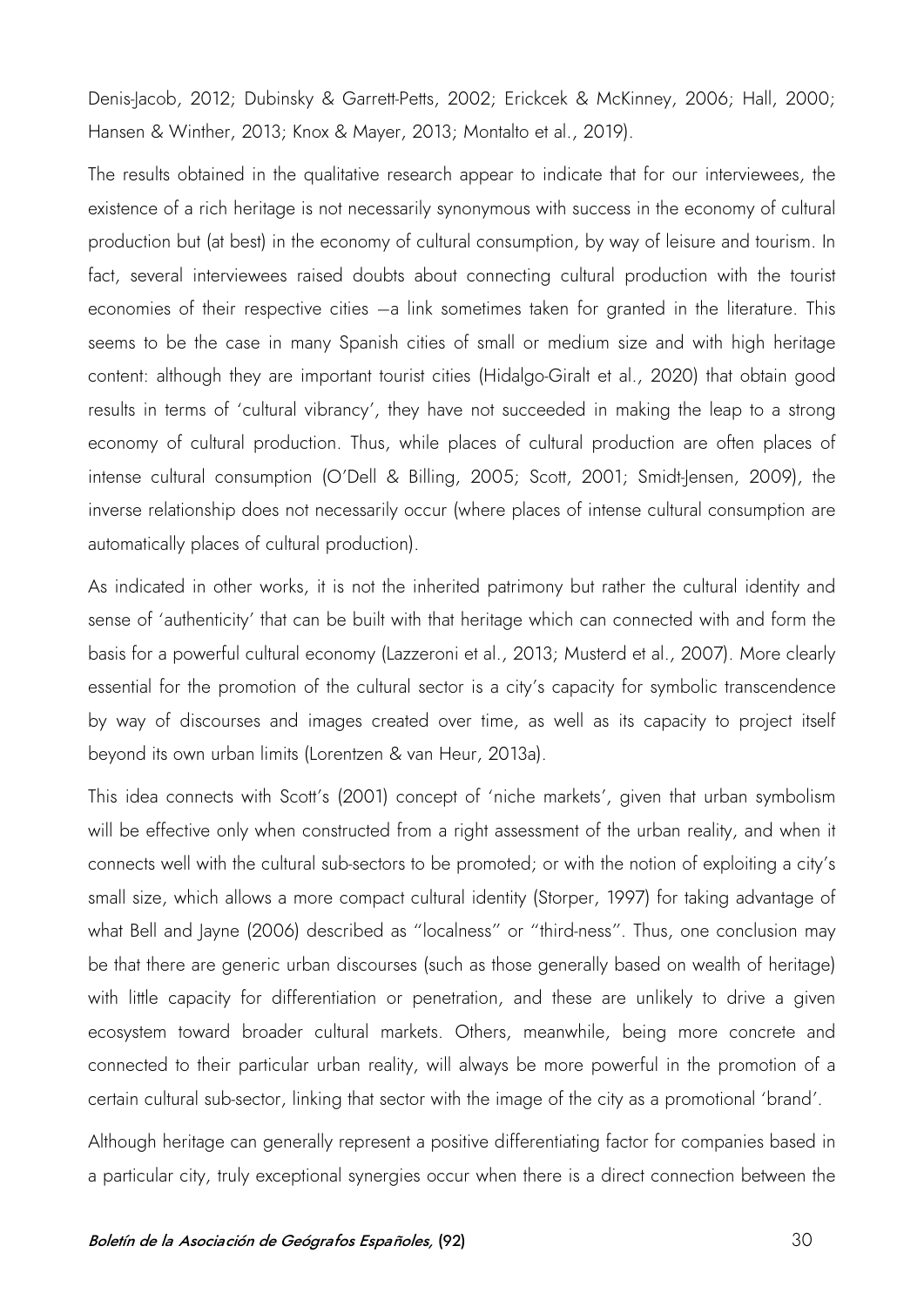urban image and a specific cultural sector. These would be cases where, following Power and Scott (2004), it might be said that the city itself becomes the brand under which the cultural products produced within it compete in national and international markets.

In summary, our research methodology and the scale here considered have revealed certain keys for understanding the culture economy in medium and small cities. First would be a refutation of simple causalities between the existence of cultural heritage and a powerful culture economy. Although heritage is an important resource, it is more important at the time of establishing the sectors that will have more capacity to connect with the urban reality and to transcend to other scales ('niche markets'), than when it comes to ensure a powerful cultural ecosystem of a generalist nature. As has been demonstrated in this text and in other publications by this group (Barrado-Timón et al., 2020; Escalona-Orcao et al., 2021a, 2021b), some of the most developed cultural ecosystems are found in small and medium-sized cities within larger metropolitan areas, with few or no previous heritage or cultural references.

The second major aspect to be highlighted is the weight of certain specific territorial factors of small and medium cities, often cited but scarcely investigated at the local level. Our conclusion is in line with that found by other works (Barrado-Timón et al., 2020; Lazzeroni et al., 2013) indicating the need to develop case studies at a local scale that adopt a territorial approach to the culture economy and that allow for the observation of nuances in relations between the culture economy and the urban space, heretofore obscured from prior approaches.

Finally, it must be mentioned that the local approach also carries a weakness, in that our conclusions are supported entirely by two case studies. Deepening the analysis by way of additional examples (using this or a similar methodology) will allow further advances in understanding the economy of culture as relates to this urban model.

Supplementary materials: data for the SCCCM are available at<http://culturayterritorio.com/base-de-datos-de-indicadores-version-de-2019>

Acknowledgments: We want to sincerely thank the collaboration of all business people, cultural managers and politicians who agreed to be interviewed for this research. This research forms part the competitive project "Culture and territory in Spain: Processes and impacts in small and medium-sized cities" (references CSO2017-83603-C2-1-R and CSO2017-83603-C2-2-R), financed by the State Research Program "Development and Innovation Oriented to the Challenges of Society" of the Spanish Ministry of Economy and Competitiveness, within the framework of the State Plan for Scientific and Technical Research and Innovation, 2013-2016.

Boletín de la Asociación de Geógrafos Españoles, (92) se a serior de la serior de 31 anos 31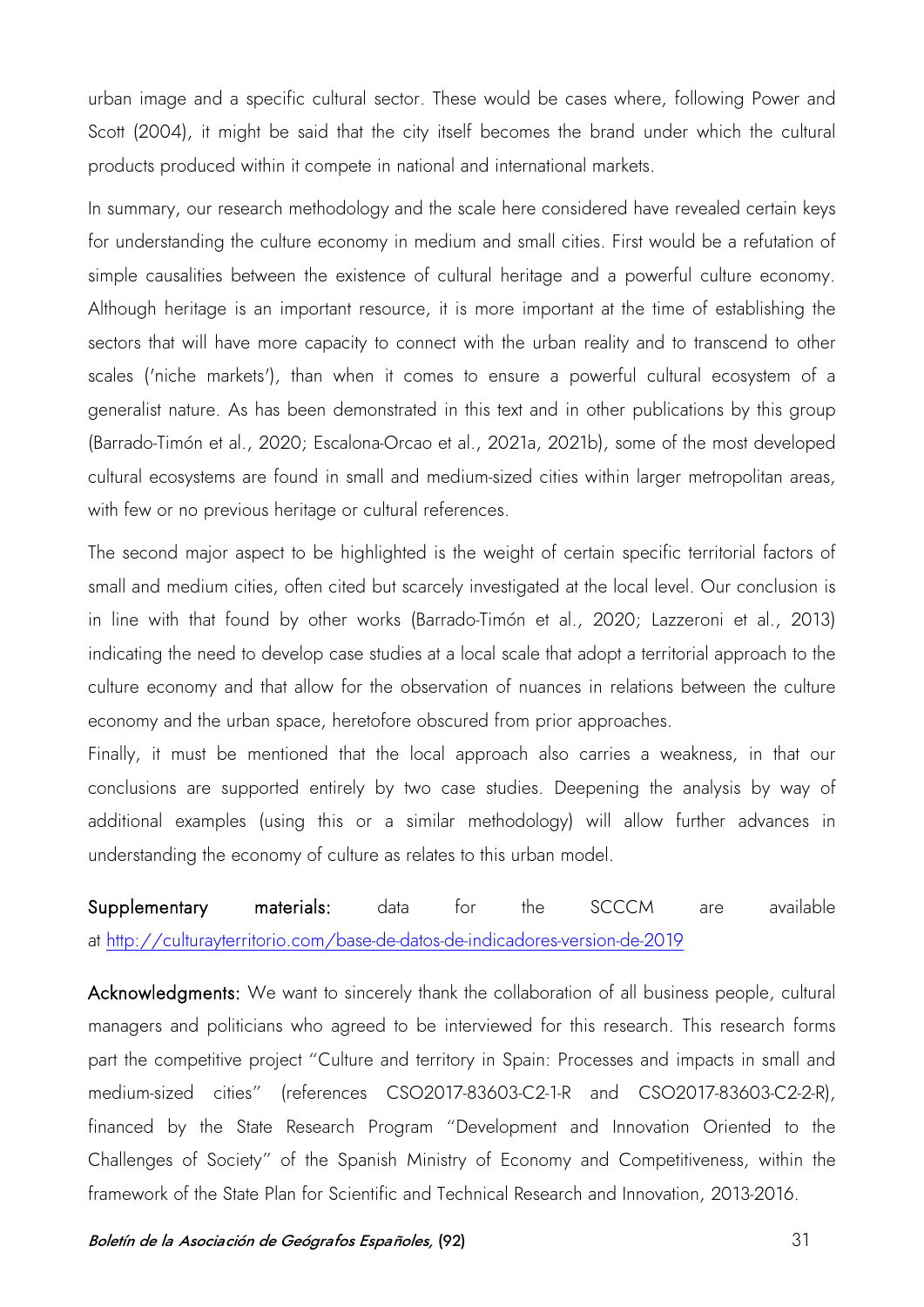Authorship statement: The authors declare no conflict of interest. The participation of the authors in the article is as follows. Diego Barrado-Timón and Ana Escalona-Orcao: coordination of the research. Diego Barrado-Timón: literature review and state of the art. Diego Barrado-Timón, Carmen Hidalgo-Giralt, Carmen Vázquez-Varela and Francisca Cea-D'Ancona: fieldwork and analysis of the results. Ana Escalona-Orcao: cartography. Diego Barrado-Timón, Carmen Hidalgo-Giralt and Carmen Vázquez-Varela: Discussion and conclusion.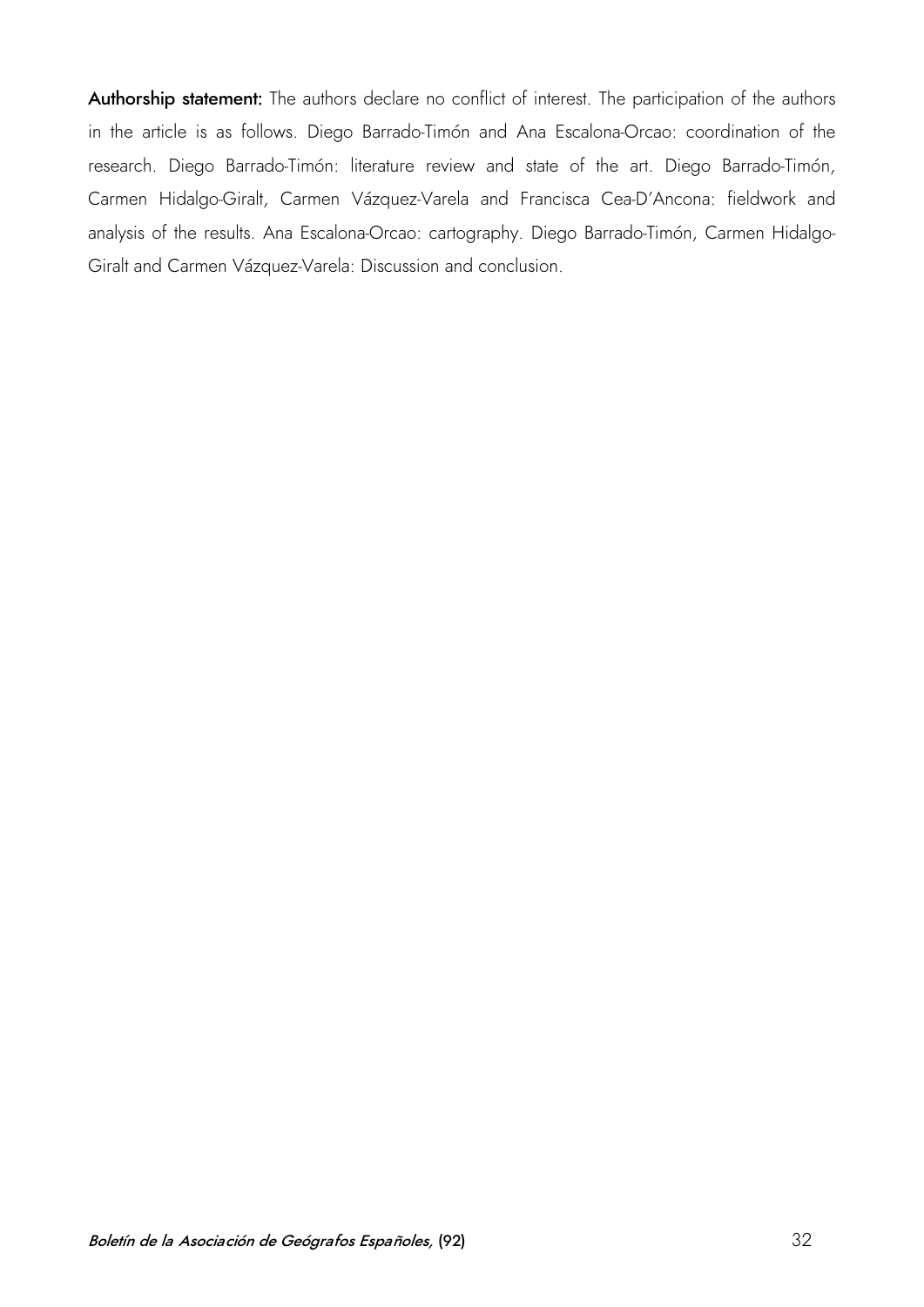## References

Alonso, W. (1973). Urban zero population growth. *Daedalus*, 102(4), 191- 206. <https://www.jstor.org/stable/20024174>

Barrado-Timón, D. (2012). Cultura y promoción urbana: el impulso autonómico. In M. Valenzuela (Ed.), *El impacto del modelo autonómico en las ciudades españolas: Una aproximación interdisciplinar* (pp. 595-640). UAM Ediciones, Colección de Estudios. [https://www.researchgate.net/profile/Diego-A-Barrado-](https://www.researchgate.net/profile/Diego-A-Barrado-Timon/publication/307680339_Cultura_y_promocion_urbana_El_impulso_autonomico/links/602bfd5b4585158939ad430d/Cultura-y-promocion-urbana-El-impulso-autonomico.pdf)[Timon/publication/307680339\\_Cultura\\_y\\_promocion\\_urbana\\_El\\_impulso\\_autonomico/links/6](https://www.researchgate.net/profile/Diego-A-Barrado-Timon/publication/307680339_Cultura_y_promocion_urbana_El_impulso_autonomico/links/602bfd5b4585158939ad430d/Cultura-y-promocion-urbana-El-impulso-autonomico.pdf) [02bfd5b4585158939ad430d/Cultura-y-promocion-urbana-El-impulso-autonomico.pdf](https://www.researchgate.net/profile/Diego-A-Barrado-Timon/publication/307680339_Cultura_y_promocion_urbana_El_impulso_autonomico/links/602bfd5b4585158939ad430d/Cultura-y-promocion-urbana-El-impulso-autonomico.pdf)

Barrado-Timón, D. (2013). Cultura urbana e industrias culturales como alternativa al modelo económico heredado: experiencias españolas recientes en las ciudades de Sevilla y Cáceres. In M. Valenzuela (Ed.), *Las ciudades españolas en la encrucijada: Entre el" boom" inmobiliario y la crisis económica* (pp. 411-451). Real Sociedad Geográfica y Asociación de Geógrafos Españoles. [https://repositorio.uam.es/bitstream/handle/10486/680323/cultura\\_barrado\\_201](https://repositorio.uam.es/bitstream/handle/10486/680323/cultura_barrado_2013.pdf?sequence=1) [3.pdf?sequence=1](https://repositorio.uam.es/bitstream/handle/10486/680323/cultura_barrado_2013.pdf?sequence=1)

Barrado-Timón, D., Escalona, A., Escolano, S., & Sánchez, B. (2018). Los clusters de industrias culturales en pequeñas y medianas ciudades intra y extrametropolitanas. Un análisis comparado. In *International Conference on Regional Science. Hacia un modelo económico más social y sostenible.* XLIV Reunión de Estudios Regionales, Valencia, Spain, November 2018. [https://www.researchgate.net/publication/330752856\\_Los\\_clusters\\_de\\_industrias\\_cultur](https://www.researchgate.net/publication/330752856_Los_clusters_de_industrias_culturales_en_pequenas_y_medianas_ciudades_intra_y_extrametropolitanas_Un_analisis_comparadodoc%23fullTextFileContent) ales en pequenas y medianas ciudades intra y extrametropolitanas Un analisis comparadodo [c#fullTextFileContent](https://www.researchgate.net/publication/330752856_Los_clusters_de_industrias_culturales_en_pequenas_y_medianas_ciudades_intra_y_extrametropolitanas_Un_analisis_comparadodoc%23fullTextFileContent)

Barrado-Timón, D., Palacios, A., & Hidalgo-Giralt, C. (2020). Medium and Small Cities, Culture and the Economy of Culture. A Review of the Approach to the Case of Spain in Light of International Scientific Scholarship. *Sustainability*, 12(18), 7321.<https://doi.org/10.3390/su12187321>

Barrado-Timón, D., & Vázquez-Varela, C. (2014). Cultura, imagen y espacios para el poder como referentes del nuevo estatuto de capitalidad en Mérida, Santiago de Compostela y Toledo. Estudios geográficos, LXXV (276), 47-96.<https://doi.org/10.3989/estgeogr.201402>

Bell, D., & Jayne, M. (2006a). Conceptualizing small cities. In D. Bell & M. Jayne (Eds.), *Small Cities. In Small cities: Urban experience beyond the metropolis*. (pp. 15-32). Routledge.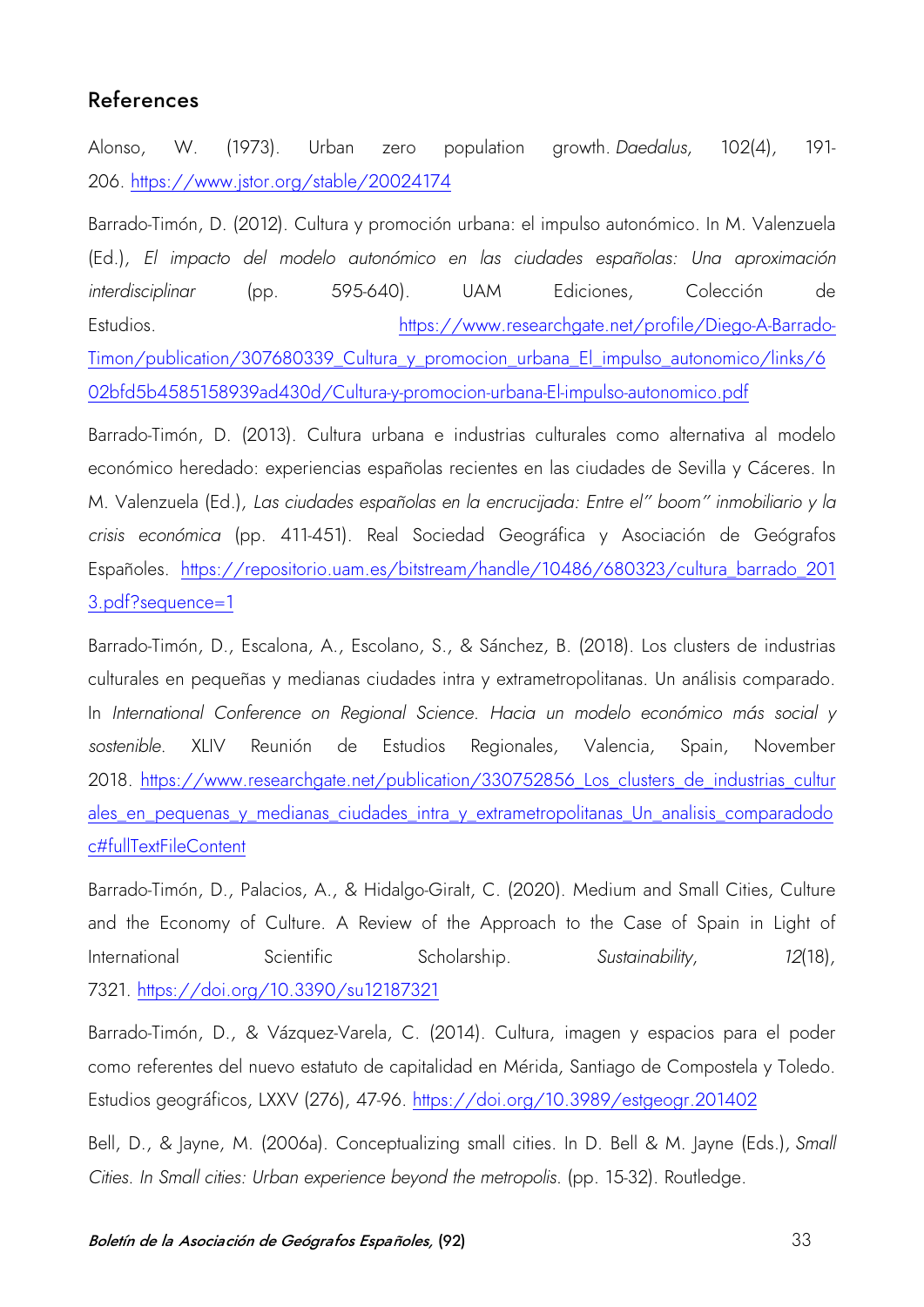Bell, D., & Jayne, M., Eds. (2006b). S*mall cities: Urban experience beyond the metropolis*. Routledge.

Bell, D., & Jayne, M. (2009). Small cities? Towards a research agenda. *International journal of urban and regional research*, 33(3), 683-699. [https://doi.org/10.1111/j.1468-](https://doi.org/10.1111/j.1468-2427.2009.00886.x) [2427.2009.00886.x](https://doi.org/10.1111/j.1468-2427.2009.00886.x)

Boall, I., & Herrero, L. (2017). La distribución espacial de las actividades culturales y creativas en Castilla y León: un análisis mediante técnicas de econometría espacial. In M. Valdivia & J. Cuadrado-Roura (Eds.), *La economía de las actividades creativas: una perspectiva desde España y México* (pp. 169-194). CRIM-Universidad de Alcalá.

Brennan-Horley, C. (2013). Finding creativity in a small city: How qualitative mapping methods can reveal new geographies of creativity. In A. Lorentzen & B. van Heur (Eds.), *Cultural political economy of small cities* (pp. 58-76). Routledge.

Burger, M. J., Meijers, E. J., Hoogerbrugge, & Tresserra, J. (2015). Borrowed size, agglomeration shadows and cultural amenities in North-West Europe. *European Planning Studies*, *23*(6), 1090-1109. <https://doi.org/10.1080/09654313.2014.905002>

Caravaca Barroso, I., González Romero, G., Fernández Salinas, V., & García García, A. (2013). Economía creativa en la aglomeración metropolitana de Sevilla: agentes, redes locales de colaboración y principales actuaciones. *Boletín de la Asociación de Geógrafos Españoles*, (63), 81-103. <https://doi.org/10.21138/bage.1607>

Comunian, R., & England, L. (2020). Creative and cultural work without filters: Covid-19 and exposed precarity in the creative economy. *Cultural Tre*nds, (29), 1- 17. <https://doi.org/10.1080/09548963.2020.1770577>

Denis-Jacob, J. (2012). Cultural industries in small-sized Canadian cities: Dream or reality? *Urban Studies*, *49*(1), 97-114. [https://doi.org/10.1177/0042098011402235](https://doi.org/10.1177%2F0042098011402235)

Dubinsky, L., & Garrett-Petts, W. (2002). Working Well, Together': Arts-Based Research and the Cultural Future of Small Cities. *AI & Society*, *16*(4), 332-349. https://doi.org/10.1007/s001460200027

Erickcek, G.A., & McKinney, H. (2006). "Small cities blues:" looking for growth factors in small and medium-sized cities. *Economic Development Quarterly*, *20*(3), 232- 258. [https://doi.org/10.1177/0891242406290377](https://doi.org/10.1177%2F0891242406290377)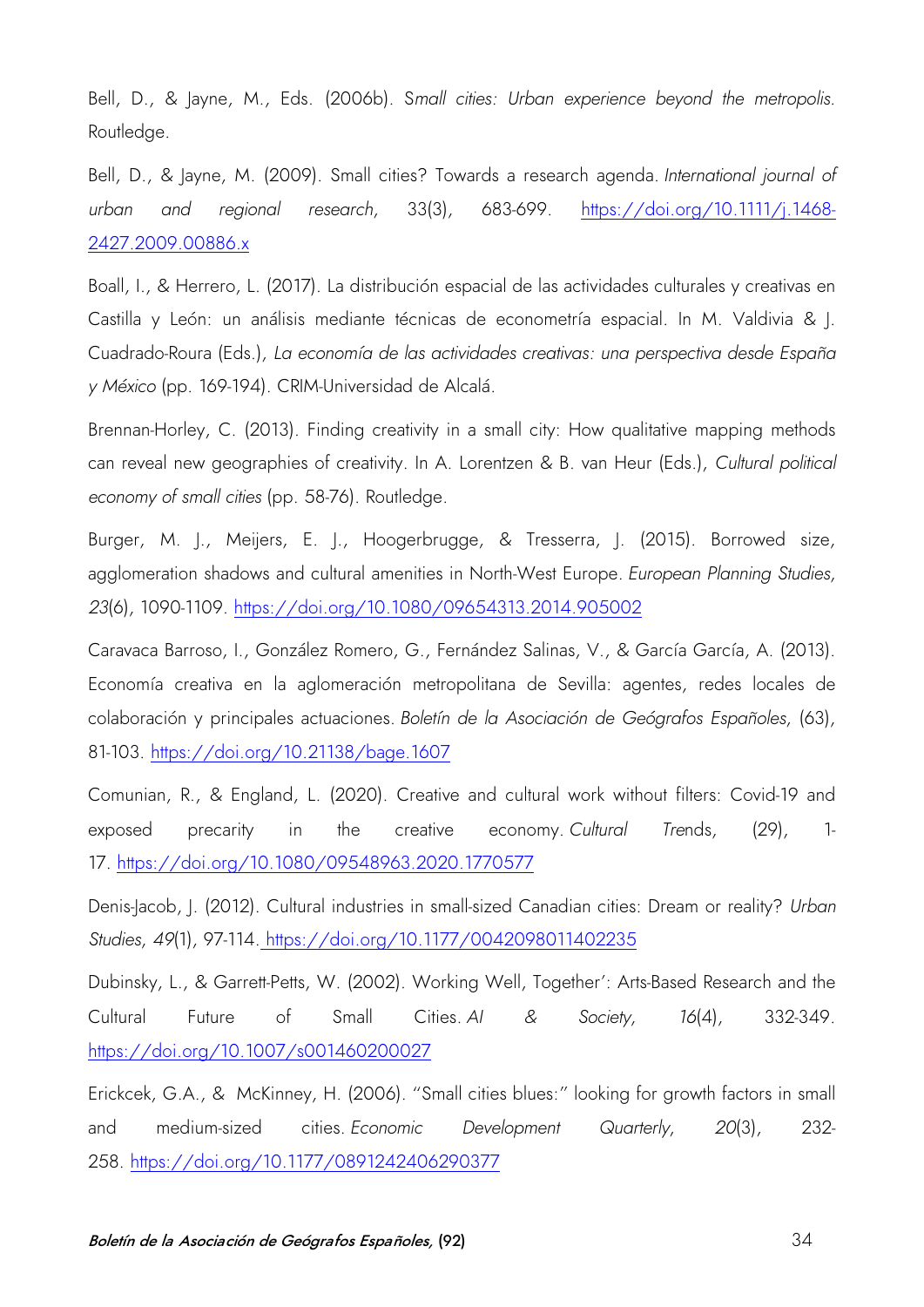Escalona-Orcao, A., Barrado-Timón, D.A., Escolano-Utrilla, S., Sánchez-Valverde, B., Navarro-Pérez, M., Pinillos-García, M., & Sáez-Pérez, L.A. (2021). Cultural and Creative Ecosystems in Medium-Sized Cities: Evolution in Times of Economic Crisis and Pandemic. *Sustainability*, *13*(1), 49.<https://doi.org/10.3390/su13010049>

Escalona-Orcao, A., Escolano-Utrilla, S., Sáez-Pérez, L.A., & García, B.S.V. (2016). The location of creative clusters in non-metropolitan areas: A methodological proposition. *Journal of Rural Studies,* (45), 112-122.<https://doi.org/10.1016/j.jrurstud.2016.03.007>

Escalona-Orcao, A., Escolano-Utrilla, S., Sáez-Pérez, L.A., García, B.S.V., & Conejos, A. (2019). Dinamismo creativo y cultural en las pequeñas ciudades. In *Cultura y Territorio*. [http://culturayterritorio.com/wp-](http://culturayterritorio.com/wp-content/uploads/2020/12/Escalona_etal_Huesca.pdf)

[content/uploads/2020/12/Escalona\\_etal\\_Huesca.pdf](http://culturayterritorio.com/wp-content/uploads/2020/12/Escalona_etal_Huesca.pdf)

Escalona-Orcao, A.I., Sáez-Pérez, L.A., & García, B.S.V. (2018). Location conditions for the clustering of creative activities in extra-metropolitan areas: Analysis and evidence from Spain. *Applied Geography, 91,* 1-9. <https://doi.org/10.1016/j.apgeog.2017.12.013>

Escalona-Orcao, A., Sáez-Pérez, L., García, B., Escolano-Utrilla, S., Loscertales-Palomar, B., & Frutos-Mejias, L. (2015). A pathway for local development. The clusters of creative industries in small cities and rural areas of Spain. *Semestrale di studi e ricerche di geografía,* (1), 51- 62.<https://doi.org/10.13133/1125-5218.15109>

Escalona-Orcao, A., Sáez-Pérz, L., & Sánchez-Valverde, B. (2017). Patterns and drivers of cultural economy in Spain's extra-metropolitan small towns. *Investigaciones Regionales,* (38), 27- 45. [https://investigacionesregionales.org/wp-content/uploads/sites/3/2017/11/02-](https://investigacionesregionales.org/wp-content/uploads/sites/3/2017/11/02-ESCALONA.pdf) [ESCALONA.pdf](https://investigacionesregionales.org/wp-content/uploads/sites/3/2017/11/02-ESCALONA.pdf)

Escalona-Orcao, A., Sánchez-Valverde, B., Pinillos García, M., Navarro-Pérez, M., Pinillos-García, M., & Conejos-Sevillano, A. (2021b). Cultural Dynamism and Business Vitality in Medium-Sized Cities—Evidence and Proposals for Sustainable Development. *Sustainability, 13*(13), 7325.<https://doi.org/10.3390/su13137325>

European Commission, & Joint Research Centre (2019). *The Cultural and Creative Cities Monitor*. European Commission and Joint Research Centre.

Evans, G., & Foord, J. (2006). Small cities for a small country: Sustaining the cultural renaissance? In D. Bell & Jayne, M. (Edit.), *Small cities: Urban experience beyond the metropolis* (pp. 151-168). Routledge.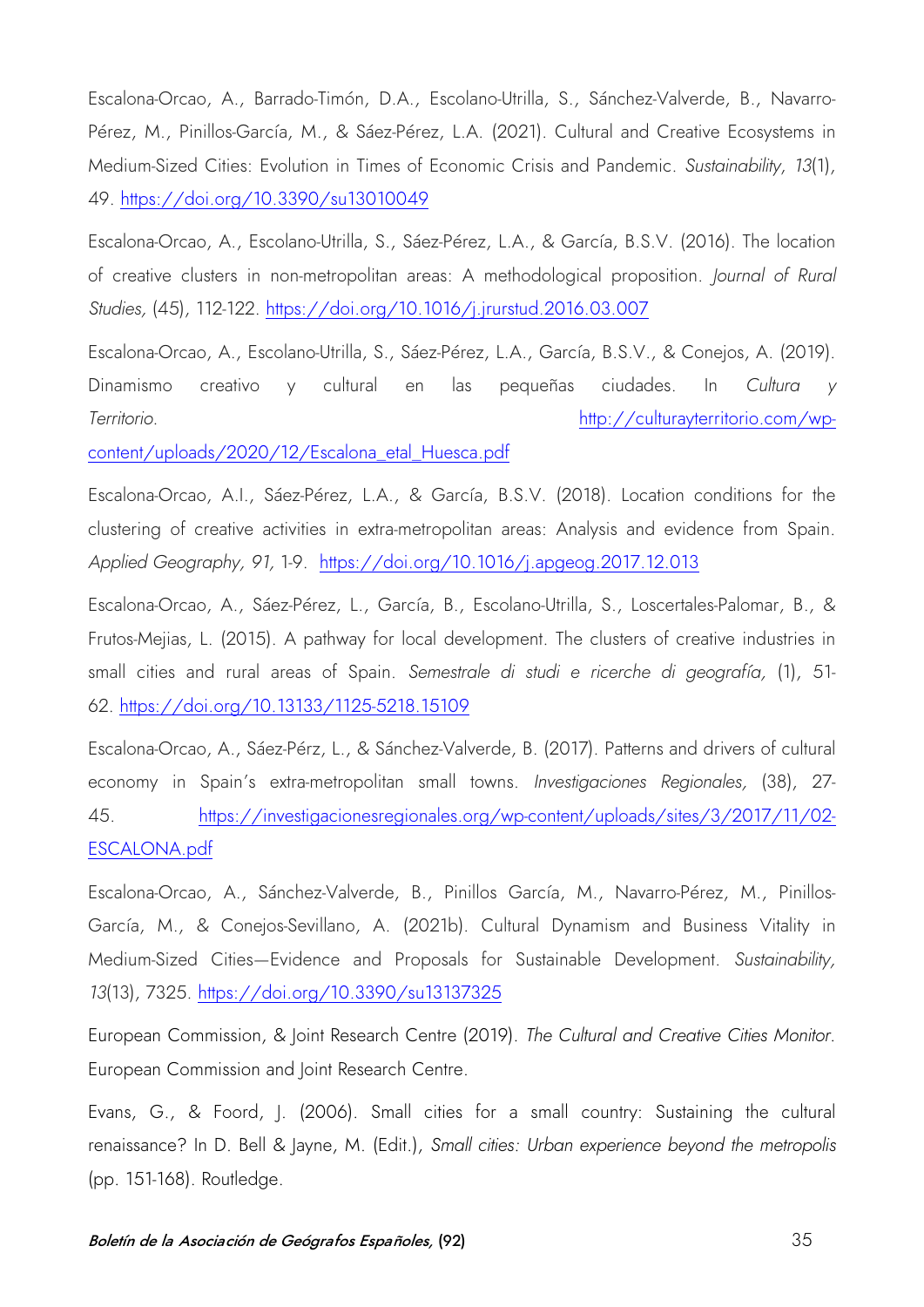Freestone, R., & Gibson, C. (2006). The cultural dimension of urban planning strategies: an historical perspective. In F. Monclús & M. Bassols (Eds.), *Culture, urbanism and planning* (pp. 21- 42). Ashgate Publishing.

Fusch, P.I., & Ness, L.R. (2015). Are we there yet? Data saturation in qualitative research. *The qualitative report*, *20*(9), 1408.

Galloway, S., & Dunlop, S. (2007). A critique of definitions of the cultural and creative industries in public policy. *International journal of cultural policy*, *13*(1), 17-31.

Gámir, A. (2005). La industria cultural y los grupos multimedia en España, estructura y pautas de distribución territorial. *Anales de Geografía de la UCM*, (25). 179- 202.<https://revistas.ucm.es/index.php/AGUC/article/view/AGUC0505110179A>

García García, A., Fernández Salinas, V., Caravaca Barroso, I., & González Romero, G. (2012). G. Cultural resources and creative industries in Spanish medium-sized cities. *Brazilian Geographical Journal: Geosciences and Humanities*, *3*(1), 50 69. [https://idus.us.es/bitstream/handle/11441/41920/cultural\\_resources\\_and\\_creative\\_indust](https://idus.us.es/bitstream/handle/11441/41920/cultural_resources_and_creative_industries.pdf?sequence=1&isAllowed=y) [ries.pdf?sequence=1&isAllowed=y](https://idus.us.es/bitstream/handle/11441/41920/cultural_resources_and_creative_industries.pdf?sequence=1&isAllowed=y)

Gómez, M. (1998). Reflective Images: the Case of Urban Regeneration in Glasgow and Bilbao. *International Journal of Urban and Regional Research*, *22*(1), 106-121.

Gomez, M., & González, S. (2001). A Replay to Beatriz Plaza's 'The Effect Guggenheim – Bilbao Museum Effect'". *International Journal of Urban and Regional Research*, *25*(4), 898-900.

Gong, H., & Hassink, R. (2017). Exploring the clustering of creative industries*. European Planning Studies,* (25), 583–600. <https://doi.org/10.1080/09654313.2017.1289154>

Guerrero, G., & Navarro, C. (2012). Industrias culturales en ciudades españolas. Un primer acercamiento. *Revista de Estudios Regionales*, (94), 71- 103. <http://www.revistaestudiosregionales.com/documentos/articulos/pdf1187.pdf>

Guest, G., Bunce, A., & Johnson, L. (2006). How many interviews are enough? An experiment with data saturation and variability. *Field methods*, *18*(1), 59-82.

Hall, P. (2000). Creative cities and economic development. *Urban Studies*, *37*(4), 639- 649. [https://doi.org/10.1080/00420980050003946](https://doi.org/10.1080%2F00420980050003946)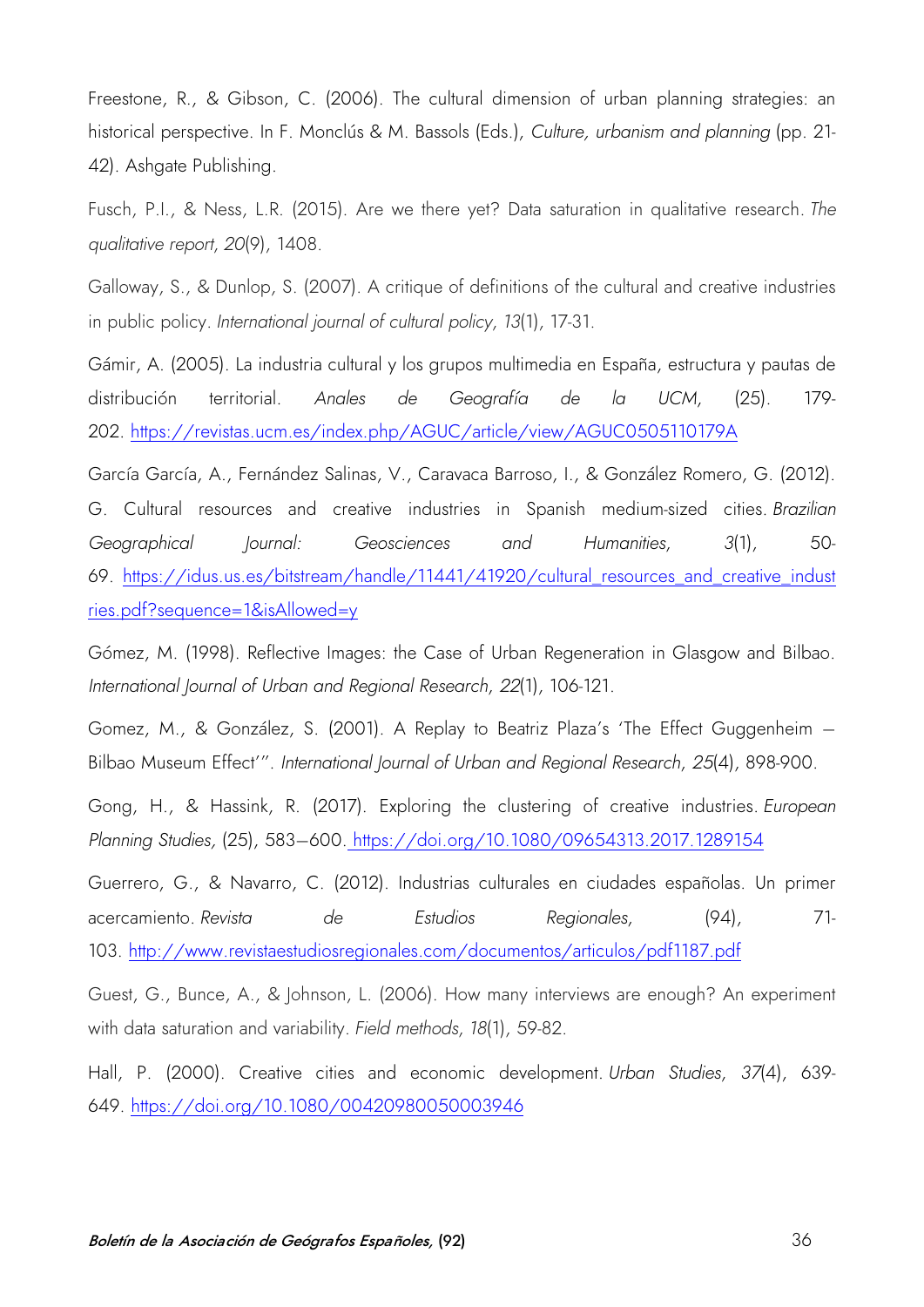Hansen, H. K., & Winther, L. (2013). On a road to nowhere: a comment on amenities and urban and regional development. In A. Lorentzen, A., & B. van Heur (Eds.), *Cultural political economy of small cities* (pp. 210-211). Routledge.

Hidalgo-Giralt, C., Palacios-García, A., & Barrado-Timón, D. (2020). El comportamiento del turismo internacional con motivación cultural. El caso de las ciudades medias y pequeñas española overtourism? undertourism? In G. Pons, A. Blanco-Romero, R. Navalón-Garcíae, L. Troitiño-Torralba & M. Blázquez-Salom (Eds.), *Sostenibilidad Turística: Overtourism vs Undertourism* (pp. 391 – 403)*.* Monografies de la Societat d'Història Natural de Balears, 31, Societat d'Història Natural de les Balears. <https://bit.ly/HidalgoPalaciosBarrado>

Jayne, M., Gibson, C., Waitt, G., & Bell, D. (2010). The cultural economy of small cities. *Geography Compass*, *4*(9), 1408-1417. [https://doi.org/10.1111/j.1749-](https://doi.org/10.1111/j.1749-8198.2010.00380.x) [8198.2010.00380.x](https://doi.org/10.1111/j.1749-8198.2010.00380.x)

Knox, P.L., & Mayer, H. (2013). Europe's internal periphery: Small towns in the context of reflexive polycentricity. In A. Lorentzen & B. van Heur (Eds.), *Cultural political economy of small cities* (pp. 156-172). Routledge.

Kresl, P., & Ietri, D. (2016). *Smaller cities in a world of competitiveness*. Routledge.

Lazzeretti, L., Boix, R., & Capone, F. (2008). Do creative industries cluster? Mapping creative local production systems in Italy and Spain. *Industry and innovation*, 15(5), 549- 567. <https://doi.org/10.1080/13662710802374161>

Lazzeroni, M., Bellini, N., Cortesi, G., & Loffredo, A. (2013). The territorial approach to cultural economy: new opportunities for the development of small towns. *European planning studies*, *21*(4), 452-472. <https://doi.org/10.1080/09654313.2012.722920>

Lewis, N.M., & Donald, B. (2010). A new rubric for 'creative city' potential in Canada's smaller cities. *Urban Studies*, *47*(1), 29-54. [https://doi.org/10.1177/0042098009346867](https://doi.org/10.1177%2F0042098009346867)

Lorentzen, M., & Frederiksen, L. (2008). Why do cultural industries cluster? Localization, urbanization, products and projects. In E. Cooke (Ed.), *Creative cities, cultural clusters and local economic development* (pp. 155-179). Edward Elgar Publishing.

Lorentzen, A., & van Heur, B. (2013a). Introduction: cultural political economy of small cities. In A. Lorentzen & B. van Heur (Edit.), *Cultural political economy of small cities* (pp. 1-14). Routledge.

Lorentzen, A., & van Heur, B. 82013b). *Cultural political economy of small cities*. Routledge.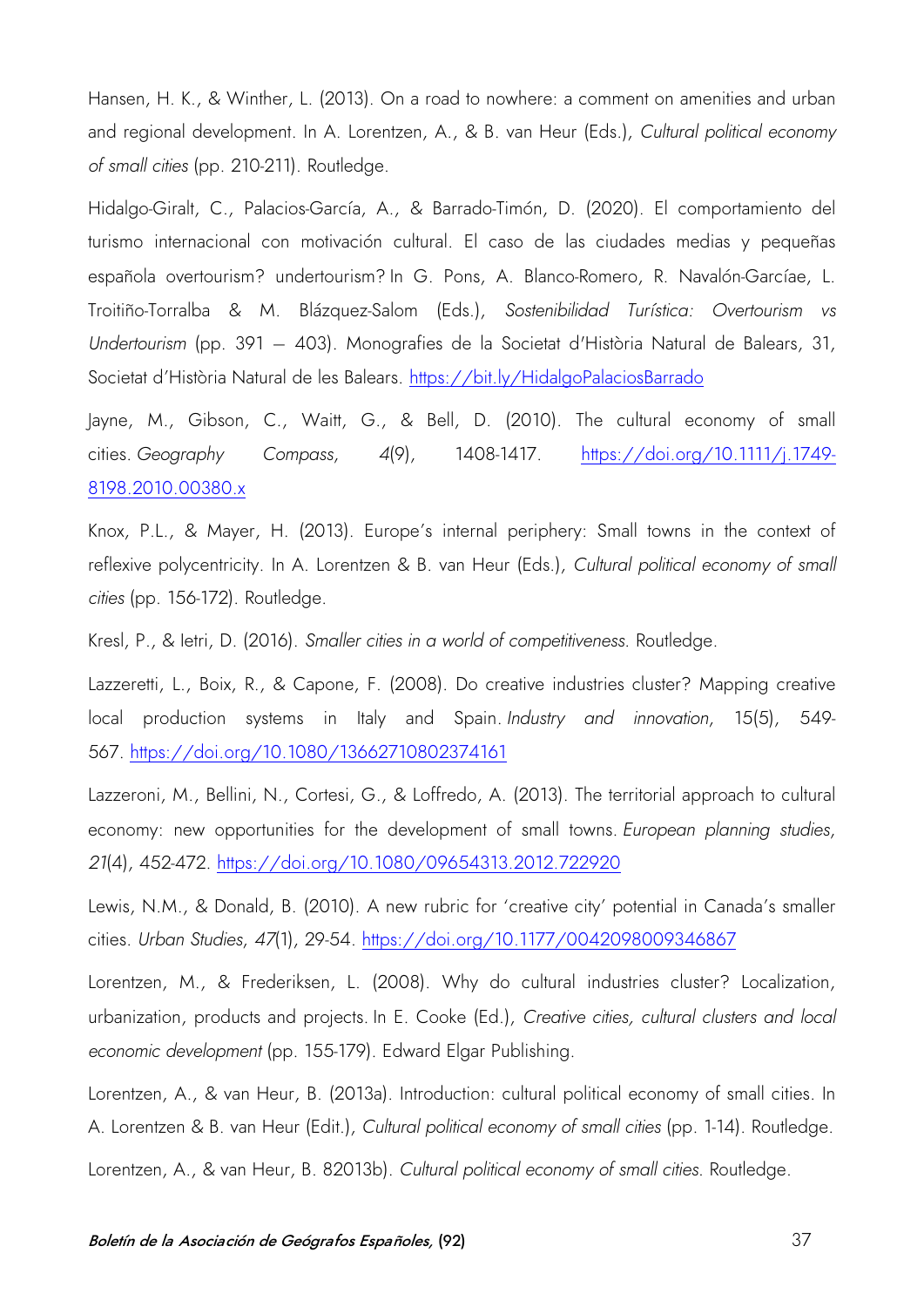Meijers, E. J., & Burger, M. J. (2017). Stretching the concept of 'borrowed size'. *Urban Studies*, *54*(1), 269-291. [https://doi.org/10.1177/0042098015597642](https://doi.org/10.1177%2F0042098015597642)

Mejía, J. (2000). El muestreo en la investigación cualitativa. *Investigaciones sociales*, *4*(5), 165- 180

Méndez, R., Michelini, J., Prada, J., & Tébar, J. (2012). Economía creativa y desarrollo urbano en España: una aproximación a sus lógicas espaciales. *EURE*, *38*(113), 5- 32. http://dx.doi.org/10.4067/S0250-71612012000100001

Méndez, R., Sánchez, S., Abad. L., & García, I. (2009). Sistema urbano y sociedad del conocimiento: hacia una tipología de las ciudades españolas. *Investigaciones Regionales*, (16), 117-

142. [https://old.aecr.org/images/ImatgesArticles/2009/05%20Mendez.pdf?\\_ga=2.1380805](https://old.aecr.org/images/ImatgesArticles/2009/05%20Mendez.pdf?_ga=2.138080560.1071930561.1628854575-227443941.1628854575) [60.1071930561.1628854575-227443941.1628854575](https://old.aecr.org/images/ImatgesArticles/2009/05%20Mendez.pdf?_ga=2.138080560.1071930561.1628854575-227443941.1628854575)

Michelini, J., & Méndez, R. (2012). Economía creativa y estrategias de promoción en la región metropolitana de Madrid. In R. Llussà, J. Feliu, & X. Paunero (Eds.), *Crisis económica e impactos territoriales* (pp. 370-391). Universitat de Girona.

Miles, M. (2005). Interruptions: Testing the rhetoric of culturally led urban development. *Urban Studies*, *42*(5-6), 889-911. [https://doi.org/10.1080/00420980500107375](https://doi.org/10.1080%2F00420980500107375)

Miles, M. (2007). *Cities and cultures*. Routledge.

Montalto, V., Moura, C.J.T., Langedijk, S., & Saisana, M. (2019). Culture counts: An empirical approach to measure the cultural and creative vitality of European cities. *Cities*, (89), 167- 185. <https://doi.org/10.1016/j.cities.2019.01.014>

Montalto, V., Tacao Moura, C.J., Langedijk, S. & Saisana, M. (2017). *The Cultural and Creative Cities Monitor*. European Commission, Joint Research Centre.

Murphy, E., & Redmond, D. (2009). The role of 'hard' and 'soft' factors for accommodating creative knowledge: insights from Dublin's 'creative class'. *Irish Geography*, *42*(1), 69- 84. https:/[/doi.org/10.1080/00750770902815620](https://doi.org/10.1080/00750770902815620)

Musterd, S., Bontje, M. A., Chapain, C., Kovács, Z., & Murie, A. (2007). Accommodating creative knowledge. A literature review from a European perspective. (ACRE wp; N.º 1). Adam inst. for Metro. & intern. develop. Studies, University of Amsterdam.<https://dare.uva.nl/search?arno.record.id=292810>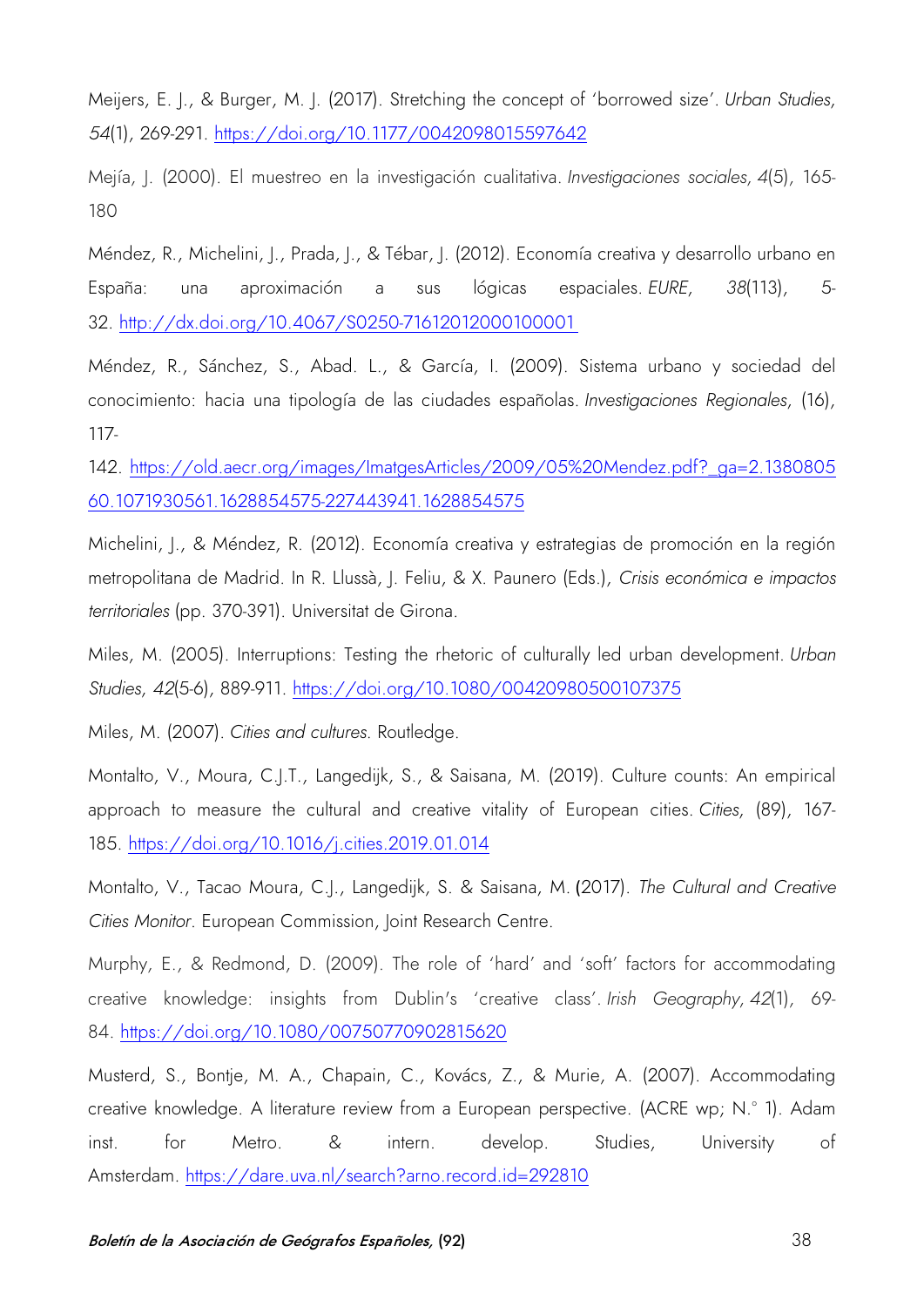O'Dell, T., & Billing, P. Eds. (2005). *Experiencescapes: Tourism, culture and economy*. Copenhagen Business School Press.

Pareja-Eastaway, M. (2009). ¿Factores" soft" o" hard"? Determinantes para la localización de empresas creativas y del conocimiento en la Región Metropolitana de Barcelona. In F. Manito (Ed.) *Cultura, territorio, econo*mía y ciudad (pp. 145-159). Fundación Kreanta.

Peck, J. (2005). Struggling with the creative class. *International journal of urban and regional research*, *29*(4), 740-770. <https://doi.org/10.1111/j.1468-2427.2005.00620.x>

Petrov, A.N. (2007). A Look beyond Metropolis: Exploring Creative Class in the Canadian Periphery. *Canadian Journal of Regional Science*, *30*(3), 451- 474. <https://idjs.ca/images/rcsr/archives/V30N3-PETROV.pdf>

Plaza, B. (1999). The Guggenheim-Bilbao Museum effect: a reply to María V. Gómez' 'Reflective images: the case of urban regeneration in Glasgow and Bilbao'. *International Journal of Urban and Regional Research*, *23*(3), 589-592. <https://doi.org/10.1111/1468-2427.00215>

Plaza, B. (2000). Evaluating the Influence of a Large Cultural Artifact in the Attraction of Turism. the Guggenheim Museum Bilbao Case. *Urban Affairs Review*, *36*(2), 264-274.

Prada-Trigo, J., & Méndez, R. (2010). Desarrollo local en Castilla-La Mancha. Paper presented at International Meeting of Regional Science. The Future of the Cohesion Policy. Badajoz, Spain, November 17-19.

Porter, M.E. (1990). The competitive advantage of nations. *Harvard Business Review, 68*(2), 73- 93.

Power, D., & Scott, A. (2004). A prelude to cultural industries and the production of culture: The rise of the cultural economy. In D. Power & A. Scott (Eds.), *Cultural industries and the production of culture* (pp. 15-28). Routledge.

Richards, G., & Duif, L. (2018). *Small cities with big dreams: Creative placemaking and branding strategies*. Routledge.

Scott, A.J. (1997). The cultural economy of cities. *International journal of urban and regional research, 21*(2), 323-339.

Scott, A.J. (2001). Capitalism, cities, and the production of symbolic forms. *Transactions of the Institute of British Geographers*, *26*(1), 11-23.<https://doi.org/10.1111/1475-5661.00003>